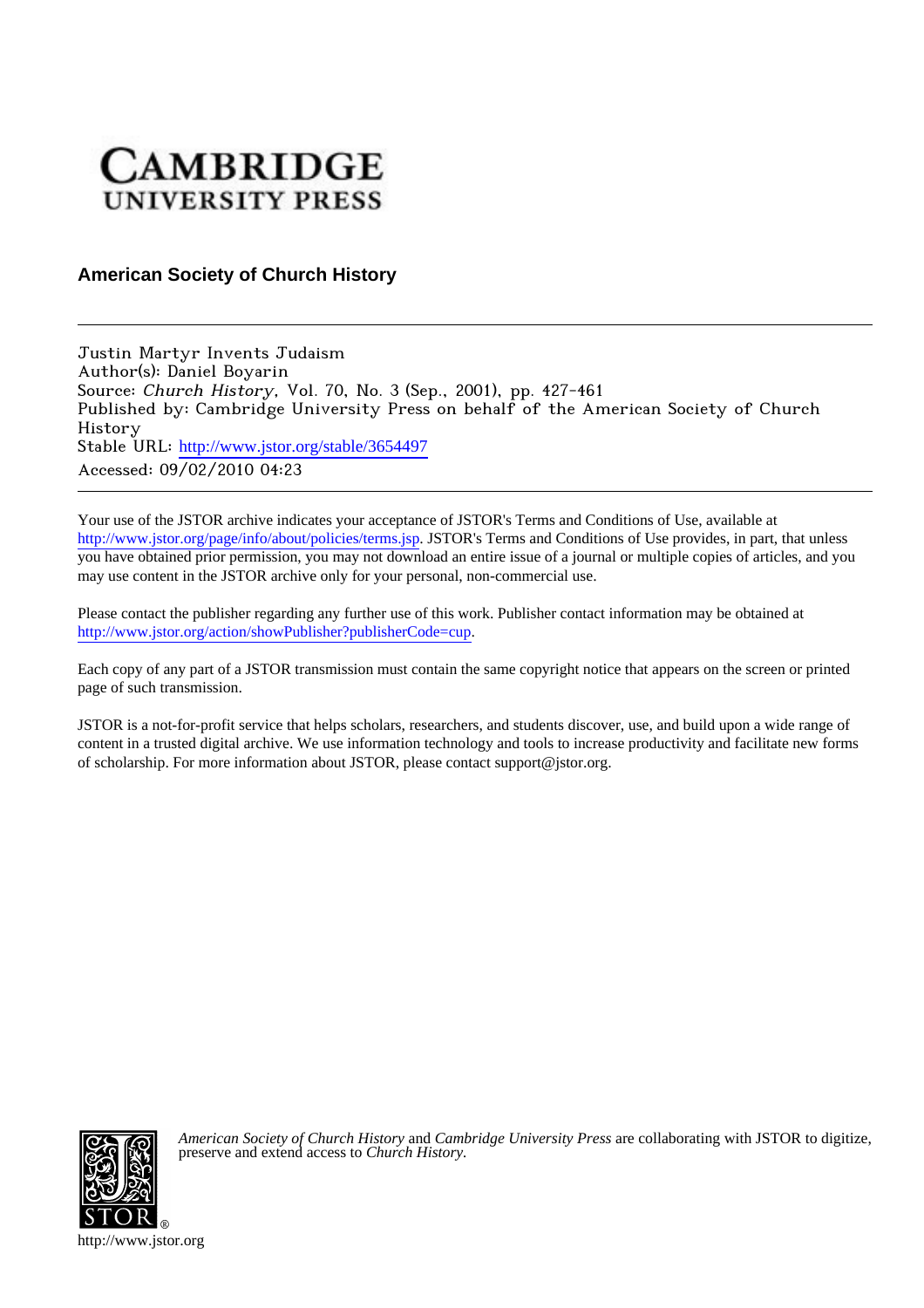## **Justin Martyr Invents Judaism**

#### **DANIEL BOYARIN**

#### **W. D. Davies, In Memoriam**

**The historiography of Judaism in the rabbinic period (together with its implications for the history of Christianity) had been, until quite recently, founded on the assumption that the kind of historical information that rabbinic legends could yield was somehow directly related to the narrative contents that they displayed, which were understood as more or less reliable depending on the critical sensibility of the scholar. This scholar**ship was not, of course, generally naïve or pious in its aims or methods.<sup>1</sup> **A recurring question within such research had to do with the question of the credibility of a given text or passage of rabbinic literature or the recovery of its "historical kernel." For the method or approach that I take up, all texts are by definition equally credible, for the object of research is the motives of the construction of the narrative itself, that is taken to attest to the political context of its telling or retelling rather than to the context of the narrative's content. All texts inscribe the social practices**  within which they originate,<sup>2</sup> and many also seek to locate the genealogy **of those social practices in a narrative of origins, producing a reversal of cause and effect. This reversal is a mode of narration that is particularly germane to the project of replacing traditional patterns of belief and behavior ("We have always done it this way") with new ones that wish nevertheless to claim the authority, necessarily, of hoary antiquity-in short, to the invention of orthodoxies.** 

**Although all of the institutions of rabbinic Judaism are projected in rabbinic narrative to an origin called "Yavneh," a founding council alleged to have taken place in the closing decades of the first century after Christ, I interpret "Yavneh" as the effect, not the cause, of the institutions and discursive practices that it "originates" in the myth:** 

**2. This is the fundamental insight of the "New Historicism." See most recently Catherine Gallagher and Stephen Greenblatt, Practicing New Historicism (Chicago: University of**  Chicago Press, 2000).

**Daniel Boyarin is Taubman Professor of Talmudic Culture in the departments of Near Eastern studies and rhetoric at the University of California at Berkeley.** 

**? 2001, The American Society of Church History Church History 70:3 (September 2001)** 

**<sup>1.</sup> Pace Jacob Neusner, passim throughout his works since the 1960's, although I wish to say right here that it was Neusner's work that largely was responsible for dislodging the previously regnant paradigm, his rhetorical excess notwithstanding.**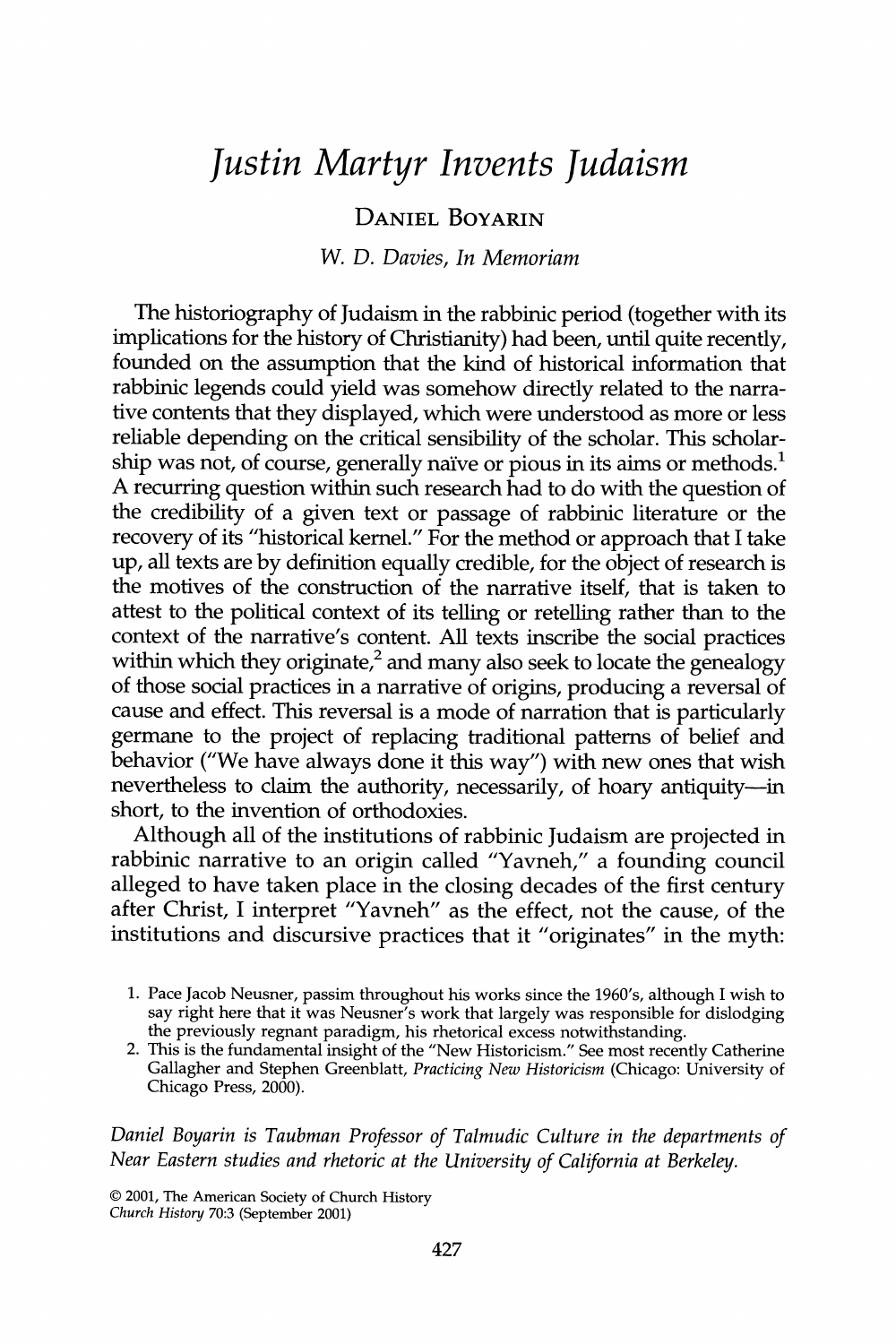**rabbinic Judaism and its primary institutions and discursive practices, "Torah," the Study House, and orthodoxy. After demystifying the rabbinic narrative of the origins of their practices and hegemony in this authoritative Nicaea-like council, I can inquire into the "causes" of these practices somewhere else, namely in the complex interactions and negotiations that produced rabbinic Judaism itself as one of the two successfully competing forms of postbiblical religion to emerge**  from late antiquity—the other being, of course, orthodox Christianity. **Thus, where traditional scholarly historiography refers to Yavneh as a founding council that "restored" Judaism and established the rabbinic form as hegemonic following the disaster of the destruction of the Temple, I am more inclined to see it as a narrative whose purpose is to shore up the attempt at predominance on the part of the Rabbis (and especially the Patriarchate) in the wake of the greater debacle following the Fall of Betar in 138.3** 

#### **I. PICKLING A READ HERRING: THE CHIMERICAL "CURSE OF THE CHRISTIANS" AT YAVNEH**

**Much church historiography has been based on the assumption that the talmudic legend of the institution of a curse against heretics [birkath hamminim] at said storied Council of Yavneh, ca. 90 A.C.,4 is to be taken more or less at face value.<sup>5</sup> Although there has been a lot of critical work on this assumption in the last two decades, work remains yet to be done.6 As Stephen G. Wilson has sharply formulated the** 

- **3. Daniel Boyarin, "The Diadoche of the Rabbis; or, Rabbi Judah at Yavneh," in Jewish Culture and Society under the Christian Roman Empire, eds. Richard Kalmin and Seth Schwartz (Louvain: Peeters, 2002). See, making a closely related point, Jacob Neusner, "Judaism After the Destruction of the Temple: An Overview," in Formative Judaism: Religious, Historical, and Literary Studies, 3d series, Torah, Pharisees, and Rabbis, Brown Judaica Series 46 (Chico, Calif.: Scholars, 1983), 83-98. For the impact that this revisionist work has already had on New Testament studies, see, for example, Stephen Motyer, Your Father the Devil?: A New Approach to John and "the Jews," Paternoster Biblical and Theological Studies (Carlisle, U.K.: Paternoster, 1997), 75. Motyer, however, seems too readily to assume that Neusner's conclusions have been generally accepted, not noticing that the very example he gives of work done under the "old paradigm" was published quite a bit after Neusner's. Moreover, at least in Neusner's "The Formation of Rabbinic Judaism: Yavneh (Jamnia) from A.D. 70 to 100," in Principat: Religion (Judentum: Pilastinisches Judentum [Forts.]), eds. Wolfgang Haase, Aufstieg and Niedergang der R6mischen Welt (Berlin: Walter de Gruyter, 1979), 3-42, Neusner seems prepared to ascribe a much greater role to a real, historical Yavneh than I would.**
- **4. I prefer to use the formulae B.C. and A.C. for "Before Christ" and "After Christ" respectively, rather than the colonialist B.C.E. and C.E. or the theologically loaded A.D.**
- **5. For a convenient summary, see Motyer, Your Father, 92-94.**
- **6. Simon Claude Mimouni, Le judeo-christianisme ancien: essais historiques (Paris: Cerf, 1998), 161-88 reached me too late to be fully incorporated into this discussion. Quick perusal, however, of 185-88 suggests that vis-h-vis the issue of the "curse of the**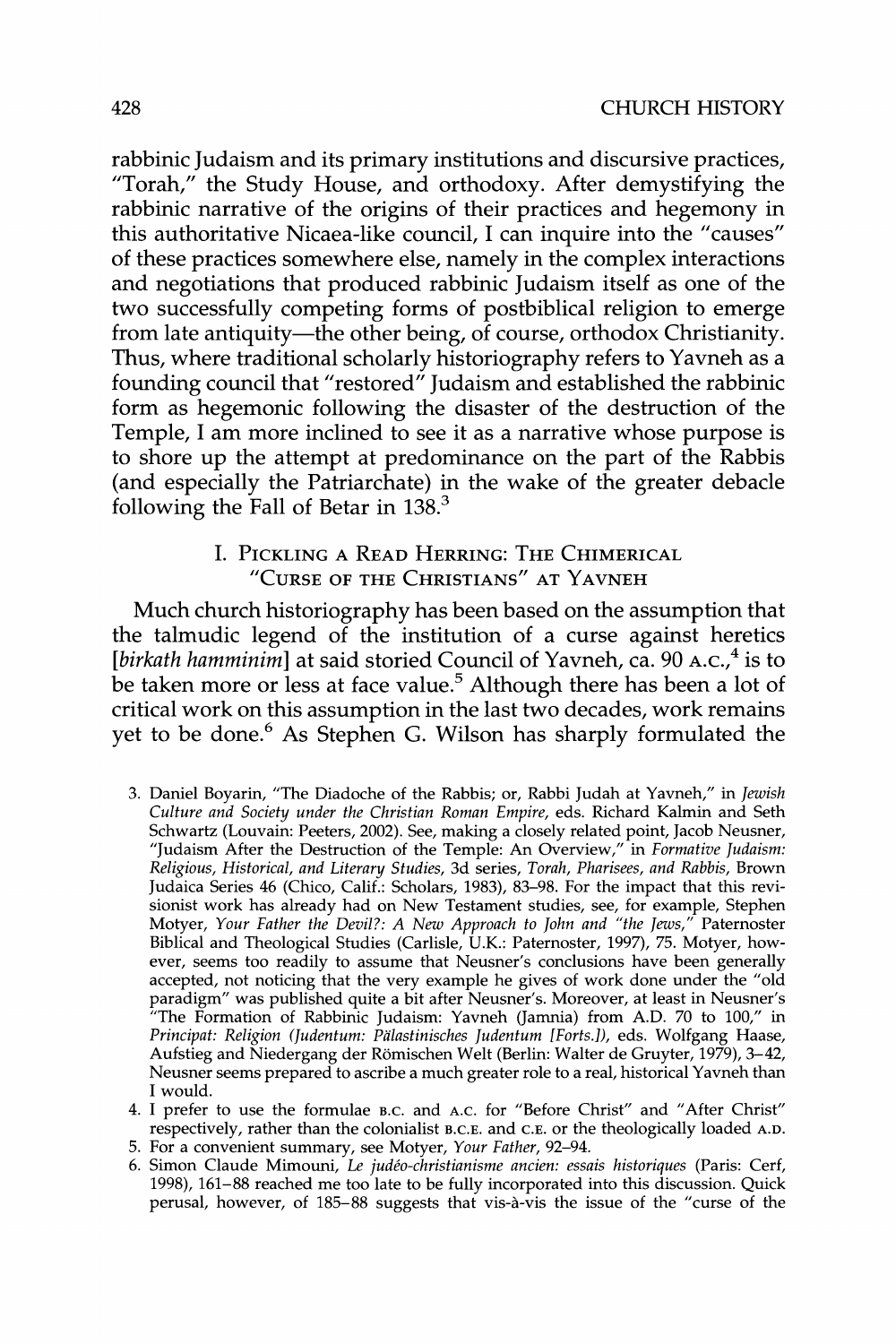**point: "The influence of the Yavnean sages on Jewish thought and practice between 70 and 135 C.E. and beyond should not be overestimated. Their decisions were not imposed overnight, nor were they felt uniformly across all Jewish communities. The rabbinic account of the introduction of the Birkat ha-minim is thus a retrospective, punctiliar summary of what was in reality a lengthy process. The spread of their influence was gradual and almost certainly did not encompass all Jewish communities until well beyond the second century."7 In what follows I will be taking this point of Wilson's quite a bit further, working, as I do, with the assumption that not only should we not overestimate "the influence of the Yavnean sages," we should also not overestimate our knowledge of the very activity of those sages between 70 and 135, since the earliest information we have about them is from the Mishna redacted at the end of the second century. Moreover, birkath hamminim is not mentioned in that document at all; our very first attestation of this institution, in a rhetorical form indicating that it is a novum in fact, is to be found in the Tosefta, generally regarded as having been edited some time around the middle of the third century. The rabbinic account of the introduction of the birkath hamminim is thus not only a punctiliar summary of a lengthy process, as Wilson has seen clearly, but also one for which the earliest evidence is from the mid-third century and not before. Once we shift historiographical methodologies, and reckon more strictly the termini post quem afforded by the provenance of rabbinic attestations, very different pictures of early relations between non-Christian Jews and Christians will emerge as possibilities, including the particular subject of this article, to wit the vectors of possible "dialogue" between Justin Martyr and the Rabbis of the Mishna.** 

**Until quite recently in many scholarly quarters (and to this day in most popular ones), the birkath hamminim was taken as a project for driving the Jewish-Christians out of the synagogue and the precipitating factor of a final break frequently referred to as "the parting of the ways." A critical investigation of the historiography of this institution is thus prerequisite for revising our understanding of the intersections of the ways between those entities eventually to be called Judaism and Christianity.** 

**heretics," the author is working from entirely different historiographical assumptions than I am (that is, "believing" the sources), although I wish to emphasize that I am making this statement only with regard to this particular matter and nothing else in his book, which seems to be the fullest and most sophisticated study of so-called "Jewish Christianity" to date.** 

**<sup>7.</sup> Stephen G. Wilson, Related Strangers: Jews and Christians, 70-170 C.E. (Minneapolis: Fortress, 1995), 181.**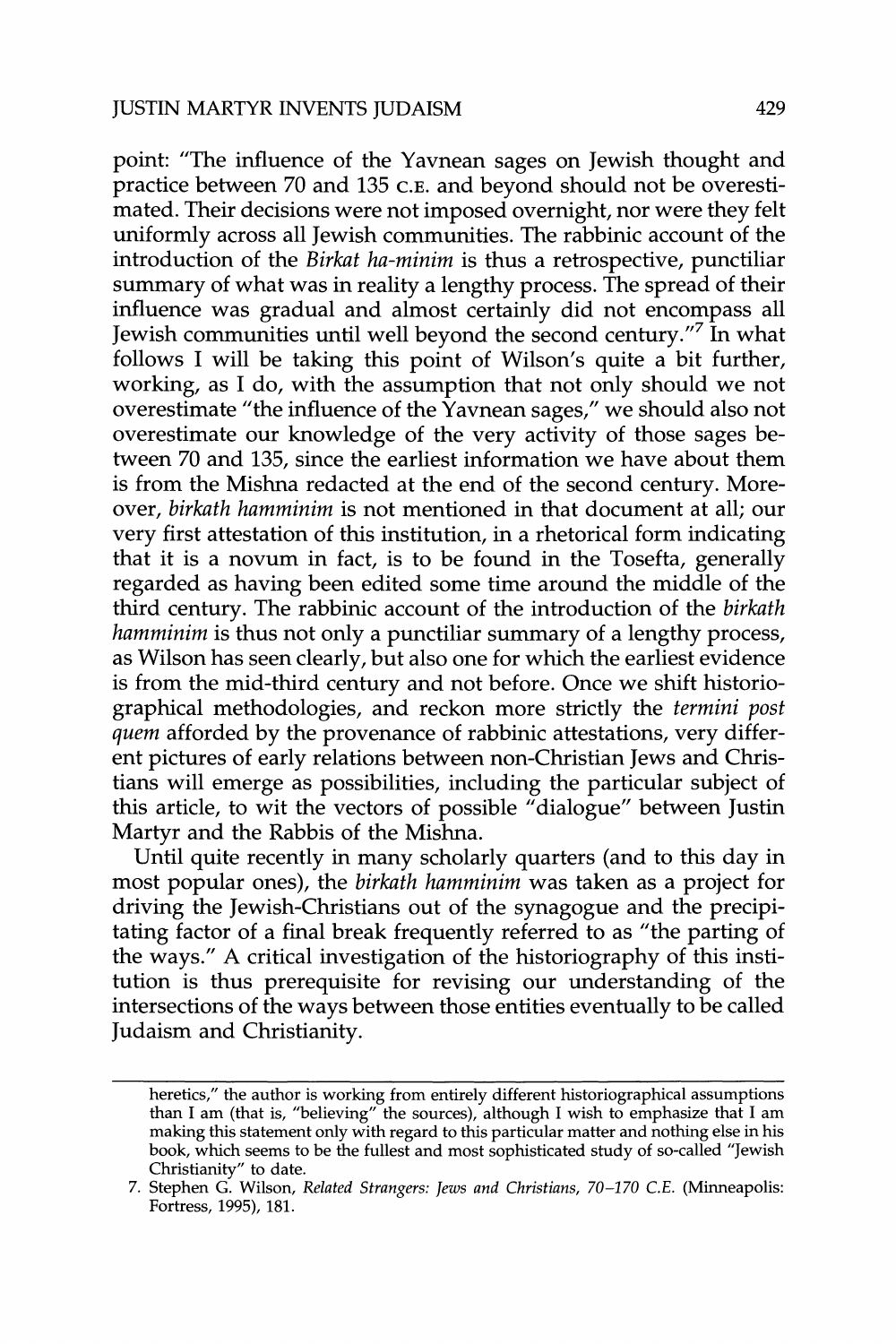**New Testament scholar J. Louis Martyn, in an argument that once was (and still is, in certain quarters) very influential, used the alleged first-century "curse of the heretics" to explain the aposynagogos of the Fourth Gospel.8 This suggestion has been thoroughly called into question in recent years by both Jewish and Christian scholars, beginning with Peter Schifer, Gunther Stemberger, and Reuven Kimelman. In 1977, Stemberger already pointed out that if there were a first-century curse of the minim, it could hardly, in first-century Judaea, have had any Christians, let alone Gentile Christians, in mind, if only because there were so few Jewish Christians and virtually no Gentile Christians to curse.9 In 1981, Kimelman made the related philological argument that the alleged "blessing of the minim [heretics]" instituted at Yavneh could not refer to a curse on Gentile Christians, since the relatively well attested term "minim" never means Gentiles in early and Palestinian rabbinic literature but only Jewish heretics, including Jewish Christians.10 It is only in the Babylonian Talmud (ca. 5th-6th century) that the term means Gentiles. Even at the time of the Mishna (end of the second century), there is no positive evidence that the term minim was ever yet used specifically for Christians.11 Not until the mid-third-century Tosefta do we find any positive evidence for the term as referring to Christians, perhaps not incidentally the first attestation as well of birkath hamminim. In the United States by 1985, Wayne Meeks recognized that "it is time to recognize that the Birkat ha-minim has been a red herring in Johannine research."12 In 1992 the leading Israeli scholar of early Christianity,** 

- **8. "It was especially the influential work History and Theology in the Fourth Gospel by J. Louis Martyn that has given this theory an almost canonical status," P. W. van der Horst, "The Birkat Ha-Minim in Recent Research," in Hellenism, Judaism, Christianity: Essays on Their Interaction, Contributions to Biblical Exegesis and Theology (Leuven: Peeters, 1998), 113.**
- **9. Gunther Stemberger, "Die sogennante 'Synode von Jabne' und das friihe Christentum," Kairos 19 (1977): 14-21. See also already Peter Schafer, "Die Sogenannte Synode von Jabne. Zur Trennung von Juden und Christen Im Ersten/Zweiten Jahrhundert n. Chr," Judaica 31 (1975): 54-64; 116-24.**
- **10. Reuven Kimelman, "Birkat Ha-Minim and the Lack of Evidence for an Anti-Christian Jewish Prayer in Late Antiquity," in Aspects of Judaism in the Greco-Roman Period, eds. E. P. Sanders, A. I. Baumgarten, and Alan Mendelson, Jewish and Christian Self-Definition, vol. 2 (Philadelphia: Fortress, 1981), 226-44; 391-403. See also Karl G. Kuhn, "Giljonim und sifre minim," in Judentum, Urchristentum, Kirche: Festschrift fiir Joachim Jeremias, eds. W. Eltester, Beihefte Zur ZNTW 26 (Berlin, 1960), 24-61.**
- **11. My student Henry Millstein has shown that such usage is first attested in the midthird-century Tosefta. This is not to deny the possibility that minim may be Jewish-Christians this early.**
- **12. Wayne A. Meeks, "Breaking Away: Three New Testament Pictures of Christianity's Separation from the Jewish Communities," in "To See Ourselves as Others See Us": Christians, Jews, "Others" in Late Antiquity, eds. Jacob Neusner and Ernest S. Frerichs (Chico, Calif.: Scholars, 1985), 102-3. See also: "Stanton believes that the Birkat**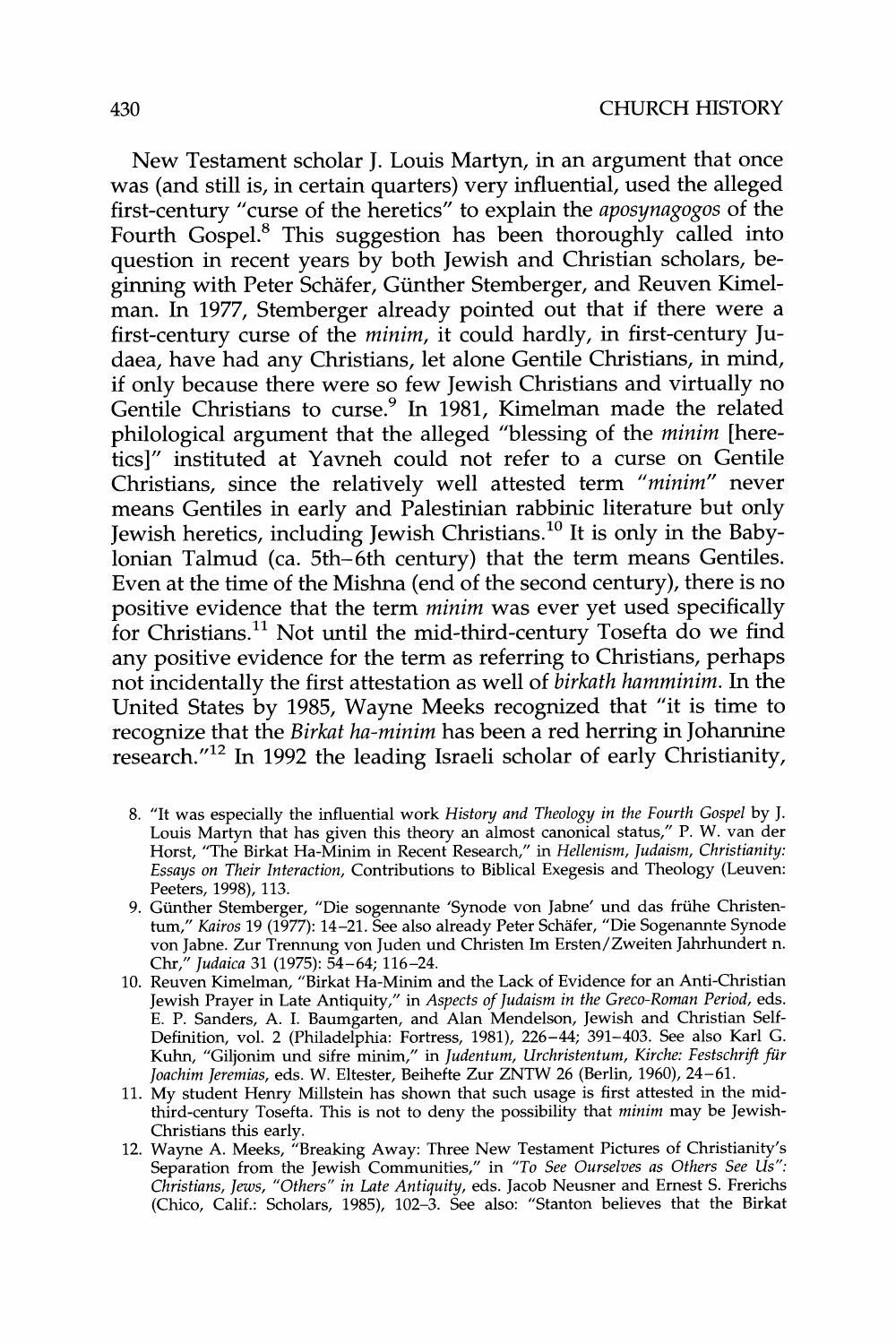**David Flusser wrote: "[i]t has been proven conclusively that the Blessing of the Heretics was not established at Yavne in order to remove the Christians from the community of Israel,"13 and by 1995 Wilson remarked in turn, "it is equally true that the Johannine evidence has been a red herring in trying to understand the Birkat ha-minim."14** 

**Stephen Motyer has recently summed up the current near consensus: "There is now a healthy consensus that (a) the Yavnean sages did indeed introduce a curse on the minim towards the end of the first century, but (b) we cannot be sure who the intended minim actually were, nor (c) what the precise wording was, and (d) since the curse worked by self-exclusion rather than by expulsion (so that it would only bar from the synagogue those who recognised themselves as 'minim'), it must have functioned more as exhortation to Jews generally than as a specific means of social exclusion."15 This is enough to discredit Martyn's hypothesis, but I would go further. There is every reason to doubt that birkath hamminim, the so-called curse of the heretics, was formulated under Gamaliel II at Yavneh or that it existed at all before the end of the second century. The only source we have for this "Yavnean" institution is a Babylonian talmudic story (fourth or fifth century) of Rabban Gamaliel asking Samuel the Small to formulate such a blessing, the latter forgetting it a year later and meditating for two or three hours in order to remember it (TB Berakhot 28b-29a). This hardly constitutes reliable evidence, or indeed**  evidence at all.<sup>16</sup> The aroma of legend hovers over this entire ac**count.17 In the Palestinian Talmud Berakhot 4:3, 8a, apologetic reasons** 

**ha-minim has been a red herring in Matthean scholarship," van der Horst, "Birkat Ha-Minim," 122.** 

**<sup>13.</sup> See, for instance, David Flusser, "Some of the Precepts of the Torah from Qumran (4QMMT) and the Benediction Against the Heretics," Tarbis 61 (1992): 371 (in Hebrew,**  with English summary). In 1993, P. W. van der Horst published a critical survey of the **entire question, "Birkat Ha-Minim."** 

**<sup>14.</sup> Wilson, Related Strangers, 180; Jack T. Sanders, Schismatics, Sectarians, Dissidents, Deviants: The First One Hundred Years of Jewish-Christian Relations (Valley Forge, Pa.: Trinity Press International, 1993), 58-61, still reflects, however, the older views, as does the otherwise so canny and critical James D. G. Dunn, The Partings of the Ways Between Christianity and Judaism and Their Significance for the Character of Christianity (Philadelphia: Trinity Press International, 1991), 222. I am also in obvious disagreement with Birger Pearson, "1 Thessalonians 2:13-16: A Deutero-Pauline Interpolation," in The Emergence of the Christian Religion: Essays on Early Christianity (Harrisburg, Pa.: Trinity**  Press International, 1997), 72–73, n. 74, although only on this point.

**<sup>15.</sup> Motyer, Your Father, 93.** 

**<sup>16.</sup> Stemberger, "Synode," 16.** 

**<sup>17.</sup> And yet, on the basis of these data, Skarsaune is prepared to conclude, "The prayer was introduced between 70 and 100 A.D., and had for its purpose to prevent Jewish Christians and other heretics from staying within the synagogue community," Oskar**  Skarsaune, The Proof from Prophecy—a Study in Justin Martyr's Proof-Text Tradition: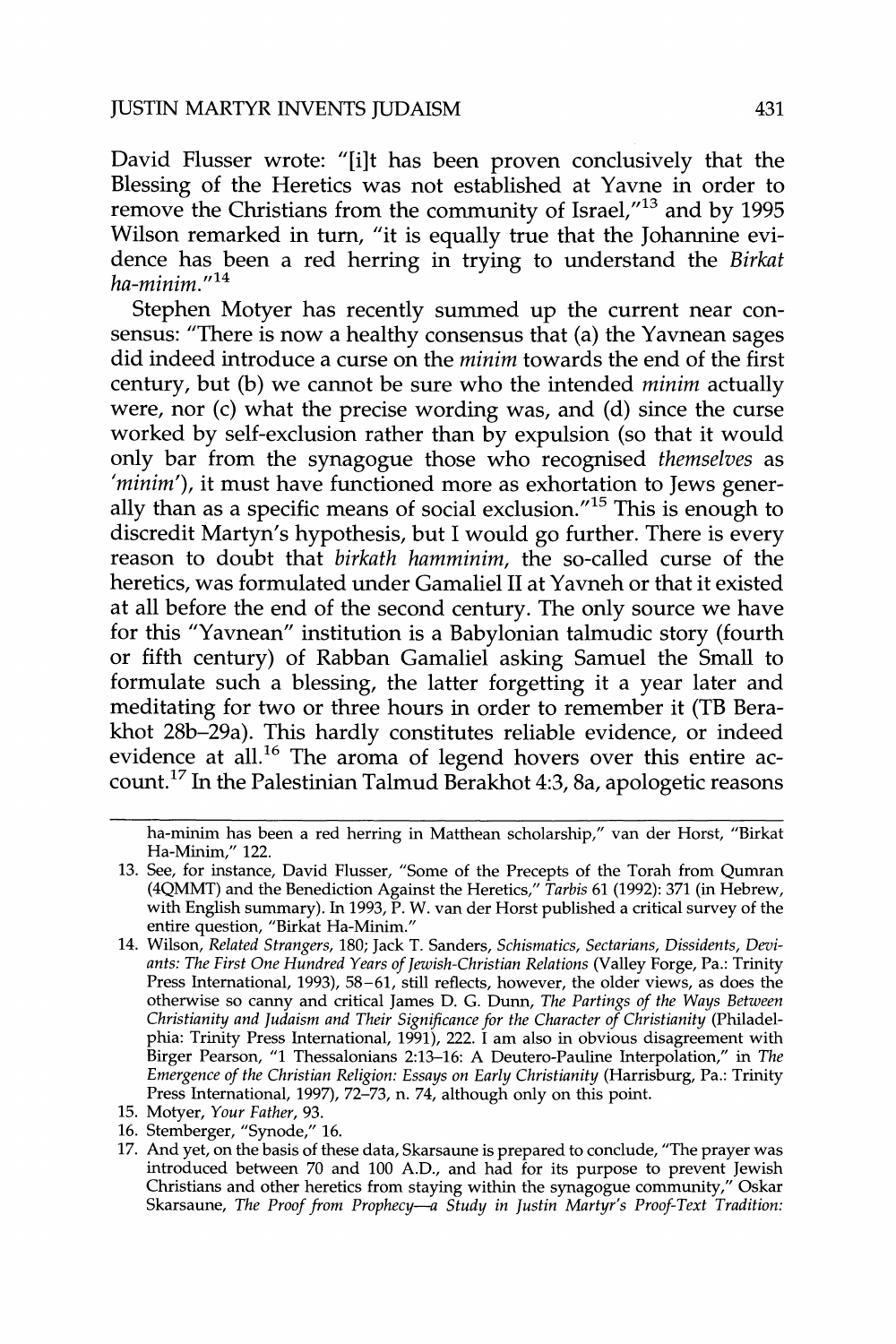**for retroactively ascribing this "blessing" to Yavneh are indicated explicitly. One might as well attempt to write the history of early Britain on the basis of King Lear, or the history of colonial America using James Fennimore Cooper as one's only source. There is however also a very important, if somewhat obscure, text in the (mid thirdcentury) Tosefta which reads, "The eighteen blessings which the Sages have said, correspond to the eighteen mentions of [God's name] in [Psalm 29]. He shall include [mention] of the minim in the blessing of the Pharisees," Tosefta Berakhot 3:25.18 Since "blessing," I remind,**  means curse here,<sup>19</sup> this text has been a real skandalon for scholars, **since it seems to imply that the Pharisees were cursed in the early synagogue. There have been many attempts to emend this text, but as Lieberman points out, it cannot be emended against all witnesses. Lieberman accordingly understands "Pharisees" here to mean those who "separate themselves from the public," thus the prototypical sect (the apparent etymological meaning), thereby endangering the unity of the people, and the Tosefta is referring to an early curse on them to**  which a curse on the *minim* was later appended or folded in.<sup>20</sup> **Lieberman's interpretation makes eminent sense to me. However, in contrast to my master, I would not be able to date this inclusion earlier than the third-century context in which the Tosefta was redacted or the immediately preceding decades, especially since the very term minim is attested only from the end of the second century. In my view, then, an earlier curse of sectarians (Pharisees!) became the model for the curse of the heretics almost certainly no earlier than the time of Justin and likely even later. Origen provides evidence for the point that there was no early curse against Christians or Christianity as well, since he writes that, as van der Horst has given it: "up till his own**  days the Jews curse and slander Christ (Hom. Jer. X 8,2; XIX 12,31; **Hom. Ps. 37 II 8)," and van der Horst comments, "but that is not what the Birkat ha-minim is about. And in view of the fact that no Church father was better informed about Judaism than Origen, one may reasonably assume that curses against Christianity in a synagogual [sic] prayer would certainly have been known to him and been** 

**Text-Type, Provenance, Theological Profile (Leiden: E. J. Brill, 1987), 290. Skarsaune insists that "the patristic evidence cannot easily be dismissed," but, as I hope to show, there simply is no patristic witness that counts as evidence for the given proposition!** 

**<sup>18.</sup> Saul Lieberman, Order Zeraim, Vol. 1 of The Tosefta According to Codex Vienna, with Variants from Codices Erfurt, London, Genizah Mss. and Editio Princeps (Venice, 1521) (New York: The Jewish Theological Seminary of America, 1955), 17-18.** 

**<sup>19.</sup> Not a euphemism, the "blessings" are that which Jews pray for; the curse is a curse on our enemies and thus a blessing to us, so to speak.** 

**<sup>20.</sup> It is not impossible to imagine, even, that it is the Qumran sectaries who were originally so designated.**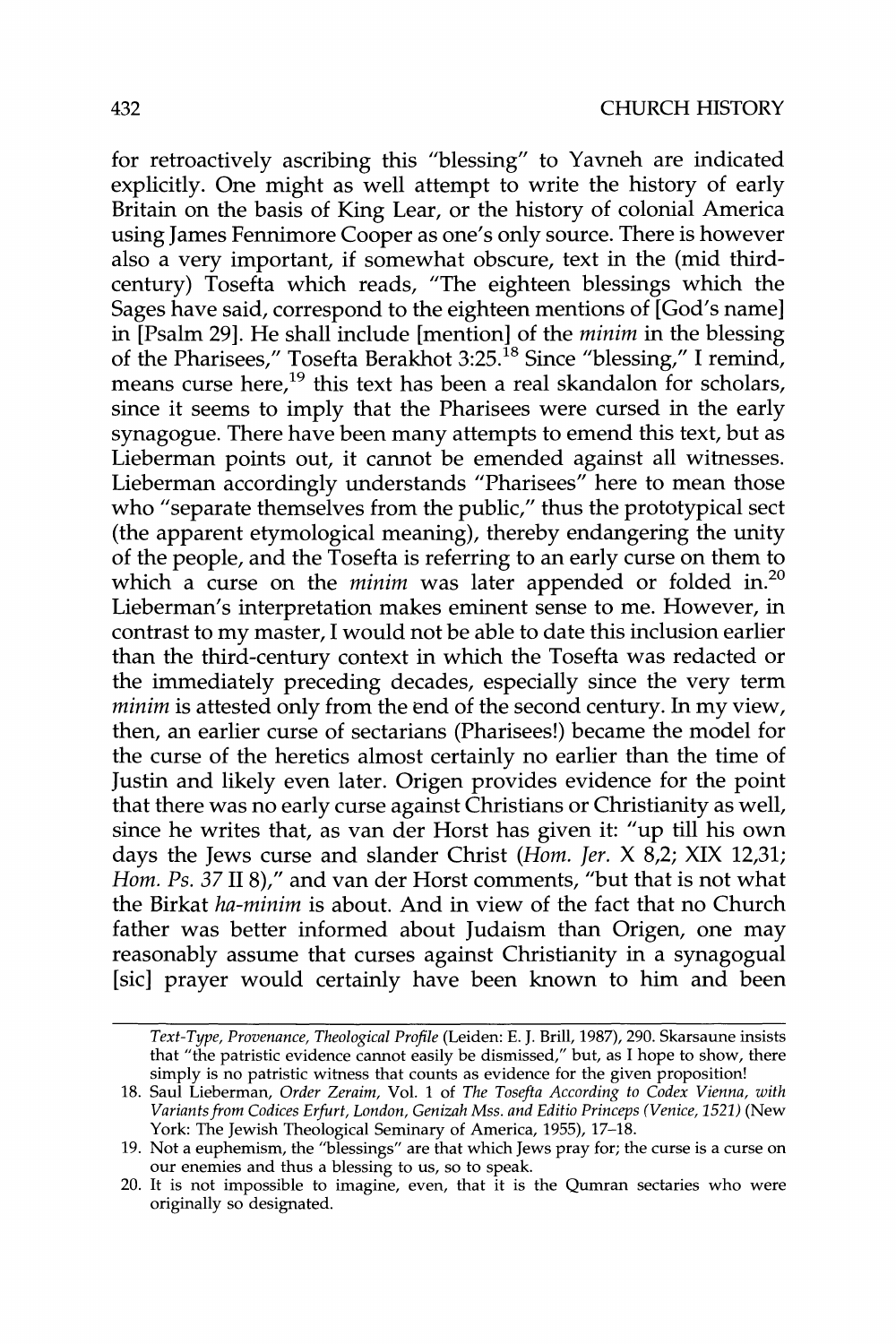**mentioned by him. It is a telling fact that he fails to refer to any such prayer."21** 

**Even scholars who have readily abandoned the notion that the birkath hamminim is relevant for understanding the Gospels have been reluctant to leave it behind in their interpretations of Justin Martyr, whose Dialogue in three places testifies to a curse that the Jews pronounced on Christians during their prayer.22 In the first of these passages, Justin refers to the Jews "cursing in your synagogues them**  that believe on Christ" (16.4).<sup>23</sup> In the second, he states, "I declare that **they of the seed of Abraham who live after the Law, and believe not on this our Christ before the end of their life, will not be saved, and especially they who in the synagogues have anathematized and still**  anathematize, those who believe on that very Christ" (47.4).<sup>24</sup> The **third repeats the point: "For you curse in your synagogues all who have become Christians through Him" (96.2).25** 

**Even before the Gospel of John was explained in this fashion, these Justinian citations had been accounted for by the assumption that there was indeed a benediction/curse against Christians established at "Jamnia ca. A.D. 100," as part of the regular daily prayer, which constituted an absolute break between Judaism and Christianity.26 One of the most recent commentators, Stephen G. Wilson, although insistent on the irrelevance of the rabbinic evidence for John, labors mightily to "save" it for Justin.27 Wilson has essentially accepted the rabbinic legend as positive evidence for at least the existence of birkath hamminim in the first century, if not earlier, while positing a post-Bar-**

- **21. Van der Horst, "Birkat Ha-Minim," 116.**
- **22. That is, prayer in the general sense. Although it is highly significant that Justin does not mention that this "curse" took place during the central liturgy of the synagogue, the "eighteen blessings," it is nevertheless the case that he emphasizes that the cursing took place in synagogue, that is, most plausibly at some point in a prayer service in the broadest sense.**
- **23. A. Lukyn Williams, ed. and trans., Justin Martyr: The Dialogue with Trypho, Translations of Christian Literature (London: SPCK, 1930), 33; Justin, Dialogus Cum Tryphone, ed. Miroslav Marcovich, Patristische Texte und Studien Bd. 47 (Berlin: Walter de Gruyter, 1997), 97. See A. H. Goldfahn, "Justinus Martyr und die Agada," Monatschrift fur Geschichte und Wissenschaft des Judentums 22 (1873): 56; Skarsaune, Proof from Prophecy, 290; Hermann Strack and Paul Billerbeck, Kommentar zum Neuen Testament aus Talmud und Midrasch (Miinchen: C. H. Beck, 1924), 4: 212.**
- **24. Williams, Dialogue, 94; Justin, Dialogus Cum Tryphone, 147-48.**
- **25. Williams, Dialogue, 202; Justin, Dialogus Cum Tryphone, 235.**
- **26. William Horbury, "The Benediction of the Minim and Early Jewish-Christian Controversy," Journal of Theological Studies 33 (1982): 20 summarizes the history of scholarship on this issue, from Samuel Krauss who initiated this argument (1893) to its acceptance by virtually everyone from Ismar Elbogen to W. D. Davies and W. H. C. Frend. For a critique of this view akin to mine, see Claudia Setzer, Jewish Responses to Early Christians: History and Polemics, 30-150 C.E. (Minneapolis: Fortress, 1994), 141.**
- **27. Wilson, Related Strangers, 182.**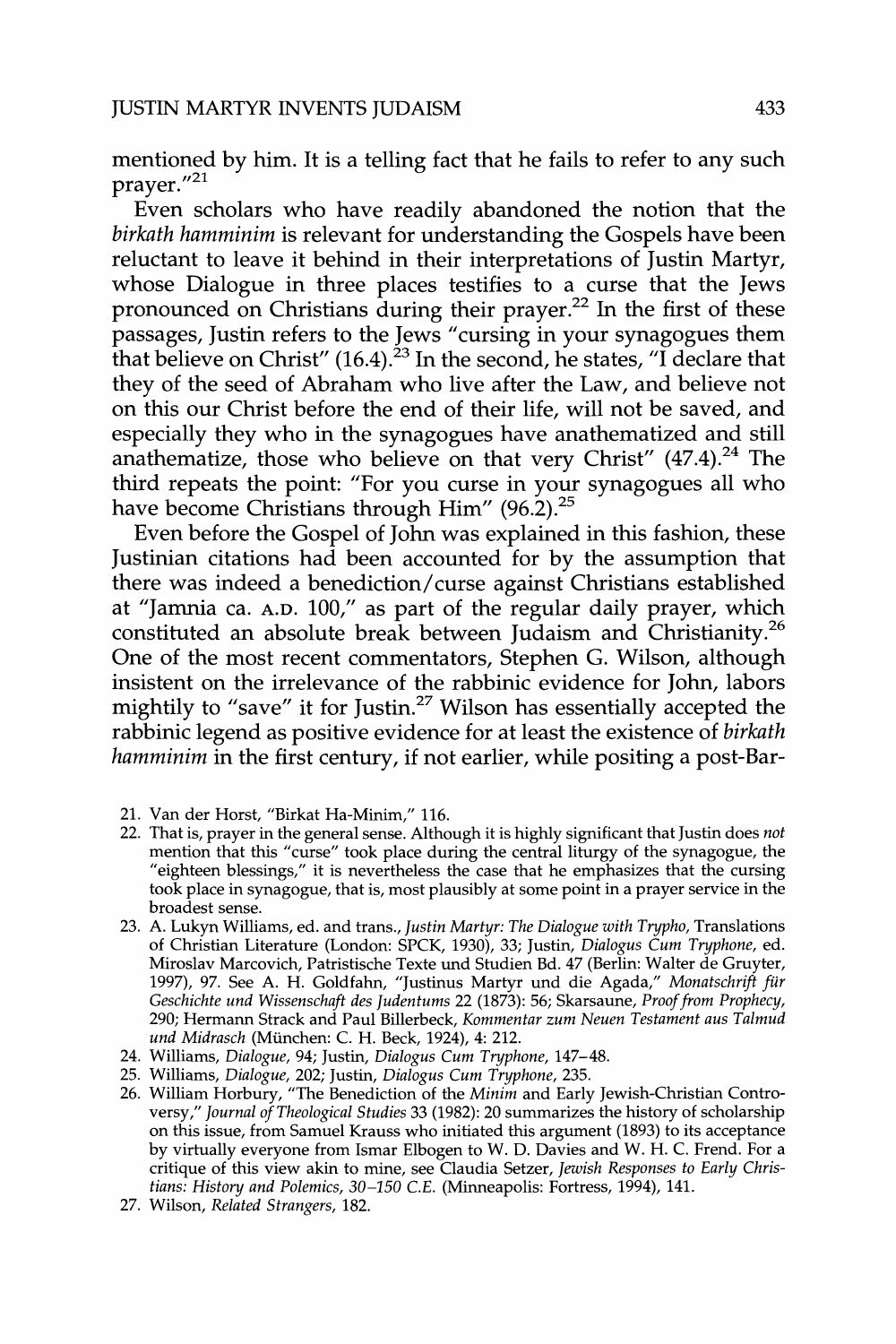**Kochban (138) shift in usage to include Gentile Christians. He thus maintains that there was indeed a malediction against heretics and that it "probably existed before Yavneh and was revised rather than composed there," even if it did not at the earliest stages comprehend Christians.28 Retaining the content of the talmudic legend as positive evidence, Wilson postulates that he can posit changes in the interpretation of the "blessing" before and after the Bar-Kochba war, concluding that after 138, the minim includes Gentile Christians, thus explaining Justin's notices. From my methodological perspective, however, there is no evidence whatever before the Tosefta (mid third century) that the term even refers to Jewish Christians. Contradicting his own very sharp remark cited above that "the spread of their influence was gradual and almost certainly did not encompass all Jewish communities until well beyond the second century," Wilson suddenly seems also to be assuming that a rabbinic narrative of origin provides evidence for the practice of Jews universally and immediately.** 

**Once the evidence of and for a so-called "blessing of the heretics" before the third century is removed from the picture, there is no warrant at all to assume an early Palestinian curse directed at any Christians.29 I am not claiming to know that there was no such thing, but rather that we cannot know at all, and that it is certain, therefore, that we cannot build upon such a weak foundation an edifice of Jewish-Christian parting of the ways.30** 

**We cannot, in fine, use the third-century Tosefta nor the fourth-/ fifth-century talmudic material to account for Justin. William Horbury, however, has suggested that we may use Justin's evidence to explain the talmudic narrative and thus to reassert a version of the traditional account of a Yavnean anti-Christian curse, indeed a curse that included Gentile Christians as well (or even might have been directed primarily at these latter). He implies that Justin definitively elucidates the talmudic witness and requires us to interpret it in opposition to Kimelman, namely as referring to Gentile Christians. On the one hand, Horbury's premise is absolutely compelling: Justin surely does not seem to be manufacturing his report; there was some cursing going on. However, the conclusion that he draws to the effect that this provides conclusive evidence for an early date for birkath** 

**<sup>28.</sup> Wilson, Related Strangers, 180.** 

**<sup>29.</sup> See also Martin Goodman, State and Society in Roman Galilee, A.D. 132-212 (Totowa, N.J.: Rowman and Allanheld, 1983), 86, implying as well such a denial.** 

**<sup>30.</sup> Reuven Kimelman has suggested that the assumption that the so-called curse of the minim denotes automatically Christians "is behind the oft-repeated assertion that about the year 100 the breach between Judaism and Christianity became irreparable," (Kimelman, "Birkat Ha-Minim").**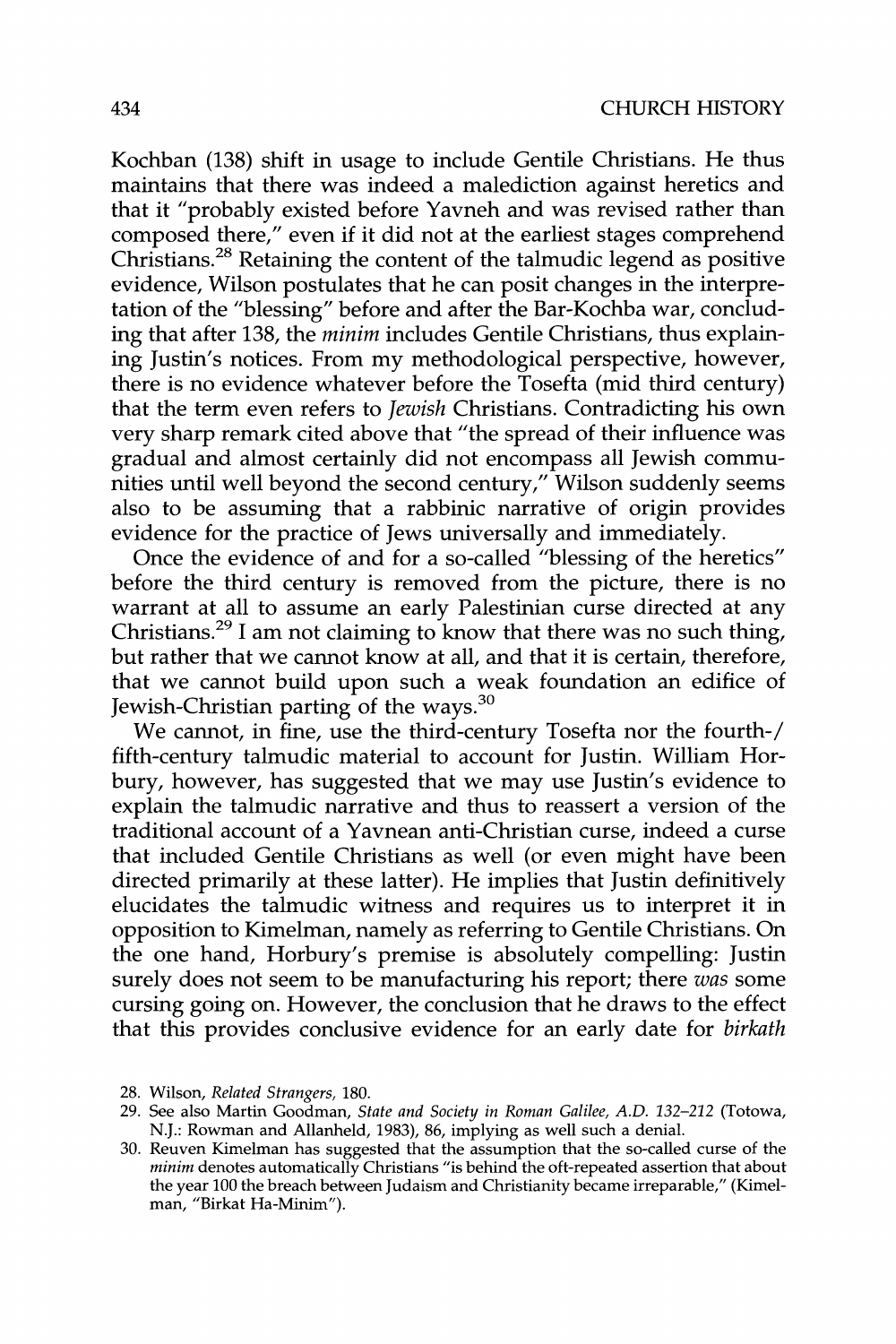**hamminim cannot be maintained. We have seen that not only is there no other evidence for it, there are positive reasons for incredulity with regard to a first-century institution of birkath hamminim. Nor does Justin's account in its details answer to a formal, liturgical curse in the Eighteen Benedictions, which birkath hamminim is. Even, moreover, were Justin's testimony taken as evidence for this "blessing," it would not constitute anything but a terminus ante quem in the mid-second century, teaching us nothing about the first century. Horbury too, while supporting the notion of a "curse" in the synagogues, emphasizes that the Dialogue originates from the 150s and writes only that there was such a curse from the second century onward.31 This already would discredit any attempt to use it as a pendant for the alleged Yavnean institution (the gap between 90 A.C. and 150 is huge; by 150, not only was Yavneh no longer in existence but the entire Jewish polity of Palestine was in thorough disarray owing to the disastrous Bar-Kochba rebellion, reflected, of course, in the Dialogue). Horbury seems not to have fully realized the implications of this salutary critical move of the dating. Moreover, we cannot discard Kimelman's strong philological argument against the possibility of the use of the term in this sense before the third or even fourth century; and, finally, given the state of our knowledge of Diasporic Judaism in the second century, it becomes virtually impossible to assume that a rabbinic institution (even if there had been one) would have been hegemonic in western Asia or Rome at that time.** 

**The talmudic evidence proves, therefore, a red herring for Justin as well; Justin may prove, however, less fishy as a way of accounting for the talmudic text. We need another way to connect these pieces of information, the third- and fourth-century rabbinic reports of birkath hamminim and Justin's second-century testimony. Justin, indeed, cannot be dismissed; this much Horbury has established. Perhaps a causal explanation that more closely answers to this chronology may be of use. I offer the following conjectural reconstruction of a possible nexus: The threat of Gentile Christianity to the borders of Jewish peoplehood represented by the claim to be Verus Israel, first attested in Justin but surely not originated by him, was the catalyst that gave rise to non-liturgically formalized, or even popular, curses on Gentile** 

**<sup>31.</sup> Horbury, "Benediction," 24, 26. Kimelman has interestingly interpreted the notice in Justin Martyr that the Jews "scoff at the King of Israel" after their prayers as owing to the Jewish need to demonstrate to the Romans, at the time of Justin, precisely that they are not Christians, for purpose of escaping martyrdom and persecution (Kimelman, "Birkat Ha-Minim," 235). Once again, we should remember that in texts from Pliny's famous letter to Trajan to the martyrdom of Polycarp, precisely, cursing or reviling Christ was an effective means to acquittal of the "crime" of being named Christian.**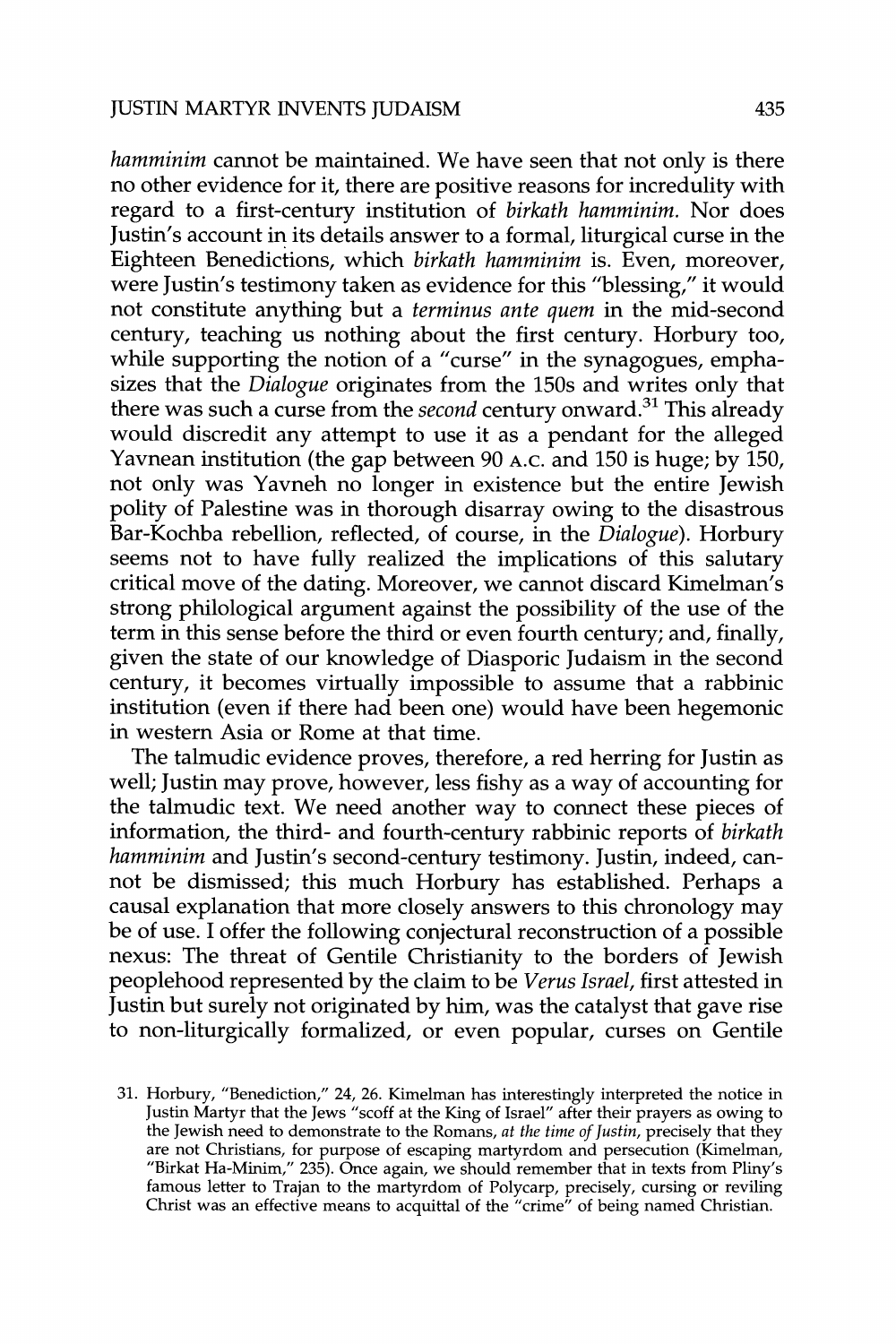**Christians and reviling of Christ in the synagogues. That development may very well have taken place first in the areas in which Jews and Gentile Christians were in intense and tense contact, that is, precisely in an area such as western Asia.32 The custom might have developed in Asia and spread later to Palestine, for all we know, and only been instituted as part of formal rabbinic practice much later. It would be this later institution that is reflected in the much later talmudic legend and in the roughly contemporaneous reports of Epiphanius and Jerome.33 The version of the "blessing" that explicitly mentions Christians [nosrim] is only attested probably from this time or laterappropriately, at a time when Christianity had become a significant other for the Rabbis.34 I thus essentially accept Horbury's conclusion that Justin must be believed when he says that there was a curse against Christians pronounced in synagogues in some places by the middle of the second century, but I argue that this has no direct and genetic connection with the alleged "Blessing of the minim," allegedly instituted at Yavneh. The shift in dates from the first (when the Council of Yavneh allegedly took place) to the second century (with the Jewish community of Palestine in crisis after the disastrous end of** 

- **32. In addition to Justin, such texts as Melito's Peri Pascha and the martyrdoms of Polycarp and Pionios attest to both the closeness and the tenseness of the contact in that area. See Judith Lieu, "Accusations of Jewish Persecution in Early Christian Sources, with Particular Reference to Justin Martyr and the Martyrdom of Polycarp," in Tolerance and Intolerance in Early Judaism and Christianity, eds. Graham N. Stanton and Guy G. Stroumsa (Cambridge: Cambridge University Press, 1998), 279-95.**
- **33. Note that my position is somewhat different from Kimelman's in that I am denying that there is any evidence for this "blessing" at all before the mid-third century, while he accepts its existence from the first century but argues that it was only against the Jewish-Christian minority and not all Christians. Van der Horst essentially accepts Kimelman's argument, claiming as well that the alleged early birkath hamminim was not directed against Gentile Christians, but, "in all probability it was only in the course of the fourth century (probably the second half) that the rapidly deteriorating relation between Christianity and the government on the one hand, and Judaism on the other, eventually led to the insertion of the curse against Christians in general into the Eighteen Benedictions. This curse is not the cause but the effect of the ever growing separation between the two religions. The original Birkat ha-minim, whatever its text may have been, was never intended to throw Christians out of the synagogues-that door always remained open, even in Jerome's time-but it was a berakhah that served to strengthen the bonds of unity within the nation in a time of catastrophe by deterring all those who threatened it" (van der Horst, "Birkat Ha-Minim," 124 [emphasis added]). Although van der Horst's hypothetical reconstruction is somewhat different from my conjecture, it is compatible as well with the revision of Judaeo-Christian history that I am proposing herein.**
- **34. Kimelman, "Birkat Ha-Minim," 6. Note that the collocation, "minim and nosrim" is precisely matched in Jerome's peroration to Augustine: "Usque hodie per totas Orientis synagogas inter Judaeos haeresis est quae dicitur Minaeorum, et a Pharisaeis nunc usque damnatur: quos vulgo Nazraeos nuncupant" (Jerome, Correspondence, ed. Isidorus Hilberg, Corpus Scriptorum Ecclesiasticorum Latinorum [Vienna: Verlag der Osterreichischen Akademie der Wissenschaften, 1996], 381-82).**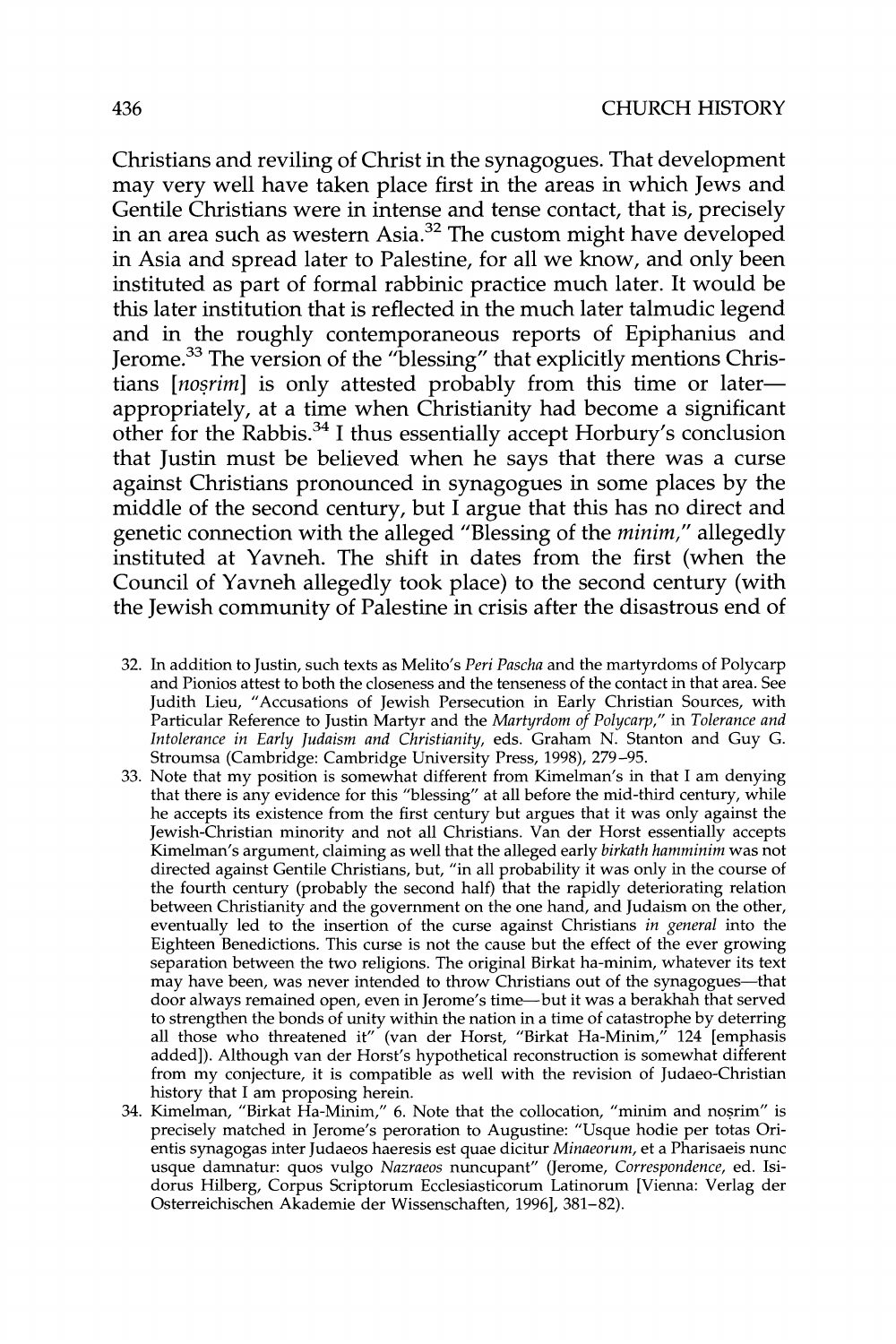**the Bar-Kochba Rebellion) thus is not a mere quibble but, rather, allows for a significant decentering of the narrative of the origins of orthodox Judaism (rabbinism) and its institutions and relations with its rivals.** 

**With the recognition that "Yavneh" is largely a legend (or better, a**  set of synoptic legends)<sup>35</sup> whose function was to *establish* the Pales**tinian rabbinic center as hegemonic, there is a displacement of the alleged Palestinian center from the epicenter of Jewish religious life and development, allowing for Jewish religious creativity to flow from other centers of Jewish life than Palestine and even into Palestine. Secondly, there is a significant revision of our understanding of the socio-religious structure of late-ancient Judentums, for if religious innovation can occur in the Diaspora and dramatically impact formal Palestinian liturgy, that innovation must be coming from non-rabbinic Jewish sources and impacting rabbinic Judaism. Indeed, what may have been a spontaneous practice initiated from below may have been formally integrated into the official liturgy much later, precisely via the medium of the Yavnean legend. Finally, the absolute binary distinction between rabbinic and other forms of second-century Judaism (including Jewish Christianity and even Christianity tout court) needs meaningful nuancing.** 

**This has significant consequences for church history as well, as I hope to show. Once we have abandoned simple and linear accounts of the Talmud and Justin as providing material for each other's interpretation, we can begin to seek other modes of connecting these pieces of narrative-not events that impacted each other in the first or even the early second century, but complex dialogical relations that may have obtained in the latter part of that century, dialogical relations that were ultimately to produce the notion of heresy among both non-Christian Jews and Christians. I hope to tell that story in the rest of this paper, while another part of the story that my brush-clearing might have uncovered, namely the developments of the fifth century, I will leave for another day and another venue.36** 

**<sup>35.</sup> Daniel Boyarin, "A Tale of Two Synods: Nicaea, Yavneh and the Making of Orthodox Judaism," Exemplaria 12 (2000): 21-62.** 

**<sup>36.</sup> In a forthcoming paper, "Pious Fictions: The Theodosian Code, the Letter of Severus of Minorca, and the 'Curse of the Christians,"' I shall be arguing further for a particular fifth-century context for this curse as part of a general, empire-wide (and beyond) discursive move on the part of both Christian and Jewish orthodox authorities to effect a final, thorough break between the religions.**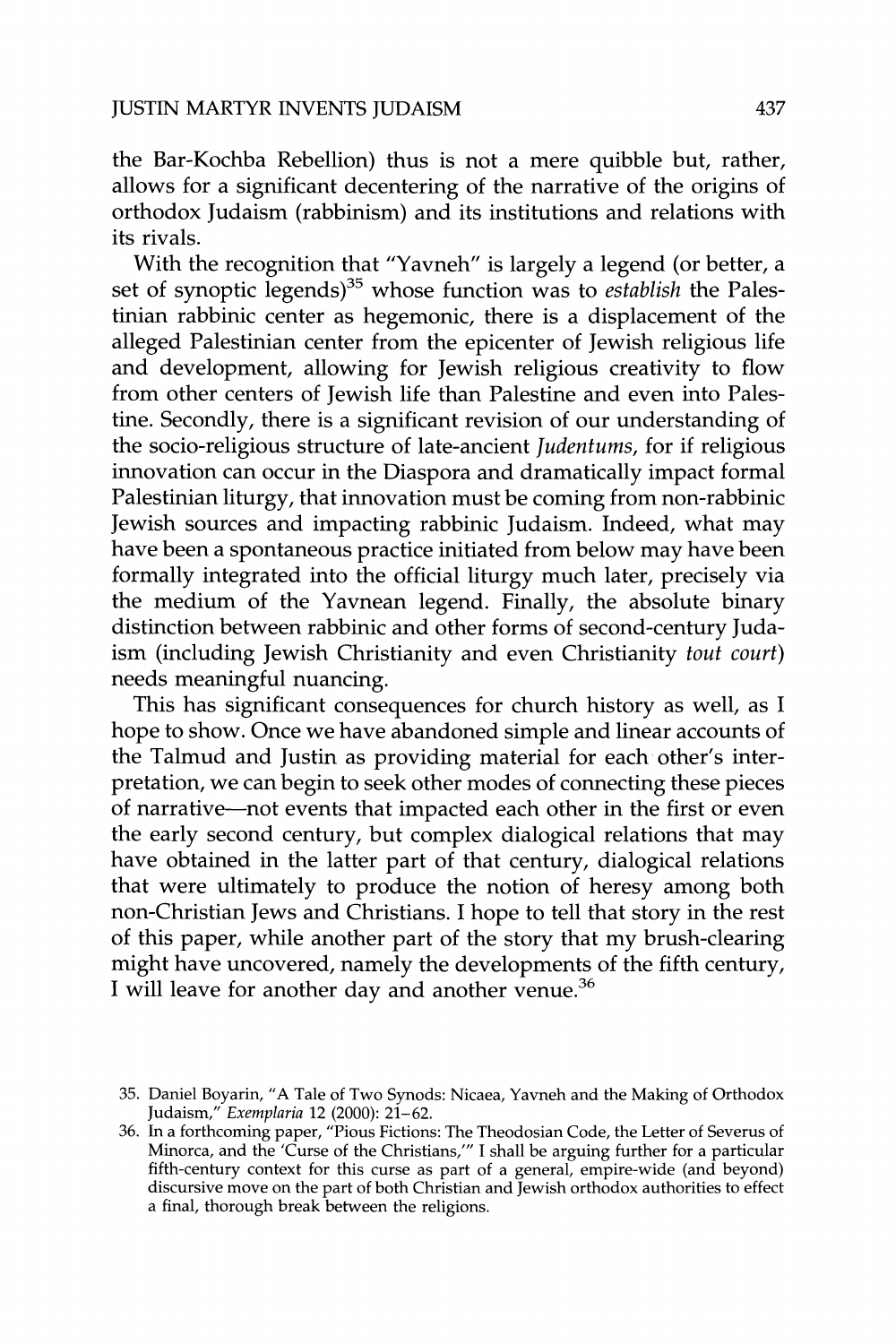#### **II. THE INVENTION OF JEWISH HERESIOLOGY**

**The self-definition of Christianity against Judaism and the selfdefinition of orthodoxy against heresy are closely linked, for much of that which goes under the name of heresy in these early Christian centuries consists of one variety or another of Judaizing, or alternatively, of straying too far from Jewish roots.37 The classic instance of this for the second century is the nomination of Sabellianism or Monarchianism-"One Power in Heaven"-as "Judaism." At the same time, the Rabbis were constructing their own orthodoxy by identifying "Two Powers in Heaven," to wit "orthodox" Christianity in formation, as their primary heresy.38 Studying the originating moments of the notion of heresy among both rabbinic and Christian Jews39 will reveal aspects of this history that researching each alone obscures. For nearly two decades now, scholars of early Christianity have been building up a major revision of the history of Christian**  heresiology. Alain Le Boulluec has been a major—even the prime **mover in this shift in research strategy.40 Aside from his specific historical achievements and insights, Le Boulluec's most important move was to shift the discourse from the question of orthodoxy and heresy understood as essences (even constructed ones), as had Walter Bauer before him, and move the discussion in the direction of a history of the representation of orthodoxy and heresy. This is the discourse that we know of as heresiology, the history of the idea of heresy itself.41 Le Boulluec found that Justin Martyr was a crucial** 

- 37. I wish to thank Karen King for making this point to  $\rightarrow$  David T. Runia, "'Where, Tell **Me, is the Jew?': Basil, Philo and Isidore of Pelusium," Vigiliae Christianae 46 (1992): 172-89, shows this explicitly in the work of Isidore of Pelusium, who uses Judaism and polytheism in a topos similar to that of Gregory Nyssa, who in turn describes orthodoxy as the perfect mid-point between Sabellianism and Arianism.**
- **38. This is a somewhat different hypothesis from that of Alan Segal (to whose work I am nevertheless very much indebted) who writes of rabbinic talk of "two powers in heaven" as "the Jewish witness to the rise of Christianity," while I am seeing it as part of the process of the Jewish construction or invention of Christianity (Alan F. Segal, Two Powers in Heaven: Early Rabbinic Reports About Christianity and Gnosticism, Studies in Judaism in Late Antiquity 25 [Leiden: E. J. Brill, 1977], 267).**
- **39. By this term, I am only mobilizing the self-understanding of Christians (except for Marcion and his ilk) in the early period.**
- 40. Alain Le Boulluec, La notion d'hérésie dans la littérature grecque II<sup>e</sup>-III<sup>e</sup> siècles (Paris: **etudes Augustiniennes, 1985). See especially, partially in the wake of Le Boulluec, Virginia Burrus, The Making of a Heretic: Gender, Authority, and the Priscillianist Controversy, Transformations of the Ancient World (Berkeley: University of California Press, 1995); J. Rebecca Lyman, "The Making of a Heretic: The Life of Origen in Epiphanius Panarion 64," Studia Patristica 31 (1997): 445-51.**
- **41. See also, partially anticipating Le Boulluec, H.-D. Altendorf, "Zum Stichwort: Rechtglaubigkeit und Ketzerei in altesten Christentum," Zeitschrift fir Kirchengeschichte 80 (1969): 61-74.**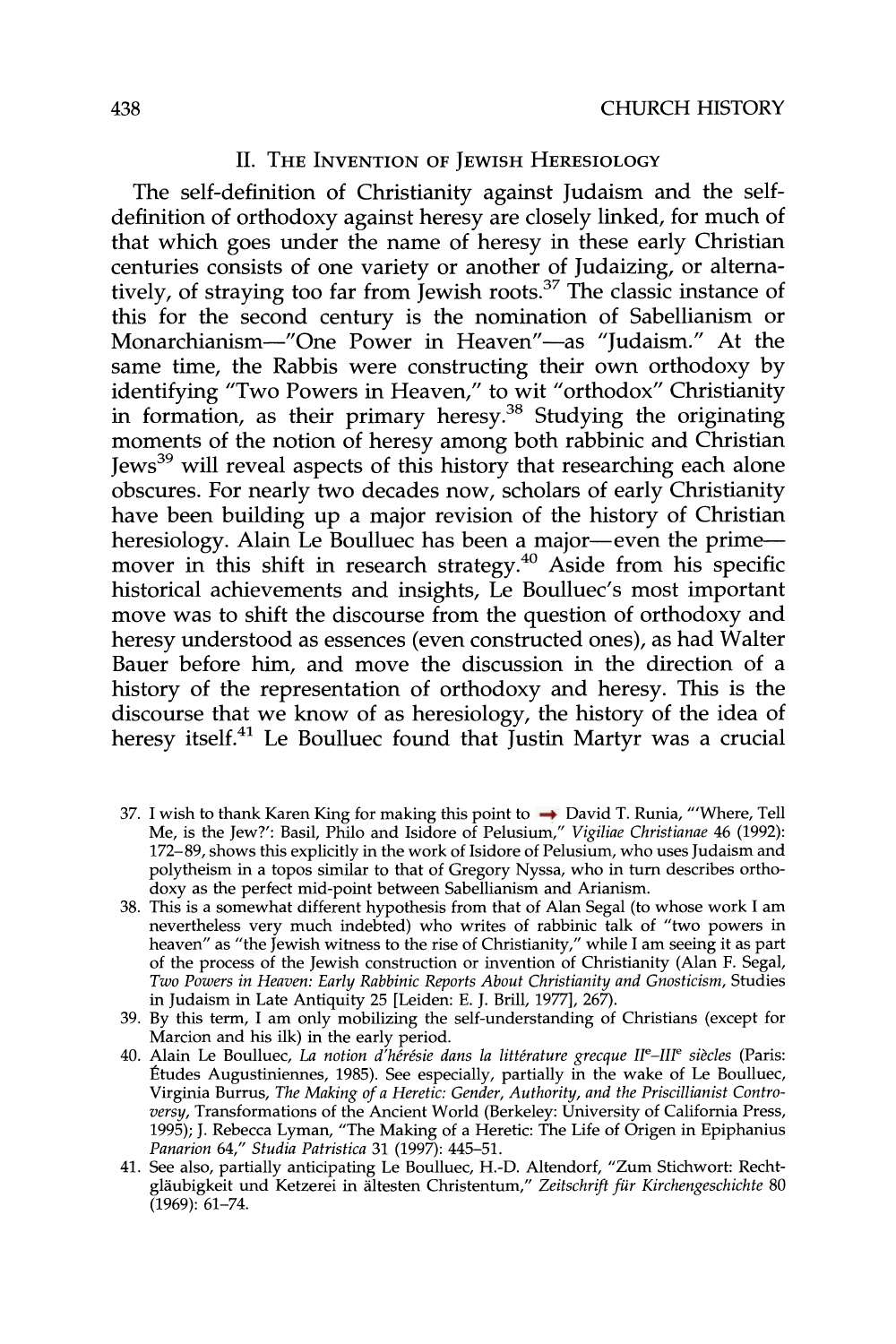**figure (if not the crucial figure) in the Christian shift in the understanding of hairesis-from "a group of people, a party or sect marked**  by common ideas and aims<sup>"</sup> to "a party or sect that stands outside **established or recognized tradition, a heretical group that propounds false doctrine in the form of a heresy."42 As Le Boulluec put it so pithily, the result of his research is that "[i]l revient a Justin d'avoir invente l'heresie."43 This discursive development took place, therefore, around the middle of the second century.** 

**This dating of the shift can be hypothesized for non-Christian Jewish discourse as well. It is only in the rabbinic literature, that is, beginning with the late-second-century Mishna (and not, for instance, in Qumran),44 that we find attested in any Jewish writings a word parallel in usage with the later, Christian, usage of "heresy" and "heretic," namely, minut and min, which are first attested in the Mishna. Martin Goodman makes the following significant point: "Even more striking is the coinage of the term minut, 'heresy,' since the creation of an abstract noun to denote a religious tendency was not otherwise common in tannaitic texts (for example, there was no abstract noun in Hebrew for Pharisaism or Sadducaism),"45 thus suggesting, at least implicitly, a Hellenic influence on the Hebrew**  lexical development. In Josephus<sup>46</sup> and in Acts, hairesis still means **simply "a party or sect marked by common ideas and aims," and not yet "a group that propounds false doctrine." It follows that in the** 

- 42. This lucid summary of Le Boulluec's thesis is given  $\rightarrow$  David T. Runia, "Philo of **Alexandria and the Greek Hairesis-Model," Vigiliae Christianae 53 (1999): 118.**
- **43. Le Boulluec, La notion, 110. Runia, "Philo and Hairesis," 126, thinks to have unsettled**  Le Boulluec's claim via evidence that in Philo the term *hairesis* "implies condemna**tion," however I do not see his argument at all. Philo writes in the text cited by Runia: "All the philosophies that have flourished in Greece and in other lands sought to discover the principles of nature, but were unable to gain a clear perception of even the slightest one. Here is the clear proof, namely the disagreements and discords and doctrinal differences of the practioners of each hairesis who refute each other and are refuted in turn." This extract does not in my opinion show that the term hairesis had undergone the semantic transformation to "heresy." What Philo is saying here is that all of Greek philosophy is invalid, as evidenced by the dissensio philosophorum. All hairesis means here is philosophical school; it is Greek philosophy itself that is being condemned, not "heresy." Interestingly enough, Runia's own argument throughout the paper militates against seeing the shift to "a heretical group that propounds false doctrine" already in Philo.**
- **44. Stephen Goranson, "Others and Intra-Jewish Polemic as Reflected in Qumran Texts," in The Dead Sea Scrolls: A Comprehensive Account, eds. P. Flint and J. Vanderkam (Leiden: E. J. Brill, 1999), 535.**
- **45. Martin Goodman, "The Function of Minim in Early Rabbinic Judaism," in Geschichte-**Tradition-Reflexion: Festschrift für Martin Hengel zum 70. Geburtstag, eds. H. Cancik, H. **Lichtenberger, and P. Schafer (Tiibingen: Mohr Siebeck, 1996), 503-504.**
- **46. Steve Mason, Flavius Josephus on the Pharisees: A Composition-Critical Study, Studia Post-Biblica 39 (Leiden New York: E. J. Brill, 1991), 202.**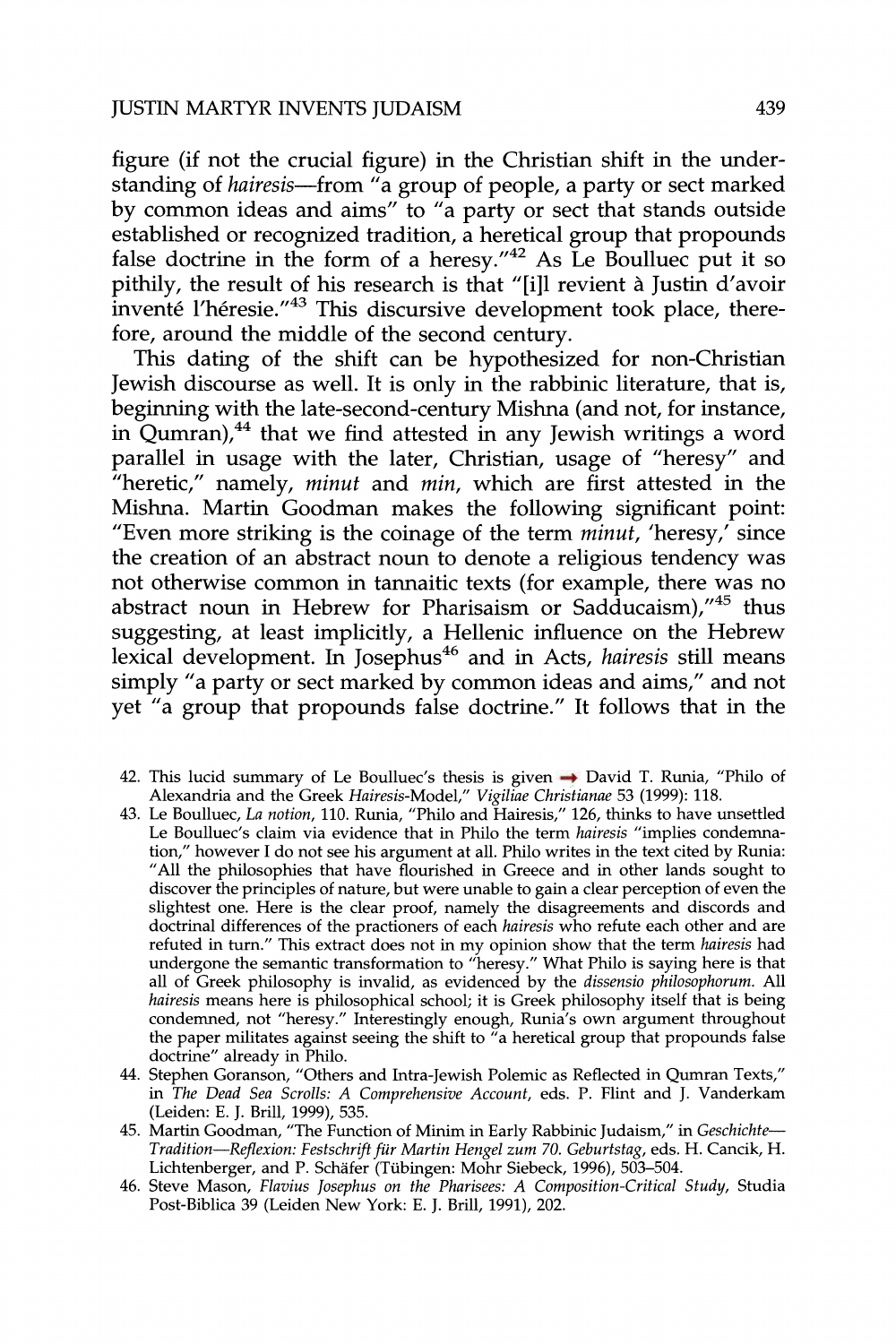**latter part of the first century the notion of heresy had not yet entered (pre)-rabbinic Judaism, and that the term min- only attested, after all,**  in late second-century sources-is in fact a later development in **Jewish religious discourse.47** 

**One of the important keys to understanding this era may be the**  similarities in development of heresiology in Justin and in the con**temporaneous Mishna. Although the evidence from rabbinic literature is notoriously scanty, as emphasized by Stephen Wilson, there are two significant texts in the Mishna for our purpose. As almost no other texts in rabbinic literature, the Mishna gives us quite precise dating, at least for the terminus ante quem of a given phenomenon.** 

**The first Mishna of the tenth chapter of Tractate Sanhedrin reads: "These are they who have no place in the next world: One who denies that the resurrection of the dead is a dogma of the Torah; one who denies that the [oral] Torah is from heaven, and [Jewish] Epicureans." This passage, which has been nominated the "Pharisaic Credo" by**  Louis Finkelstein,<sup>48</sup> seems to be promulgating, perhaps for the first **time in a Judaism, a "rule of faith" for who is "orthodox" and who not, one that would exclude from salvation many Jews who consider themselves both faithful and traditional. The Epicureans are included here, in my view, because they also deny the survival of the soul. The reference would not then be to actual adherents of the Epicurean school, but to Jews who appeared to the "Pharisaic" group, who promulgated the soul's eternity as a central tenet of Judaic orthodoxy,** 

- **47. The problem of dating of new developments within rabbinic Judaism remains a thorny one. For an extreme version of the claim that first attestation equals first appearance in the discourse, see Jacob Neusner, The Canonical History of Ideas: The Place of the So-Called Tannaite Midrashim, University of Southern Florida Studies in the History of Judaism**  (Atlanta: Scholars, 1990), and for critical discuss  $\rightarrow$  Daniel Boyarin, "On the Status of **the Tannaitic Midrashim," Journal of the American Oriental Society 113 (1993): 455-65. See also Richard Kalmin, Sages, Stories, Authors, and Editors in Rabbinic Babylonia, Brown Judaica Studies 300 (Atlanta: Scholars, 1994). First occurence in the literature, even when we can reasonably project a date for that first occurence, constitutes, of course, only a terminus ante quem for the ideologeme at issue; the question is, of course, to what extent the silence of prior sources where one might expect the term or concept to appear constitutes a terminus post quem. I am arguing here that the total absence of any term for "heretic"-together with the usage of hairesis in the older sense of "choice" or school-or any practice of formal anathematizing in both the Hebrew and Greek Jewish literature before the late second century, in contexts where it might be expected, as well as the apparent development of these notions in the closely associated Christian circles of that time, constitutes a fairly strong indication that something significant was happening around this issue in the discourse of that time. This should not be taken as a strong claim that the notion of heresy had no antecedent or nascent moments prior to this attestation.**
- **48. Louis Finkelstein, Introduction to Tractates Fathers and The Fathers of Rabbi Nathan, (New York: Jewish Theological Seminary of America, 1950), 206 (in Hebrew)-in slightly disguised allusion to a formulation like "the Apostles' Creed."**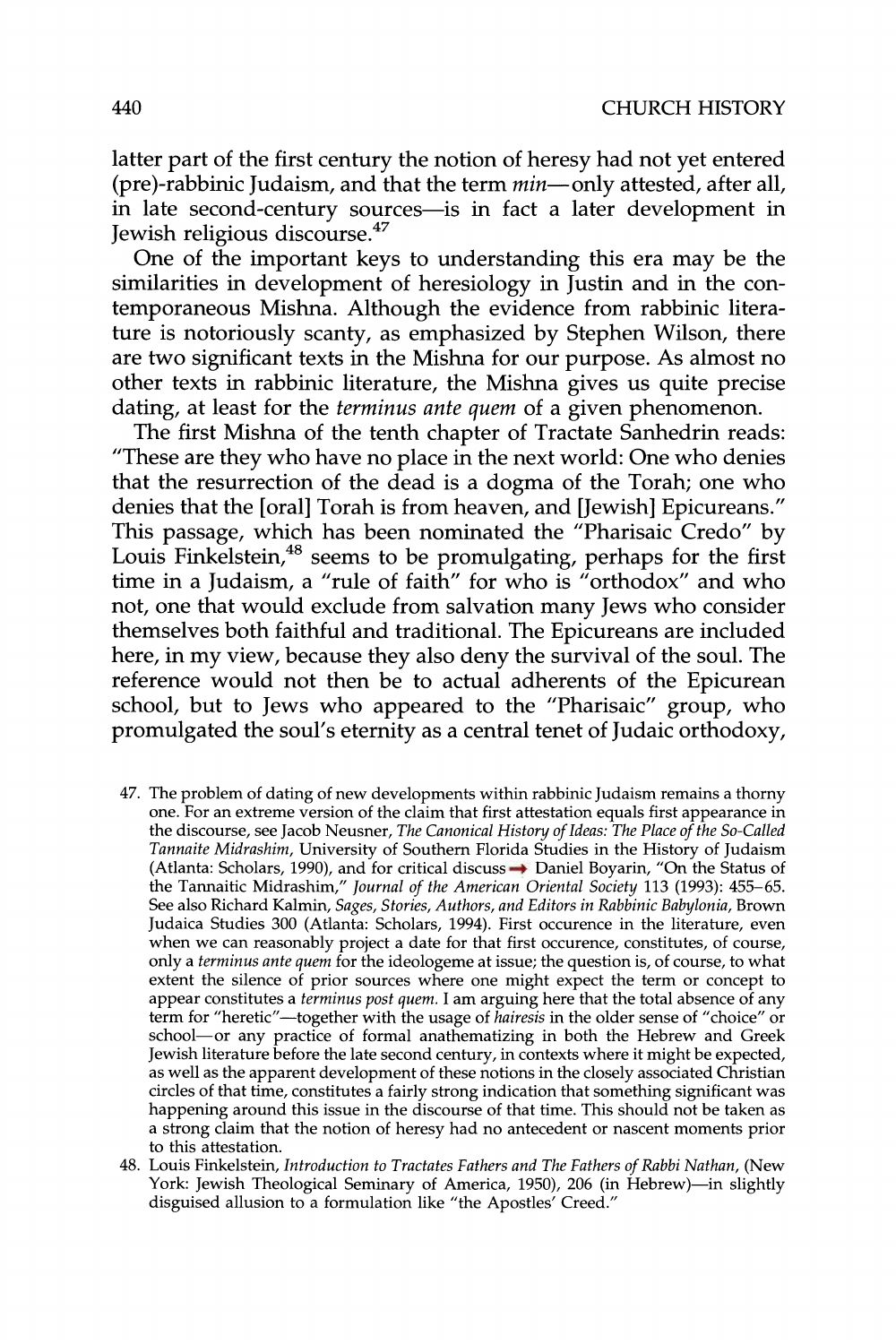**as if they had been contaminated and were adherents of that school.49 Resurrection and the revealed Oral Torah50 are precisely the major doctrinal points at issue between the Pharisees and the Sadducees.51** 

**It is crucial for our understanding of the historical social processes involved here that we pay close attention to the genre (historical and structural) of this discourse. What is key here is to realize that the litmus test for orthodoxy, or at any rate for salvation, is a series of** 

- **49. It is for that reason that Epicureans are the archetypical heretics within much of**  rabbinic literature as well. This interpretation is similar to that of Élie Bikerman [=Elias **Bickerman], "La chaine de la tradition pharisienne," Revue biblique 59 (1952): 47, n. 4, contra Hanoch Albeck, Mishna (Jerusalem: Mossad Bialik, 1953), ad loc., who writes: "One who follows the system of the Greek philosopher Epicurus, who taught the people to seek pleasure, and this is a designation for anyone who despises the Torah and the Sages, who command the person to take upon himself the yoke of the Kingdom of Heaven" [my translation], and contra Herbert Danby, ed. and trans., The Mishnah (London: Oxford University Press, 1974), 397, n. 4. See, too, "Aristotle is blamed because his cosmology endangered the idea of divine providence and his theory of the fifth element the immortality of the soul. These are however fundamental dogmas of Schulplatonismus which regarded Aristotle and Epicurus as the representatives of 'godlessness' par excellence. See Origen, Cels. I. 21; VIII. 45," Leslie W. Barnard, Justin Martyr: His Life and Thought (London: Cambridge University Press, 1967), 9. Interestingly enough, one of the primary categories of heresy for Justin also is those who negate resurrection and are called by him "godless, impious heretics" [Dialogue 80]. See also with reference to Philo, "the Epicureans were regularly attacked for destroying divine providence," Pheme Perkins, "Ordering the Cosmos: Irenaeus and the Gnostics," in Nag Hammadi, Gnosticism, and Early Christianity, eds. Charles W. Hedrick and Robert Jr. Hodgson (Peabody, Mass.: Hendrickson, 1986), 224. This usage would be, on my view, similar to the accusation by Christians of other Christians that they were "Jews."**
- **50. For Torah in the sense of the traditional learning of the Pharisees/Rabbis, see Abraham Oppenheimer, The 'Am Ha'ares: A Study in the Social History of the Jewish People (Leiden: E. J. Brill, 1977), 69.**
- **51. For the issue of the afterlife as a major issue between Sadducees and Pharisees, see Josephus Antiquities XVIII and Wars II, and passim, Acts 23:6-10, and the evidence of the Pseudo-clementines as discussed in Albert I. Baumgarten, "Literary Evidence for Jewish Christianity in the Galilee," in The Galilee in Late Antiquity, ed. Lee I. Levine (New York: Jewish Theological Seminary of America, 1992), 39-50; and for the "paradosis," which I take to be the meaning of "Torah" in this mishnaic passage, see Josephus Antiquities 13.298; Matthew 15:1-2. Pace Saldarini, I would be inclined to connect Paul's report of having been a Pharisee in Philippians 3:5 with his statement in Galatians 1:14 that he was advanced in the paradosis of the fathers. Compare with Anthony Saldarini, Pharisees, Scribes, and Sadducees in Palestinian Society (Edinburgh: T & T Clark, 1989), 135-41, who does not seem to make this connection. One wonders, then, how the Christians would have fit into this typology. Interestingly enough, there is nothing in this creed that would exclude Christians per se from orthodoxy in "Israel." This is a vitally important point, particularly when we remember that there were Christians as late, at least, as the third century who themselves identified as Pharisees and considered Sadducees (and certainly Epicureans) as heretics, (Baumgarten, "Literary Evidence"). See also William David Davies, The Setting of the Sermon on the Mount (Cambridge: Cambridge University Press, 1976), 259, and, for an earlier adherent of the view that the Mishna produces a heresiology, see Ben Zion Bokser, Pharisaic Judaism in Transition (New York: Jewish Theological Seminary, 1935), 1-6.**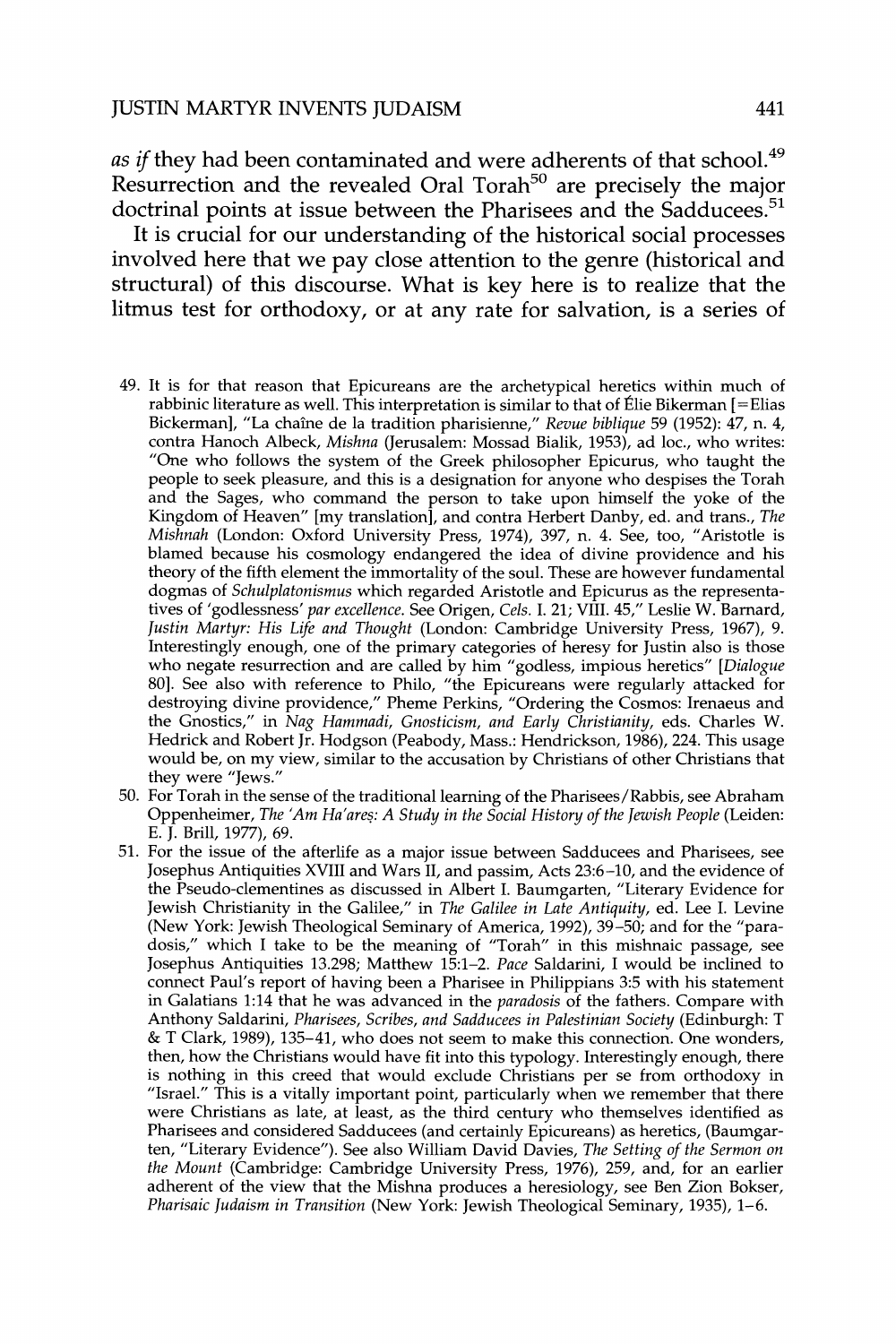**three major theological innovations vis-a-vis the traditional biblical thought most likely maintained in the conservative religious positions of such "sects" as the Saduccees, and probably in the traditional religiosity of the groups loosely and pejoratively referred to in rabbinic literature as the "People of the Land" ('Am Ha'ares), a term that quickly came to be synonymous with ignorant and benighted (see pagani). These ideas are, to recapitulate, the resurrection of the body, the revelation of the Oral Torah at Sinai, and the survival of the soul. The attempt of a newly formed group (of ideas at any rate) to claim hegemony over traditional patterns of belief and practice by portraying themselves as ancient and originary is almost a defining characteristic of that discourse of "orthodoxy" for which an excellent example is Nicene Christianity. As has been noted, what counts as heresy in Christianity is frequently enough simply the traditional religion of a generation before. It will be seen, then, that this Pharisaic credo reproduces the same structure. An innovative religious discourse claims hegemony and excludes the traditional religiosity as well as modes of authority that preceded it, thus naming them as heresy.53 It portrays, moreover, the "heresy" as a deviation from the always/ already given originary orthodoxy.54** 

- **52. See, for example, Charles Kannengiesser, "Alexander and Arius of Alexandria: The Last Ante-Nicene Theologians," Compostellanum 35 (1990): 391-92.**
- **53. The specifics of this process and in particular its gendered aspects are further analyzed in Daniel Boyarin, "Women's Bodies and the Rise of the Rabbis: The Case of Sotah," Studies in Contemporary Jewry 16 (2000): 88-100.**
- **54. "[W]here there is heresy, orthodoxy must have preceded. For example, Origen puts it like this: 'All heretics at first are believers; then later they swerve from the rule of faith' (Origen, Origen, The Song of Songs: Commentary and Homilies, trans. R. P. Lawson, Ancient Christian Writers 26 [Westminster, Md.: Newman, 1957], 3)" (Walter Bauer, Gerhard Krodel, and Robert A. Kraft, Orthodoxy and Heresy in Earliest Christianity., ed. Gerhard Krodel [Philadelphia: Fortress, 1971], 13-14). A neat bit of illustration of this with respect to the Pharisees is to be found in Matthew 15, where the halakhot of the Pharisees are taken to be innovations; that is, the Christians are the traditionalists and the Pharisees the deviators, but the Pharisees, of course, object that the Christians are "transgressing the traditions of the elders" (v. 2) by not washing their hands ritually before eating. When Jesus says there that it is not "what goes into the mouth that defiles a man, but what comes out of the mouth, this defiles a man" (11), he is not deprecating the laws of kashruth and abrogating them but resisting the halakhic innovations of the Pharisees that these wish to impose as traditions of the elders. With respect to the hand-washing ritual before eating, the evangelist surely has the upper hand historically. Rabbinic literature was still at some pains hundreds of years later to justify this relatively new (and apparently sectarian) practice (see BT Berakhot 62b; for the fraughtness of this issue even late in rabbinic times see BT Sota 4b; and most strikingly: "Washing of the hands is a commandment. What is the commandment? Said Abbaye [fourth century], the commandment to obey the Sages!" BT Hullin 106a.) The battle of Jesus with the Pharisees over this issue was apparently still being fought within "Jewish" circles nearly half a millenium later. The Pharisees with their halakha that goes back to the oral (and thus esoteric) communication of God with Moses at Sinai are**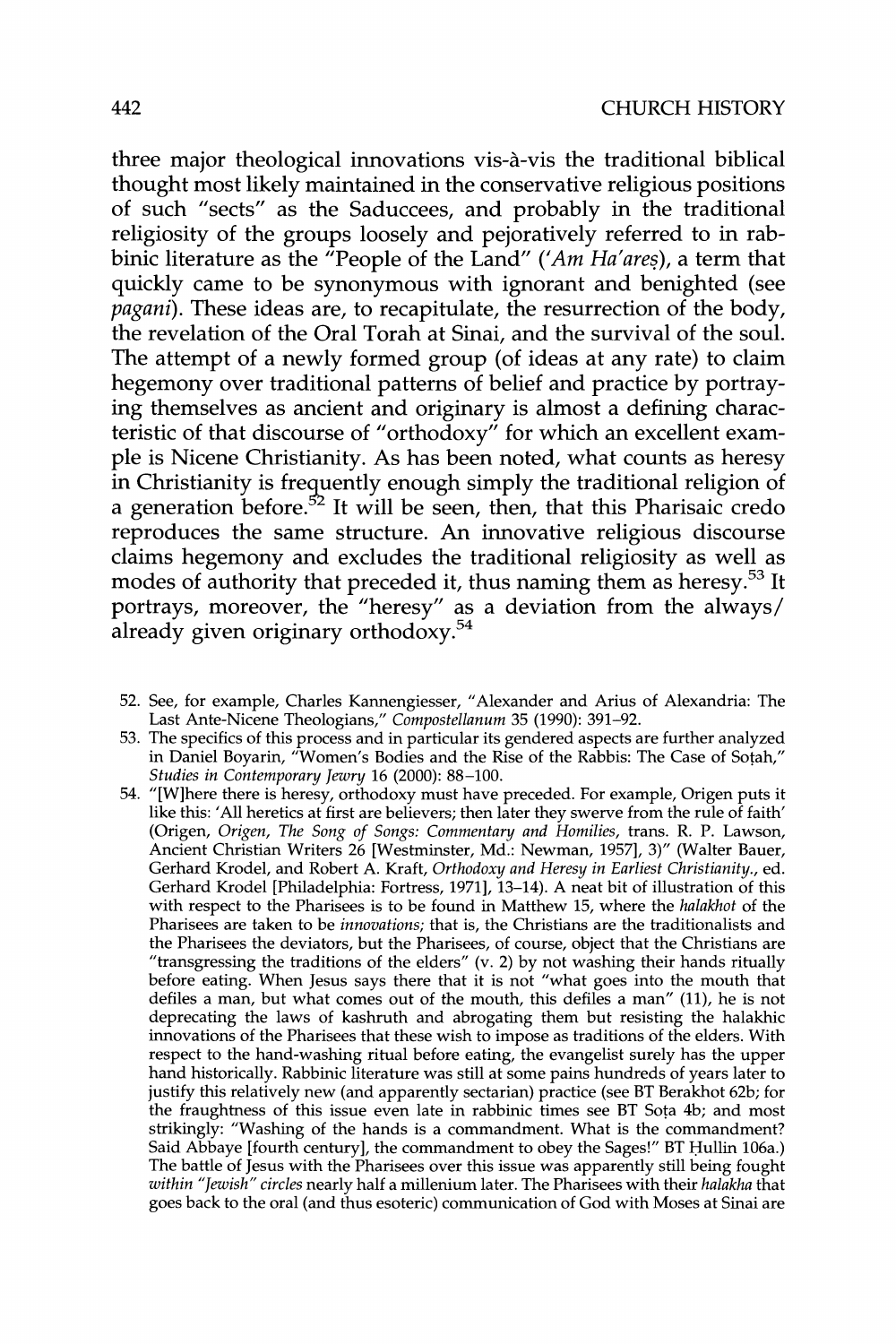#### **JUSTIN MARTYR INVENTS JUDAISM**

**The second important text in the Mishna strongly supports this analysis, even suggesting the conclusion that "Sadducees" were not considered "Israel," although in this instance on grounds of ritual difference, not doctrine:55** 

**The daughters of the Sadducees, as long as they are accustomed to follow the ways of their fathers, have the same status [in matters of menstrual purity] as Samaritan women. When they have separated themselves [from the ways of their fathers] and follow the ways of Israel, they have the same status as Israel.** 

**Rabbi Yosi says: "They always have the same status as Israel unless they separate themselves to follow the ways of their fathers" [Niddah 4:2].56** 

**The implication of this text is clear: "The ways of their [the Saduccean daughters'] fathers" are contrasted with the "ways of Israel," ergo, those fathers' traditional ways (very likely ancient norms), and indeed those very fathers themselves, are excommunicated from Israel. Since this text was included in the Mishna, edited at the end of** 

**the object of the contemptuous Qumran term "dorshe halaqot," "promulgators of unctuous things," almost surely a cacophemism of "dorshe halakhot," "the promulgators of laws," which the Pharisees would have used as their own self-designation; Goranson, "Intra-Jewish Polemic," 542.** 

**<sup>55.</sup> According to the versions preserved in the textus receptus of the Sanhedrin Mishna, it would be the case there too that the deviants are excluded from the name "Israel," for in the talmudic version and in the prints we read: "All Israel have a place in the next world, and these are they who have no place, etc." The most straightforward interpretation of the mishnaic passage on this reading seems to be that the three who are denied a place in the next world are indeed not Israel. Otherwise the text logically contradicts itself. Traditional interpretations involve complex and forced interpretations to maintain both halves of what seems like a self-contradiction, such as adding the word "potentially" in the first stich, which completely denudes the text of meaning. For a similar reading to mine, see Christine E. Hayes, "Displaced Self-Perceptions: The Deployment of Minim and Romans in B. Sanhedrin 90b-91a," in Religious and Ethnic Communities in Later Roman Palestine, ed. Hayim Lapin (Lanham, Md.: University Press of Maryland, 1999), 276: "After all, the mishnah's formulation makes it clear that those who doubt resurrection are those outside the community of Israel, and they are by**  definition mînîm of various types." I am grateful to Hayes for sharing her work with **me prior to its publication. However, this exegetical point is only strictly valid with respect to the later reworking of the Mishna as we find it in the Talmuds and the prints of the Mishna. I wish to thank Aharon Shemesh for preventing me from making an embarrassing error here.** 

<sup>56.</sup> See Charlotte Fonrobert, "When Women Walk in the Ways of Their Fathers: On **Gendering the Rabbinic Claim to Authority," Journal of the History of Sexuality (forthcoming). I had originally translated here "ancestors" and "Sadducean women," but am persuaded by Fonrobert that the father/daughter relation is very important to the text. Fonrobert's work suggests (very carefully) that we might even discover these "daughters of the Sadducees" among Jewish-Christian women. In later chapters of the current research, the crucial role of gender in the construction of rabbinic authority will be taken up.**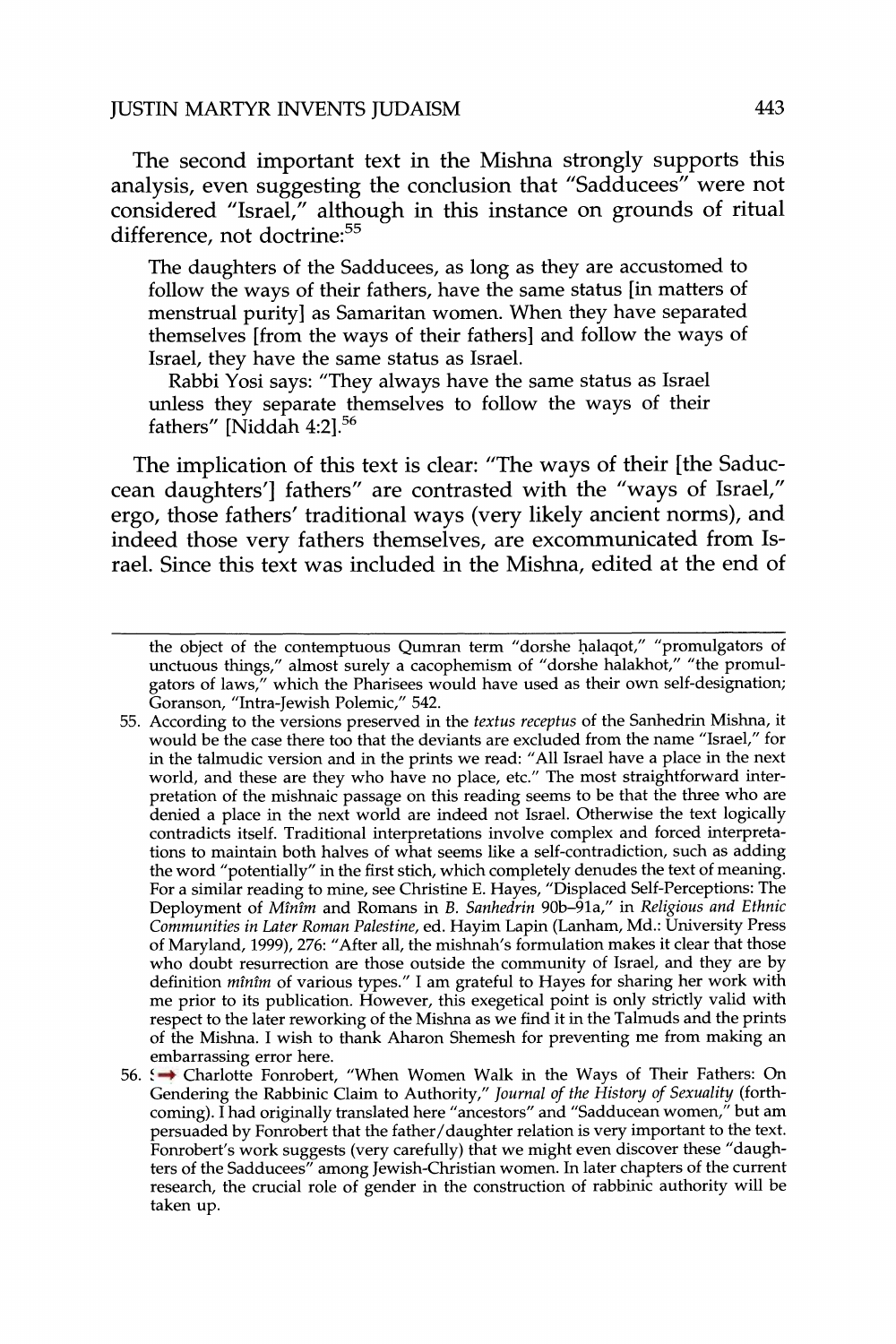**the second century, to my mind the most plausible context for reading it is precisely then.** 

**I propose that we shift the question from that to which the Mishna refers and stop asking about whether there really existed Sadducees well into the rabbinic period or whether or not the Mishna is referring to its own time or the past. The answer to these questions is most likely a resounding non liquet. Instead, we can learn something else from it that certainly applies at latest to the late second century, namely that for rabbinic discourse there are Jews who are outside of "Israel," and that these Jews are called variously minim and Sadducees.57 Whether or not the text means to refer to "genuine" Sadducees contemporary with Rabbi Yosi and the Mishna, in any case the contrast between them and the dominant group is put in terms of "ways of their fathers" vs. "the ways of Israel." In other words, this text projects a situation in which there are historical and genealogical Israelites who are not "Israel." An institution of "orthodoxy," or at any rate a discourse of orthodoxy, is aborning, and it finally does not matter whether these outsiders are actual Sadducees or not. As opposed to the situation in second temple times in which various groups were all Israel, with clear lines of demarcation between the contesting groups collectively and the true outsiders (the Gentiles), the Rabbis are in these texts appropriating the name "Israel" for those who hold their creed and follow the ways that they identify as the "ways of Israel," and the "Sadducees" are heretics who are beyond the pale and outside the name Israel. The passage is thus completely consonant with the Sanhedrin passage cited above, which also effectively excludes from salvation and therefore from orthodoxy those who do not cleave to the Pharisaic creed.58 What we have here, then, are signs-at least, spoors or traces-of a shift in culture homologous to the development of orthodoxy in Christianity, the displacement of traditional norms of belief and behavior by an organized institution that now claims for itself a pure origin in the arche of the faith and names all** 

**<sup>57.</sup> Contra Shaye J. D. Cohen, "The Significance of Yavneh: Pharisees, Rabbis, and the End of Jewish Sectarianism," Hebrew Union College Annual 55 (1984): 39, n. 30. To be sure, I agree with Cohen (ad loc.) that the usage becomes more prominent in later rabbinic texts, which I would associate with the growing strength of a Jewish heresiology, mutatis mutandis, analogous to the Christian one, and this is precisely my point.** 

**<sup>58.</sup> Interestingly, in an earlier paper, Shaye Cohen had captured this nuance quite precisely (Shaye J. D. Cohen, "A Virgin Defiled: Some Rabbinic and Christian Views on the Origins of Heresy," Union Seminary Quarterly Review 34 [1980]: 4). In his later paper, which I am about to cite, Cohen retreats somewhat from this insight.**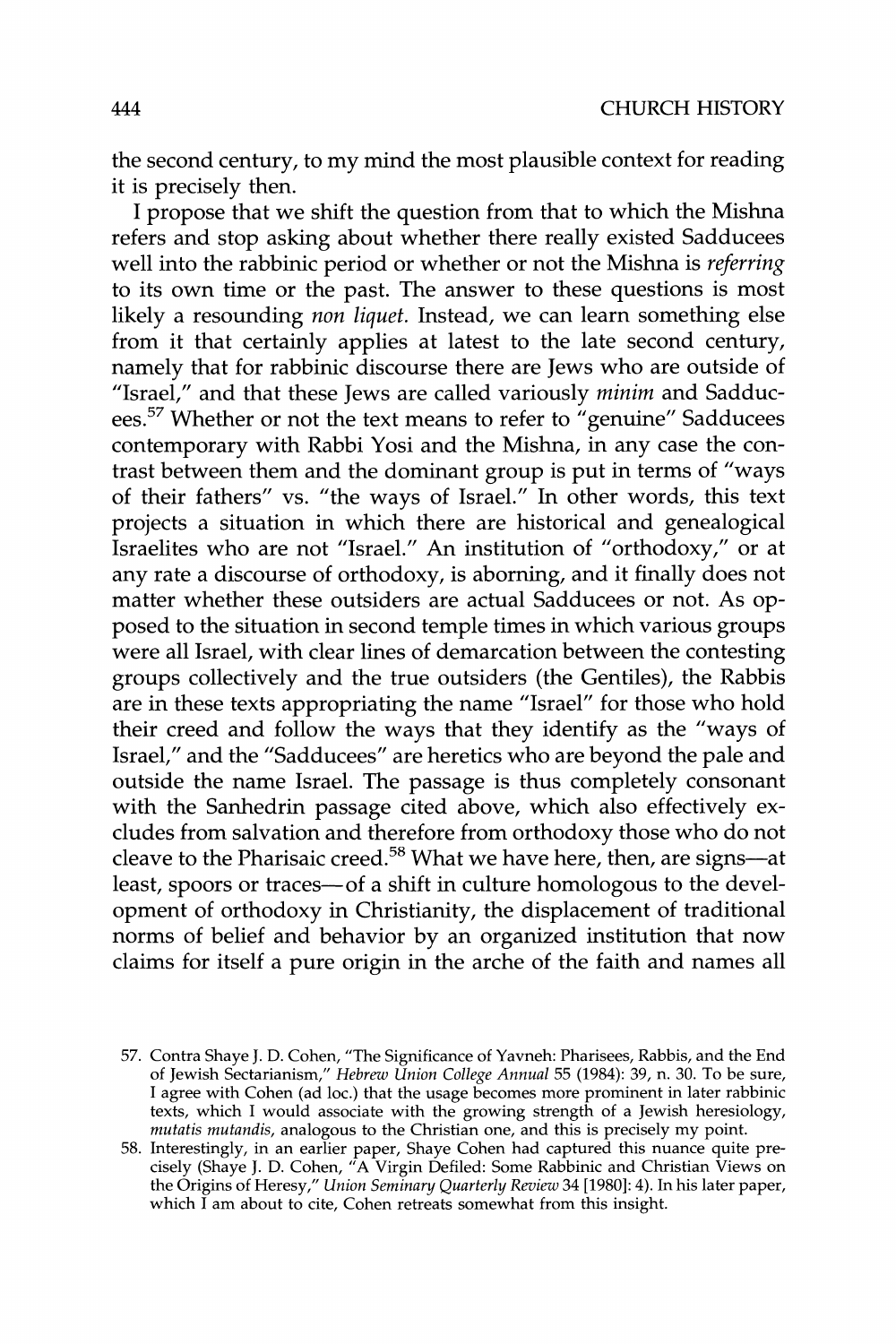**those traditional forms as heresy.59 The textual evidence thus supports the evidence from the lexicological history adduced above.** 

**Since the ground-breaking work of Shaye Cohen, the prevailing consensus on the history of Judaism has been very different from this one. It is claimed that just before the beginnings of Christian heresiology, greater religious tolerance became paramount after the destruction of the Temple at Yavneh, indeed that this greater tolerance is definitive of rabbinic Judaism per se. This position, which tends to contrast the situation of rabbinic Judaism with that of Christianity (and which I myself have held only recently), proceeds from the assumption that there is nothing equivalent to heresiological discourse within rabbinic literature. In his now-celebrated paper, Cohen had posited that the significance of Yavneh involved "the emergence of the ideology of pluralism to replace the monism which previously characterized the temple and the sects."60 Our mishnaic texts hardly bear out, however, Cohen's claim that Yavneh "is not the work of a sect triumphant but of a grand coalition."61 To the extent that rabbinic Judaism was indeed hegemonic in late antiquity-a question by no means settled-"a sect triumphant," an orthodoxy with at least a rudimentary heresiology, would seem to be exactly its appropriate characterization.62** 

**On this reading, it was the second-century tannaim who first considered the "Sadducees" as deviant outsiders to Jewish "orthodoxy," as opposed to Josephus with respect to Sadducees and Essenes; for Josephus, though himself a Pharisee, allowed for the legitimate difference of the "haireseis." A new category of the heretic was, then, emerging within rabbinic discourse in the late second century.63 This is not to say that the Mishna in general considers Sadducees non-Jews,** 

- **59. Once again, the Epicureans here are very likely simply Jews who deny, in traditional fashion, the eternity of the soul.**
- **60. Cohen, "Yavneh," 45.**
- **61. Cohen, "Yavneh," 42.**
- **62. See also now Goodman, "Minim" for an important dissent from Cohen's position. For more extensive discussion of Cohen's intervention and responses to it, see Boyarin, "Synods." The difference between my position and that of the "pre-Cohen" status quaestionis is that they were dealing with a "real Yavneh," whereas I am suggesting a series of discursive constructs named "Yavneh" and shifting complexions in different stages of the development of the rabbinic legends. Thus, I agree (in the cited paper) with Cohen's description but try to show that it belongs to the latest and Babylonian talmudic stage of Yavneh-legend making.**
- **63. Naomi Janowitz, "Rabbis and Their Opponents: The Construction of the 'Min' in Rabbinic Anecdotes," Journal of Early Christian Studies 6 (1998): 460 accurately perceives that the category of the "min" is about the construction of an orthodox, rabbinic Judaism-at the time of Rabbi Judah the Prince-analogous to the production of Christian orthodoxy, and see Hayes, "Minim and Romans."**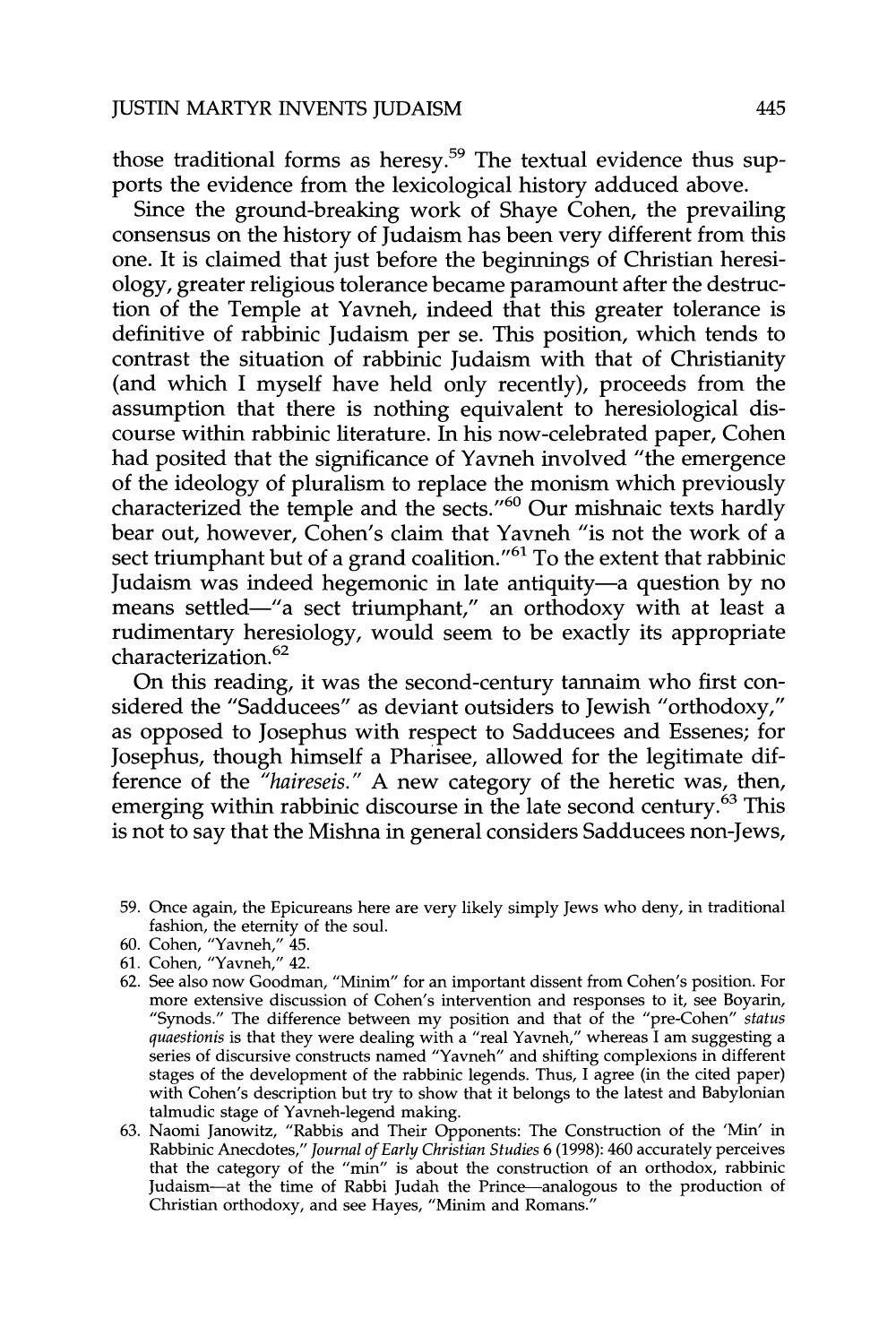**but only that the first seeds of a heresiological discourse within rabbinic Judaism are to be located in these texts. Such an interpretation would explain the frequent textual variations of "min," "Sadducee," and even occasionally "Samaritan," within the textual traditions. This usage of "Sadducee" for "min" is not mere euphemism, as has occasionally been opined, but represents, in my view, a real category: minim/Sadducees, who are considered-like the Samaritans themselves-non-Israel, or at any rate only very equivocally and dubiously Israel.64 We can conjecture that for the Rabbis as for the Christians "the category of heresy has been invented," and thus the category of "orthodoxy," at least tacitly.65 In other words, I find in the fact that the Mishnaic text discussed above opposes "Sadducees" and "Israel" evidence not for a tolerant non-sectarian Judaism,66 but rather for a "Catholic" Israel, a former "group" that has won the day, or at any rate so represents itself, and defines all others as simply not in the fold at all. It would seem then that the first instantiations, or nascent signs, of rabbinic heresiology appear nearly simultaneously, if not slightly after what Le Boulluec has called "the intervention of Justin."67** 

**This does not exhaust the evidence for the parallel development of rabbinic and Christian heresiology in the late second century. According to the Mishna 'Eduyot 5:6, Rabbi 'Aqabya ben Mehalelel was excommunicated and his coffin was stoned after his death, simply owing to a disagreement on whether or not female freed slaves were**  subject to the ritual of the errant wife (Sotah) or not.<sup>68</sup> The stoning of **the coffin of Rabbi 'Aqabya ben Mehalelel (whether historically "accurate" or merely legendary) is surely more than a mere disciplinary measure; rather, it is indicative of a dire exclusion from the community-precisely the parallel of the "false prophet" heresiology documented by Alain Le Boulluec in Justin, and plausibly derived by him from an older Jewish model.69 As Justin had written: "For just as there** 

- **64. See also Segal, Powers, 153 for a related point.**
- **65. See also Segal, Powers, 6.**
- **66. Cohen, "Yavneh" and see Goodman, "Minim." I discuss the positive significance of Cohen's argument in Boyarin, "Synods."**
- **67. Thus leading us to somewhat revise Le Boulluec's own compelling account, a point that I will take up elsewhere. Compare: "It may well be that D3"'7'-which, when**  applied to people, has only the negative and never the neutral sense of άιρεσις—did **not exist in Hebrew until the Greek term had developed its negative sense in Christian use," Goranson, "Intra-Jewish Polemic," 536.**
- **68. It is fascinating and troubling to observe how almost invariably these battles for male hegemony are fought over the sexual bodies of women. I have treated this issue at greater length elsewhere.**
- **69. Le Boulluec, La notion, 65 and see 33-34. Compare with the death of James the Just, clearly marked as the execution of a false prophet by stoning in Eusebius 11.23. Hugh**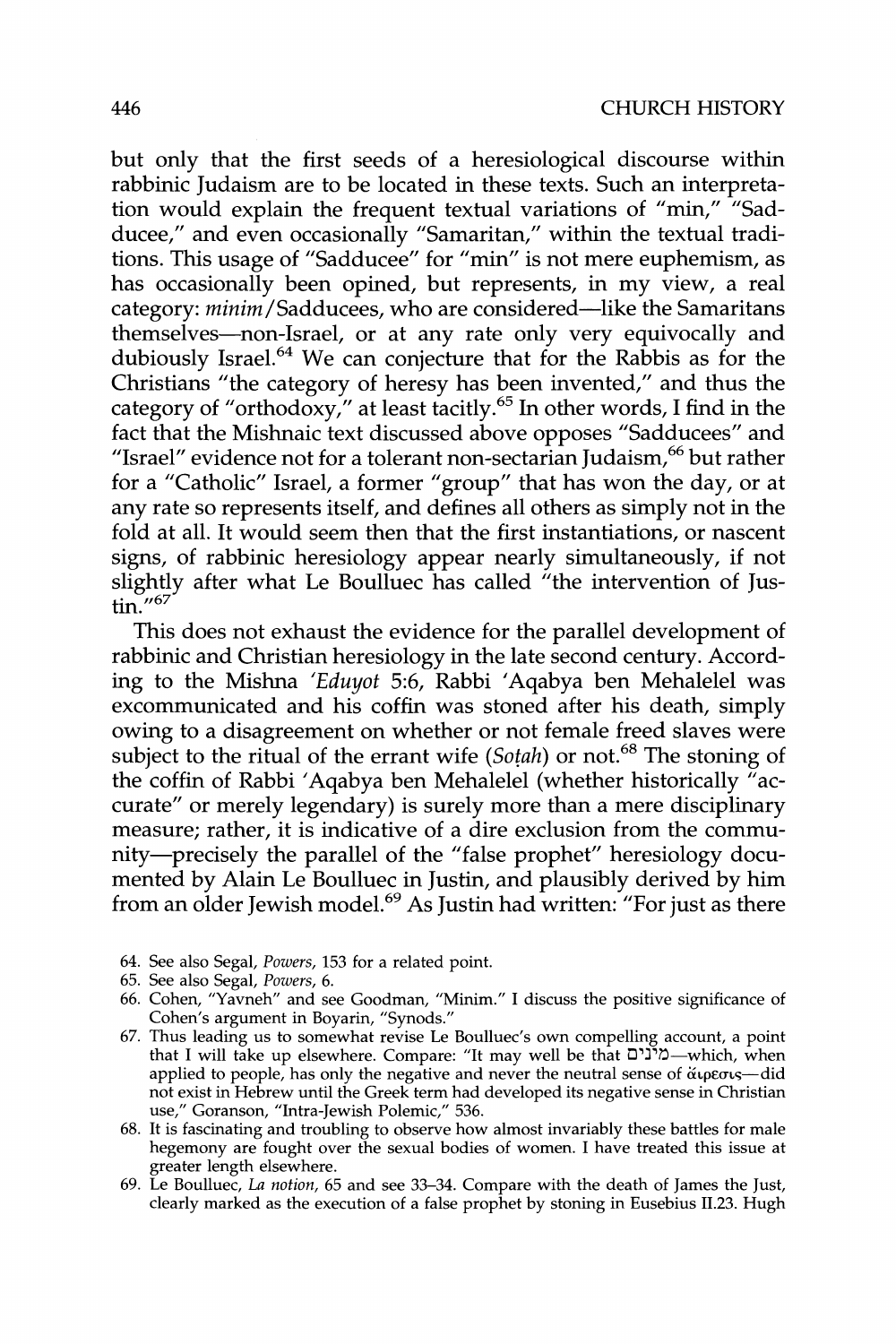**were also false prophets in the time of the holy prophets that were among you, so there are among us also many false teachers" (Dialogue 82.1).70 Indeed, as we learn from a tannaitic source in the Babylonian Talmud Sanhedrin 89b, the prescribed punishment (at least according to some authorities) for a deceiving prophet, Justin's very model of a modern major heretic, was stoning, precisely the punishment meted out to 'Aqabya, suggesting that that new character, the heretic is indeed the genealogical scion of the false prophet who must be "utterly extirpated from your midst" (Deut. 13:6).71 The 'Aqabya of the Mishna, then, is seemingly a heretic very much in the early Christian mold.** 

**It would seem, then, that although we can accept Shaye Cohen's argument that the focal point for sectarian division over the Temple with the concomitant production of a particular kind of sectarianism (separatism from the "corrupted" Jerusalem center or conflict over hegemony there) had vanished with the destruction of the Temple, nevertheless the epistemic shift marked by the invention of rabbinic Judaism (in the second century) included the production of a category of Jewish "outsiders" defined by doctrinal difference. Jewish sectarianism as a form of decentralized pluralism by default had been replaced by the binary of Jewish orthodox and Jewish heretics: the latter comprising those who are Jews and say the wrong things, and** 

**Jackson Lawlor and John Ernest Leonard Oulton, trans. and eds., Eusebius, Bishop of Caesarea, the Ecclesiastical History and the Martyrs of Palestine (London: Society for Promoting Christian Knowledge, 1927), 58.** 

**<sup>70.</sup> Williams, Dialogue, 174. See also the explicit association of heresy and false prophets at 51.1, Williams, Dialogue, 102.** 

**<sup>71.</sup> The "false prophet" model is vital for the development of early Christian heresiology, as it is for the Rabbis as well, for otherwise precisely the name hairesis and even the diadoche suggest one legitimate grouping among others, as in the case of the philosophical schools, and not the one true way from which all others deviate. Athanasius is still struggling with this issue at the beginning of his Orations Against the Arians: "For though we have a succession of teachers and become their disciples, yet, because we are taught by them things of Christ, we both are, and are called, Christians all the same" (see Ar. 1.3), as opposed, of course, to the Arians, who are called "Arians." See also Virginia Burrus, Begotten, not Made: Conceiving Manhood in Late Antiquity, Figurae (Stanford: Stanford University Press, 2000), 52. Christine Hayes points out appropriately that there is a difference between Christian and rabbinic heresiology in that the anathematizing of 'Aqabya (and of Rabbi Eli'ezer) were occasioned more by differences of halakha than credo. We agree, however, that this does not invalidate the underlying comparison. According to Guy Stroumsa, the term "false prophet" first appears in Hebrew at Qumran and then "reappears later, in the midrashic literature of late antiquity," which supports my general point (Guy Stroumsa, "False Prophets in Early Christianity: Montanus, Mani, Muhammad," conference presentation [Hartford,**  Conn., 1999], photocopy). See,  $\mapsto$  Johannes Reiling, "The Use of Pseudoprophetes in **the Septuagint, Philo and Josephus," Novum Testamentum 13 (1971): 147-56.**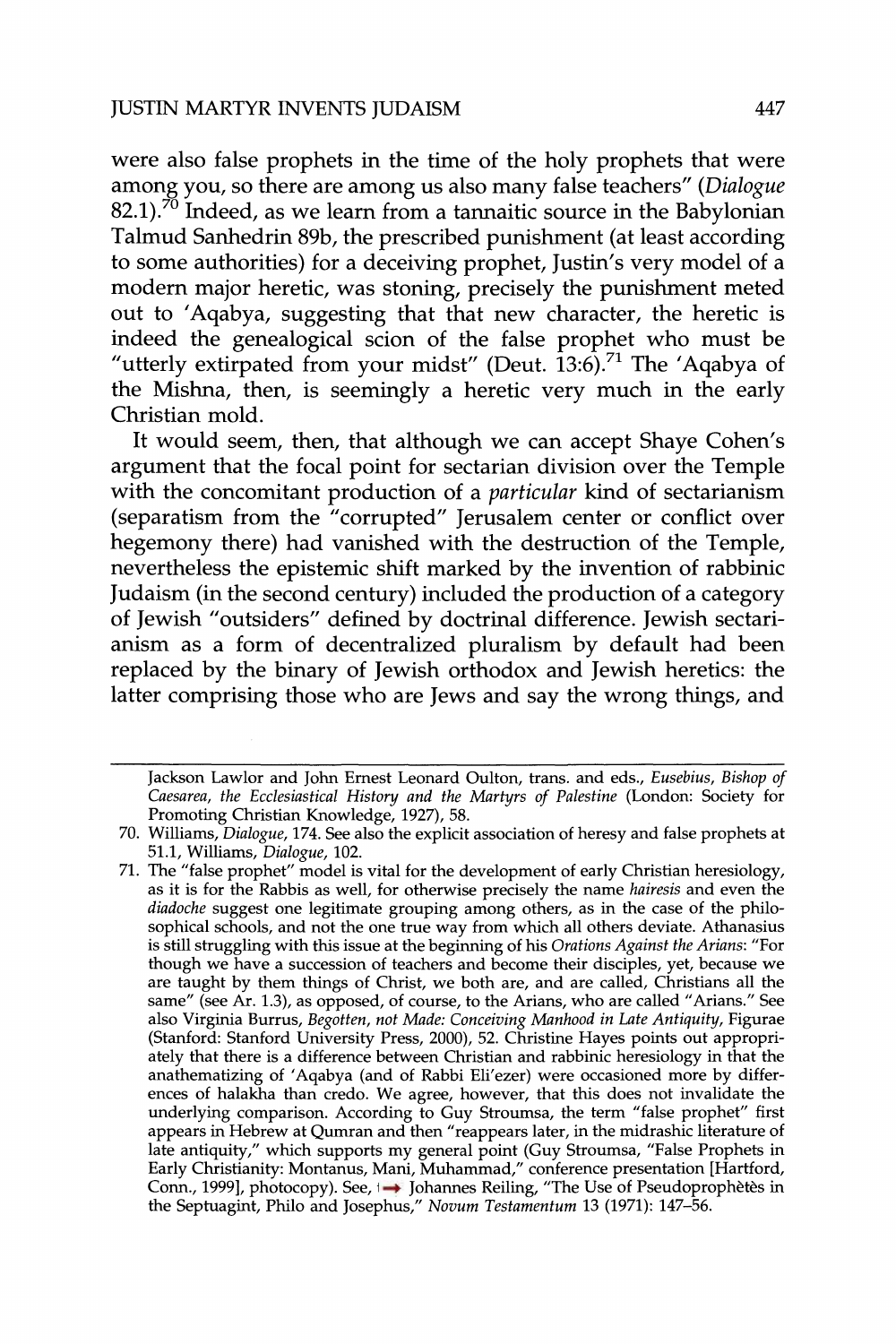**may therefore no longer be called "Israel."72 "Verus Israel," we could say, has been invented simultaneously, perhaps not coincidentally, by the Rabbis and the Gentile Christians. Sectarianism has not, then, disappeared, but rather one group has begun to achieve hegemony and can now plausibly portray itself as Judaism tout court-or at any rate, wishfully project itself as such. (To be sure, the category of the**  'Am Ha'ares—those Jews who are neither in the rabbinic fold nor out as *minim*, Sadducees, or Epicureans<sup>73</sup>—represent for a significant time **yet to come a living challenge to the rabbinic claim to religious hegemony and orthodoxy.)74 The Rabbis rabbinize Jewish religious history precisely by portraying their religious ancestors, the Pharisees, not as a sect but as the true interpreters of universal Judaism from time immemorial.75 Insofar as there are limits for who is in and who** 

- **72. I am, of course, playing on the title of another essay of Cohen's here: Shaye J. D. Cohen, " 'Those Who Say They Are Jews and Are Not': How Do You Know a Jew in Antiquity**  When You See One?" in Diasporas in Antiquity, eds. Shaye J. D. Cohen and Ernest S. **Frerichs, Brown Judaic Studies 288 (Atlanta: Scholars, 1993), 1-45, alluding, of course, in turn to Revelation.**
- **73. Note that at least according to the Babylonian Talmud, the 'Am Ha'ares is explicitly awarded a place in the next world, in contradistinction to the minim and the excluded figures of the Sanhedrin Mishna, TB Ketubbot lllb.**
- **74. Oppenheimer, The 'Am Ha'ares; Lee I. Levine, "The Sages and the Synagogue in Late Antiquity: The Evidence of the Galilee," in The Galilee in Late Antiquity, ed. Lee I. Levine (New York: Jewish Theological Seminary of America, 1992), 201-24; Lee I. Levine, The Rabbinic Class of Roman Palestine in Late Antiquity (New York: Jewish Theological Seminary of America, 1989), 40-42. And see especially Levine, Rabbinic Class, 112-13, for highly cogent arguments that these were not/could not have been a sectarian group but represent, rather, the masses of non-rabbinic population. On the other hand, it is impossible to imagine that these rural Galilean masses did not have their own religious leadership and religious customs and traditions; that is, we cannot simply go along with the rabbinic view that dubs them as ignoramuses. Thus when the baraita informs us that "one who engages in the study of Torah in front of an 'Am Ha'ares is like one who has intercourse with his bride in front of him," this cannot simply refer to ignorant masses, for the very cure for their ignorance would be engaging in the study of Torah in their presence. This is a group that had, somehow, to be kept out, because of their different practices or attitudes, deviant from the rabbinic perspective, including perhaps greater closeness to or tolerance of Jewish Christianity (Galit Hasan-Rokem, "Narratives in Dialogue: A Folk Literary Perspective on Interreligious Contacts in the Holy Land in Rabbinic Literature of Late Antiquity," in Sharing the Sacred: Religious Contacts and Conflicts in the Holy Land First-Fifteenth Centuries CE, eds. Guy Stroumsa and Arieh Kofsky [Jerusalem: Yad Ben Zvi, 1998], 109-29). In this Cynthia Baker, "Neighbor at the Door or Enemy at the Gate? Notes Toward a Rabbinic Topography of Self and Other," paper presented at American Academy of Religion (New Orleans, 1996) must surely be right. According to the nicely made point of Martin Goodman, rabbinic law for the Sabbath was followed precisely because it was derived from "local custom sanctioned by local elders," Goodman, State and Society, 98.**

**<sup>75.</sup> See Cohen, "Yavneh," 41; Boyarin, "Synods."**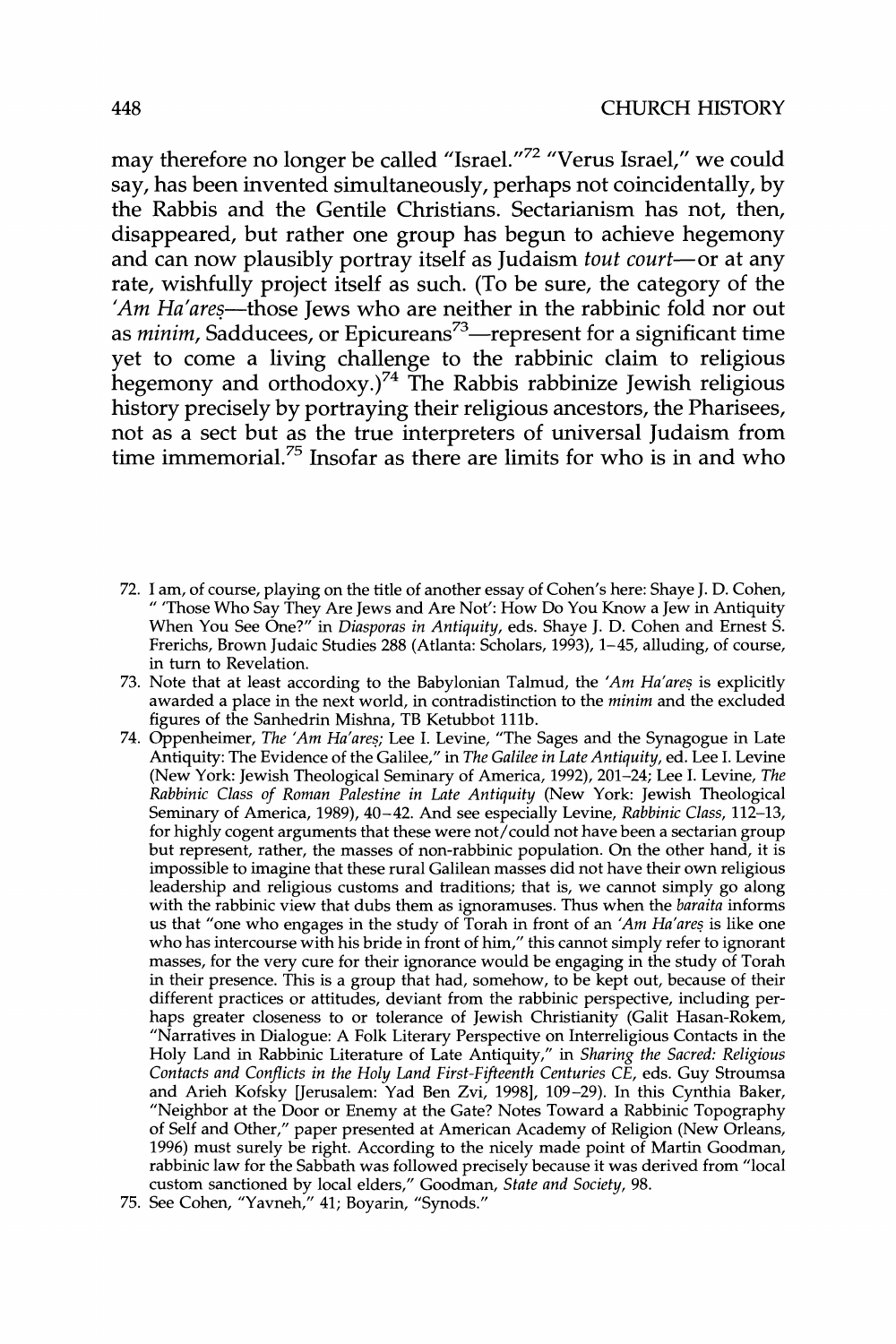is out of Israel among born Judaeans<sup>76</sup>—insofar as these two groups **are defined, at least partly, in doctrinal terms and in the use of the term minim for those who are excluded-early (tannaite) rabbinic Judaism seems similar in ecclesiology to orthodox Christianity.77 The heresiological structure of nascent rabbinic ecclesiology seems, therefore, similar to the discourse of the "Great Church" as this develops from Justin on-a universalism predicated on orthodoxy.78** 

#### **III. JUSTIN'S JEWISH HERESIOLOGY**

**It is certainly suggestive that it is in Justin Martyr that we find for the first time hairesis in the sense of "heresy" attributed to Jewish usage as well:** 

**I will again relate words spoken by Moses, from which we can recognize without any question that He conversed with one different in number from Himself and possessed of reason. Now these are the words: And God said: Behold, Adam has become as one of Us, to know good and evil. Therefore by saying as one of Us He has indicated also number in those that were present together, two at least. For I cannot consider that assertion true which is affirmed by what you call an heretical party among you, and cannot be proved by the teachers of that heresy [Ού γάρ όπερ ή παρ' ύμι λεγομένη αίρεσις δογματίζει φαίην άν έγὼ AX\09?s ?iVOt, 4q OL ?K?LVT)S sLo(cKOAXOL tlTro&E8OLtL 6aVarTOLL], that He was speaking to angels, or that the human body was the work of angels (Dialogue 62.2).79** 

**Justin quotes Gen. 3:22 to prevent the Jewish teachers' "distortion" of Gen. 1:26, "let us make," since in the later verse it is impossible to interpret that God is speaking to the elements or to himself. In order,** 

- **76. Shaye J. D. Cohen, The Beginnings of Jewishness: Boundaries, Varieties, Uncertainties, Hellenistic Culture and Society 31 (Berkeley: University of California Press, 1998), 69-106.**
- **77. This Jewish development was, however, just as its Christian counterparts, only to reach its more or less successful conclusion centuries later, and perhaps then too only in another country, Babylonia, and with a curious turn to "pluralism" in its final form. In the meantime, Christian orthodoxy was to shift from "general conformity to tradition**  to the enforcement of credal norms" (J. Rebecca Lyman, "Ascetics and Bishops: **Epiphanius on Orthodoxy," in Orthodoxie, Christianisme, Histoire, eds. Susanna Elm, Eric Rebillard, and Antonella Romano, Collection de l'ecole Francaise de Rome 270**  [Rome: École française de Rome, 2000], 149-61). It is at this moment that the charac**teristic difference between (medieval) "Judaism" and "Christianity" would come into focus. I will be developing this point elsewhere, deo volente. See on this Shaye J. D. Cohen and Ernest Frerichs, Diasporas in Antiquity (Atlanta: Scholars, 1993).**
- **78. As argued by Cohen himself in another context (Cohen, "Virgin"). It should be remembered that Christian heresiology included a component that had to do with different practice as well as different creed too, for instance, the Quartodeciman controversy or the question of Eucharist on Saturdays.**
- **79. Williams, Dialogue, 129; Justin, Dialogus Cum Tryphone, 176-77, emphasis added.**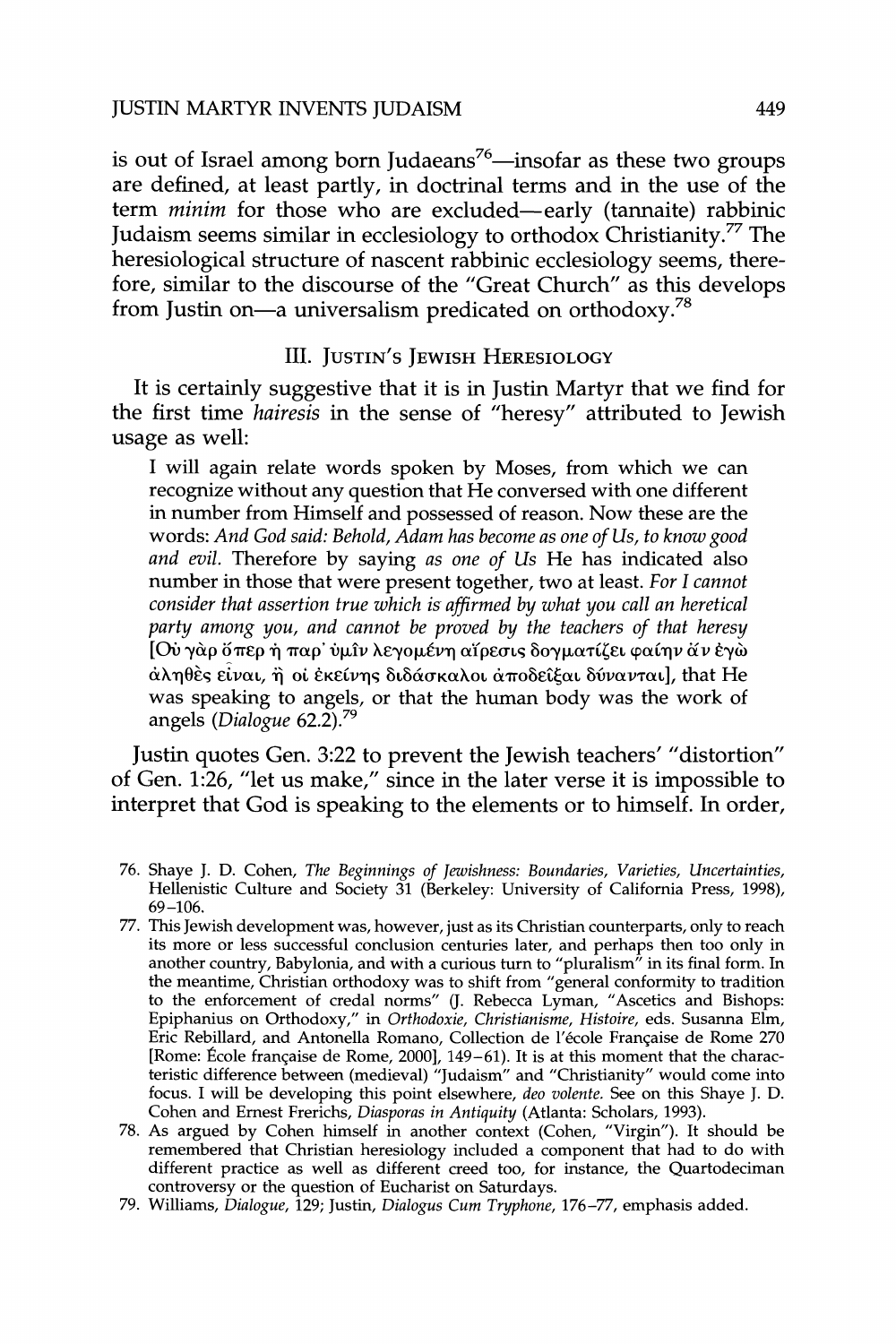**however, to demonstrate that his interpretation that God is speaking to the Logos is the only possible one, Justin has to discard another possible reading that some Jewish teachers, those whom Trypho himself would refer to as an hairesis, have offered but cannot prove, namely that God was speaking to angels. On this text Marcel Simon comments: "However, when this passage, written in the middle of the second century, is compared with the passage in Acts, it seems that the term hairesis has undergone in Judaism an evolution identical to, and parallel with, the one it underwent in Christianity. This is no doubt due to the triumph of Pharisaism which, after the catastrophe of 70 C.E., established precise norms of orthodoxy unknown in Israel before that time. Pharisaism had been one heresy among many; now it is identified with authentic Judaism and the term hairesis, now given a pejorative sense, designates anything that deviates from the Pharisaic way."80 The text is extremely difficult, and the Williams translation does not seem exact, but it nevertheless periphrastically captures the sense of the passage in my opinion. A more precise translation (although still difficult) would be: "For I cannot consider that assertion true which is affirmed by what you call an hairesis among you, or that the teachers of it are able to demonstrate."81 "It" in the second clause can only refer to hairesis, so Williams's translation is essentially correct although somewhat smoothed out. Justin cannot consider the assertion true, nor can he consider that the teachers of the hairesis can prove it. There are two reasons for reading hairesis here as "heresy": First, this is consistent with the usage otherwise well attested in Justin with respect to Christian dissident groups and, therefore, seems to be what Justin means by the term in general; and second, the phrase "what you call" implies strongly a pejorative usage. It seems to me, therefore, that Simon's interpretation is well founded. This interpretation is, of course, consistent with the view expressed above that a** 

**80. Marcel Simon, "From Greek Hairesis to Christian Heresy," in Melanges R. M. Grant, Early Christian Literature and the Classical Intellectual Tradition, eds. W. R. Schoedel and R. L. Wilken, Theologie Historique 53 (Paris: Beauchesne, 1979), 106.** 

**81. I am grateful for Erich Gruen's and Chava Boyarin's help with construing this passage, although neither are responsible for my interpretation of it. See the old translation in the Ante-Nicene Fathers edition: "For I would not say that the dogma of that heresy which is said to be among you is true, or that the teachers of it can prove that [God]**  spoke to angels, or that the human frame was the workmanship of angels" (Justin **Martyr, Dialogue with Trypho, Vol 1: The Apostolic Fathers-Justin Martyr to Irenaeus, of The Ante-Nicene Fathers: Translations of the Writings of the Fathers Down to A.D. 325, eds. Alexander Roberts and James Donaldson [Grand Rapids: William B. Eerdmans, 1989], 228). David Runia for his part translates: "For personally I do not think the explanation is true which the so-called sect among you declares, nor are the teachers of that sect able to prove that he spoke to angels or that the human body is the creation of angels" (Runia, "Where is the Jew," 178).**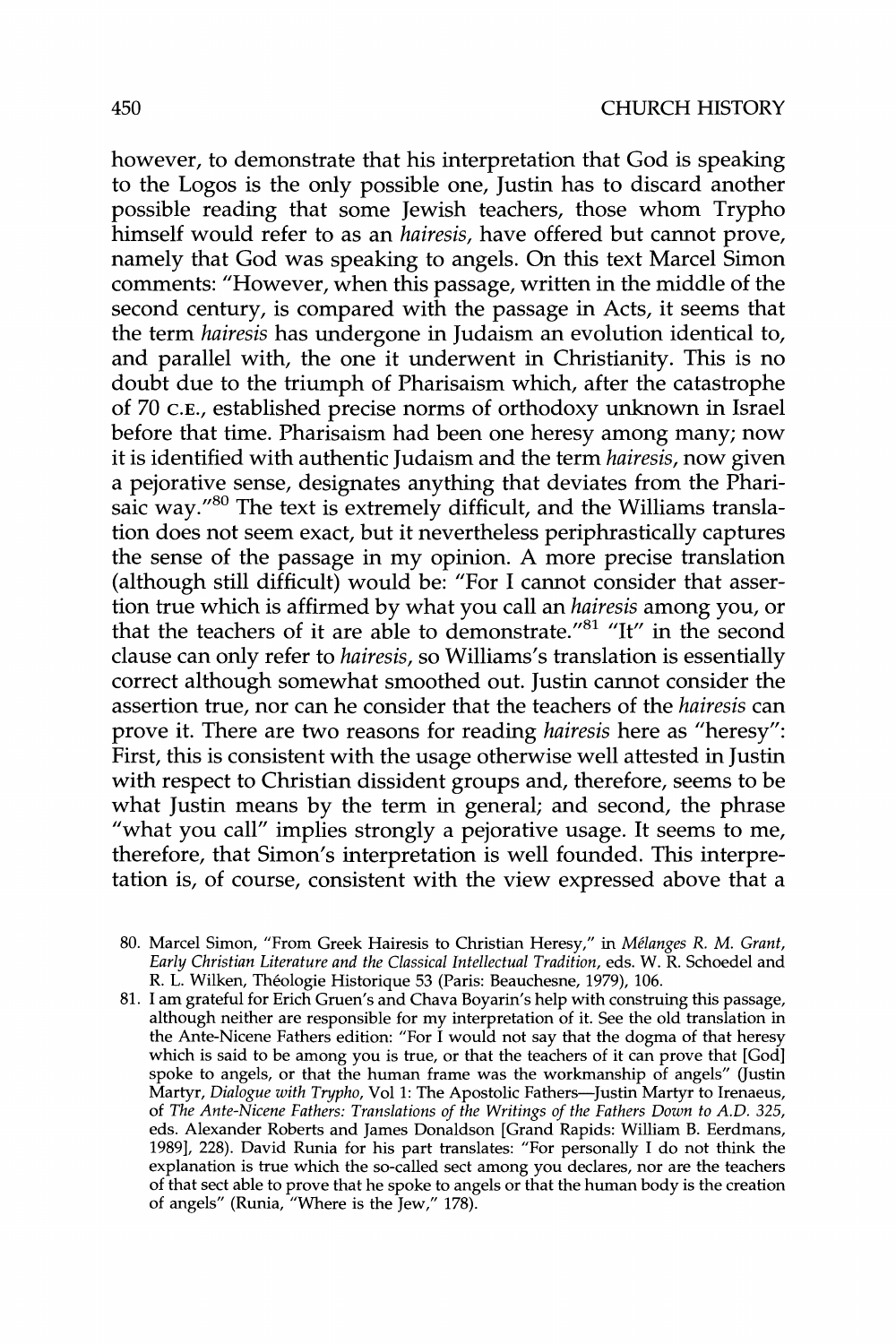**major transition took place within Judaism from a sectarian structure to one of orthodoxy and heresy, and that it presumably took place between the time of Acts and that of Justin.82** 

**According to Justin, those whom the "Jews" call a heresy interpret God as speaking here to the angels. There is a noteworthy (if somewhat later) rabbinic parallel to this passage, which, to my knowledge, has not been noted in the literature.3 In the Mekhilta d'Rabbi Ishma'el, a late third-century or early fourth-century midrash, we find recorded the following dialogue: "Papos [mss. Papias] expounded:**  'Behold, Adam has become as one of Us,' like one of the serving angels. **Rabbi Akiva said: Shut up Papos! Papos said to him, and how will you interpret 'Behold, Adam has become as one of Us?' [Akiva answered] Rather the Holy, Blessed One gave before him two ways: one of life and one of death, and he chose the way of death."84** 

**Although much about this text and its context remains obscure, it is clear that a marginal, even heretical figure, Papos is being ascribed here a view very close to that which Justin is claiming for the hairesis**  among the Jews.<sup>85</sup> Rabbi Akiva's response here-"Shut up"-is a

- 82. For Luke,  $\rightarrow$  Hubert Cancik, "The History of Culture, Religion, and Institutions in **Ancient Historiography: Philological Observations Concerning Luke's History," Journal of Biblical Literature 116 (1997): 677, 688.**
- **83. Compare Simon, "Hairesis," 106 and Le Boulluec, La notion, 78, who both consider Justin's "hairesis" here as unidentifiable. Furthermore, David Runia writes, "If Justin's evidence is taken seriously, at least one branch [of minim] represents a Gnosticizing group within Judaism, whose negative attitude to material creation encourages them to introduce angels into the interpretation of the creation account" (Runia, "Where is the Jew," 179). See also Ephraim E. Urbach, The Sages: Their Concepts and Beliefs, trans. Israel Abrahams (Jerusalem: Magnes Press, 1975), 203-208, who cites the Justin passage but seems not to have seen the relevance of the Mekhilta to it.**
- **84. J. Z. Lauterbach, ed. and trans., Mekilta DeRabbi Ishmael (1934; reprint, Philadephia: Jewish Publishing Society, 1961), 1: 248.**
- **85. See Menahem Kahana, "The Critical Editions of Mekhilta De-Rabbi Ishmael in the Light of the Genizah Fragments," Tarbis 55 (1985): 499-515 (in Hebrew), who shows that ancient mss. preserve traditions from which it appears that Papos/Papias maintained "gnosticizing" views, a not irrelevant point for our comparison here with Justin. Note that it is precisely with reference to Gen. 3:22 that the "heretical" view is attributed in both Justin and the Mekhilta, while the interpretation that Gen. 1:26, "Let us make man" is addressed to angels can be found in the "orthodox" rabbinic voice of Bereshit Rabba 8, as pointed out in the important Runia, "Where is the Jew." This makes the Justinian attribution of such a related view to a hairesis as well as Rabbi Akiva's sharp rejection of it somewhat puzzling. I believe however that the key is to be found in a passage in Philo, wherein it is implied that it is the human body that is the work of angels, because a body would be beneath the dignity of God to create (Henry Chadwick, "Philo and the Beginnings of Christian Thought," in The Cambridge History of Later Greek and Early Medieval Philosophy, ed. A. H. Armstrong [Cambridge: Cambridge University Press, 1967], 164). Indeed we find this view explicitly in, for example, Philo, "On Flight and Finding," in Loeb Classics Philo, vol. 5, trans. F. H. Colson and G. A. Whitaker (London: Heinemann, 1934), 47-48. This would be, of course, a potentially "dangerous" dualistic position from the point of view of the Rabbis. For a partial**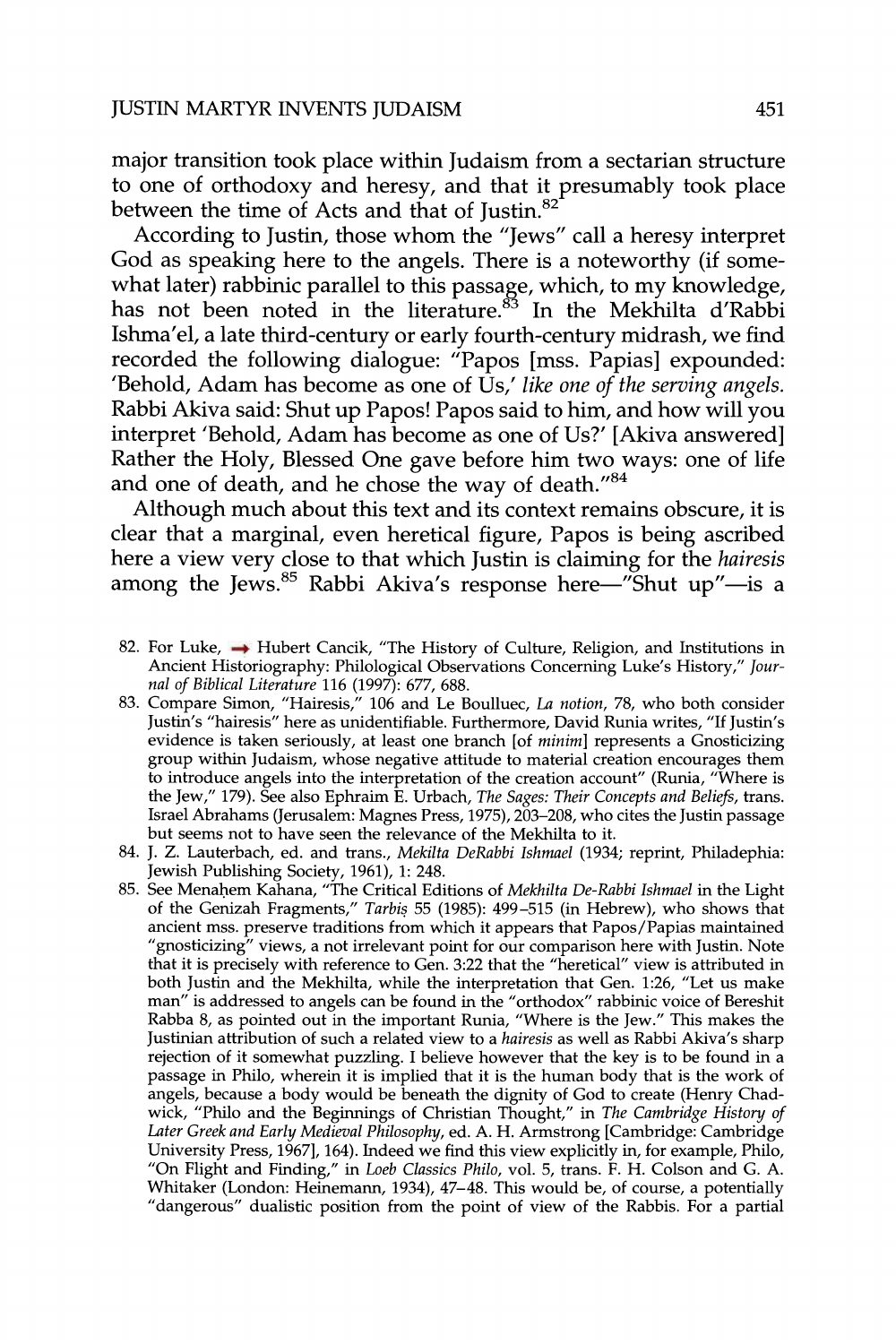**representation of the intensity of the response that the alleged Papos's interpretation aroused and thus of its apparent heterodox nature. Justin thus does seem to have here accurate information about a Jewish sectarian interpretation of the verse and asserts that the "Jews" refer to it as hairesis, presumably in Hebrew minut. The Mekhilta text therefore constitutes, in my opinion, evidence for the authenticity of Justin's information and its richness of detail.86** 

**anticipation of this interpretation of the passage, see Kahana, "Critical," 507, who, nevertheless, was not aware of the pendant from Justin. Basil of Caesaria also attributes this view simply to "the Jews" in the passage discussed at length by Runia in this article, as does Tertullian. Justin's knowledge of distinctions among Jewish views seems much more precise than that of either of the other church fathers. Inspection of the Bereshit Rabba passage reveals that while assenting to the notion that God consulted with the angels here, at the same time, it totally negates any notion that the angels actually participated in the creation of the man. In fact, the Bereshit Rabba text can be read as a refutation of the Philonic view, since according to Philo, the angels created the Man because God could not create anything with the potential for evil, while according to Bereshit Rabba, God concealed humanity's potential for evil, in order that the angels would not interfere with his sole creation! The two rabbinic texts do not, therefore, contradict each other but rather are congruent in their denial of dualism. For more on this Papos/Papias as a figure for Jewish liminality-and at a**  certain point for Christianity-see Daniel Boyarin, "Martyrdom and the Making of **Christianity and Judaism," Journal of Early Christian Studies 6 (1998): 577-627. Rabbi Akiva's own midrash here remains something of a mystery to all commentators on the Mekhilta. The best guess is that he reads "one of us," as if it meant, "one of them," that is, one of those who choose the way of death, but, as the commentators admit, "this needs further thought." See Kahana, "Critical," 505, n. 84 for bibliography and his own remarks there, 505-6. It is, in any case, fascinating that however he arrives at it, what Rabbi Akiva produces as an interpretation of the verse is a statement of the "two ways," a homiletical topos that was virtually ubiquitous in second-century Christian writings and seemingly especially in those circles of Jewish-Christians, the "Petrine"**  Christians, most closely associated with the Rab  $\rightarrow$  (Robert E. Aldridge, "Peter and the **'Two Ways,"' Vigiliae Christianae 53 [1999]: 233-64). Also David Flusser, "There Are Two Ways," in Jewish Sources in Early Christianity: Studies and Essays (Tel Aviv: Sifriat Poalim, 1982), 235-52 (in Hebrew); David Flusser, "'Which is the Right Way That a Man Should Choose for Himself?' (Sayings of the Fathers, 2:1)," Tarbis 60 (1991): 163-78 (in Hebrew, with an English summary). Once more, the canon that we find the greatest points of contention between "Judaism" and "Christianity" at the greatest points of similarity and intimacy is instanced here. For another indication that Rabbi Akiva himself was portrayed as holding quite strongly "dualist" positions, see BT Hagiga 15a. In that passage, the "heretic" of the Rabbis, par excellence, Aher, quotes Rabbi Akiva in support of his own heretical position against the "orthodox" Rabbi Me'ir. Moreover, as I shall show elsewhere, the good Rabbi himself was not beyond being told to "shut up" for holding these seemingly "heretical" views, thus providing evidence against Segal's notion that since "aspects of opposing dualism were subsumed by the rabbinic movement, it is less likely that any ethical or opposing dualism**  per se would become the target of the 'two powers' polemic" (Segal, Powers, 22-23).

**86. It might fairly be objected at this point that I am violating my own canon, established above vis-a-vis the blessing of the heretics, and using a later text to interpret Justin. The cases seem different to me for the following reason: There we have positive reasons not to believe that a blessing of minim could have comprehended Gentile Christians in Justin's time and the texts seem, therefore, not connected with each other. Here there is no reason to assume a priori that the ascription to Papos and Rabbi Akiva does not**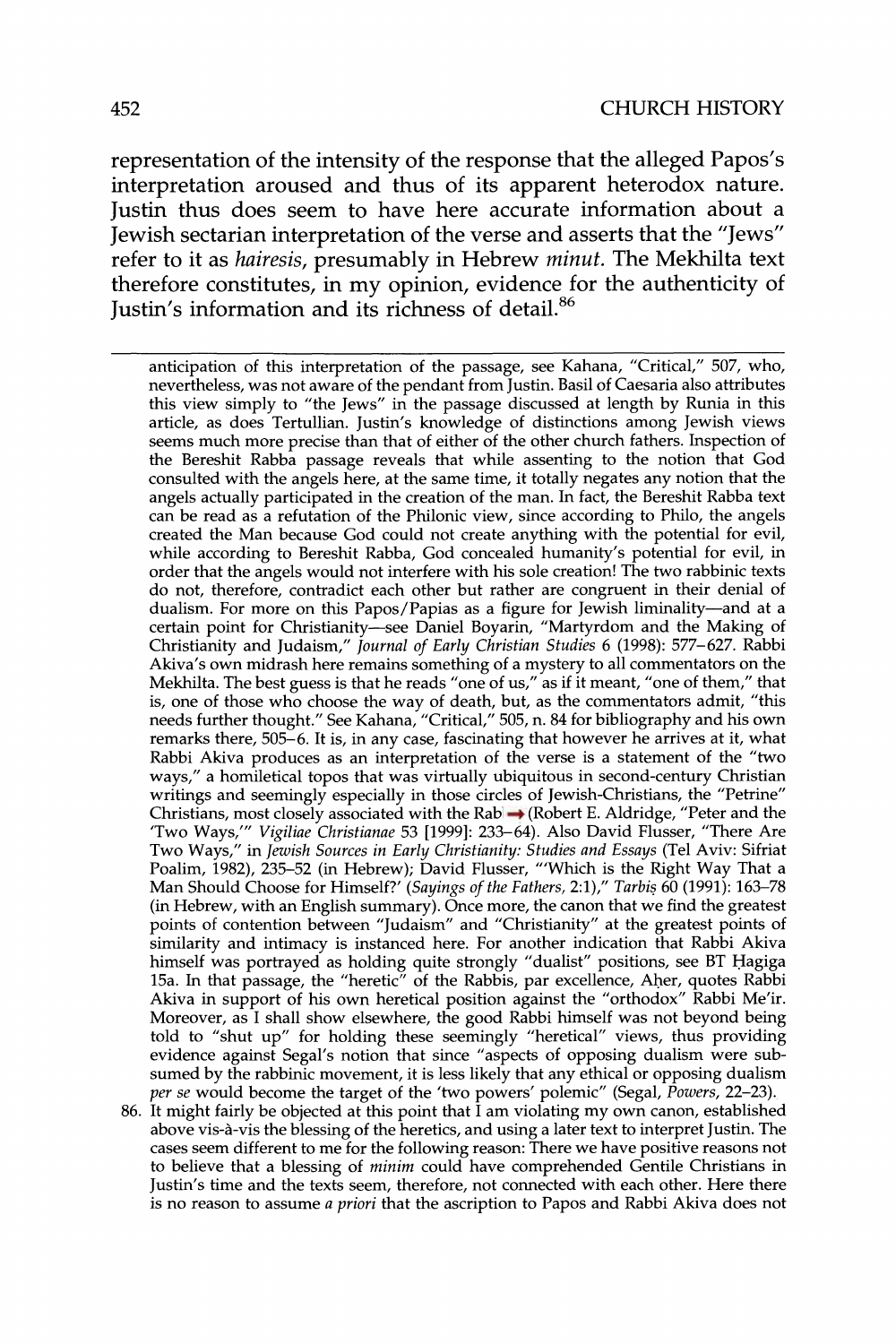#### **JUSTIN MARTYR INVENTS JUDAISM**

**For Simon, it is obvious that when Justin refers to "your teachers" here, the Pharisees are the object, while the hairesis in question "designates anything that deviates from the Pharisaic way." There is, however, another important wrinkle here that Simon has seemingly overlooked, for in another passage in Justin, "Pharisees" are one of the heresies and not "authentic Judaism":87** 

**For I made it clear to you that those who are Christians in name, but in reality are godless and impious heretics, teach in all respects what is blasphemous and godless and foolish.... For even if you yourselves have ever met with some so-called Christians, who yet do not acknowledge this, but even dare to blaspheme the God of Abraham, and the God of Isaac, and the God of Jacob, who say too that there is no resurrection of the dead, but that their souls ascend to heaven**  at the very moment of their death--do not suppose that they are **Christians, any more than if one examined the matter rightly he**  would acknowledge as Jews those who are Sadducees,<sup>88</sup> or similar **sects of Genistae, and Meristae, and Galileans, and Hellelians,89 and Pharisees and Baptists (pray, do not be vexed with me as I say all I think), but (would say) that though called Jews and children of Abraham, and acknowledging God with their lips, as God Himself has cried aloud, yet their heart is far from Him (Dialogue 80.3-4).90** 

**It is highly significant for understanding this passage that the Rabbis themselves, as Cohen has emphasized, never understood** 

**represent memory of an earlier conflict between second-century Rabbis and "gnostics." If I did not have the evidence of Justin, I would hardly assume that that conflict was earlier than the redaction of the Mekhilta, but with Justin's precise parallel, this conjecture seems tolerably robust. This is particularly attractive when paired with the**  parallel between Justin's genistai, meristai and the Tosefta's minim, paroshim-virtually **exact cognates.** 

**<sup>87.</sup> Even in his Marcel Simon, Jewish Sects at the Time of Jesus (Minneapolis: Fortress, 1967), 85-107, where he discusses the entire Justinian catalogue of Jewish heresies, Simon ignores Justin's mention of the Pharisees, so set is he on his notion that orthodox Judaism at this time is consubstantial with Pharisaism.** 

**<sup>88.</sup> Who also deny the resurrection of the dead and are therefore singled out. See Le Boulluec, La notion, 71-72.** 

<sup>89.</sup> Following the conjecture Έλληλιανῶν (accepted in Justin, Dialogus Cum Tryphone, 209) **that gives "Hellelians" and not "Hellenians" as Williams has it. To this, compare the above text from the Tosefta, which refers to the Shammaites and the Hillelites as having divided the Torah into two Torahs. See also for discussion Daniel Gershonson and Giles Quispel, "'Meristae,"' Vigiliae Christianae 12 (1958): 19-26; Matthew Black, "The Patristic Accounts of Jewish Sectarianism," Bulletin of the John Rylands Library 41 (1959): 285-303; Simon, Sects, 74-85; Barnard, Justin, 49-52.** 

**<sup>90.</sup> Williams, Dialogue, 169-71; Justin, Dialogus Cum Tryphone, 208-9. For the crucial (Platonic) distinction between being called a Jew and being one, see Cohen, Jewishness, 60-61. See on this passage Le Boulluec, La notion, 71, who considers that. "[l]a repre**sentation hérésiologique a cependant besoin de déformer la conception juive des divers courants religieux pour attendre son efficacité entière." In my view, this is less **of a deformation than Le Boulluec would have it.**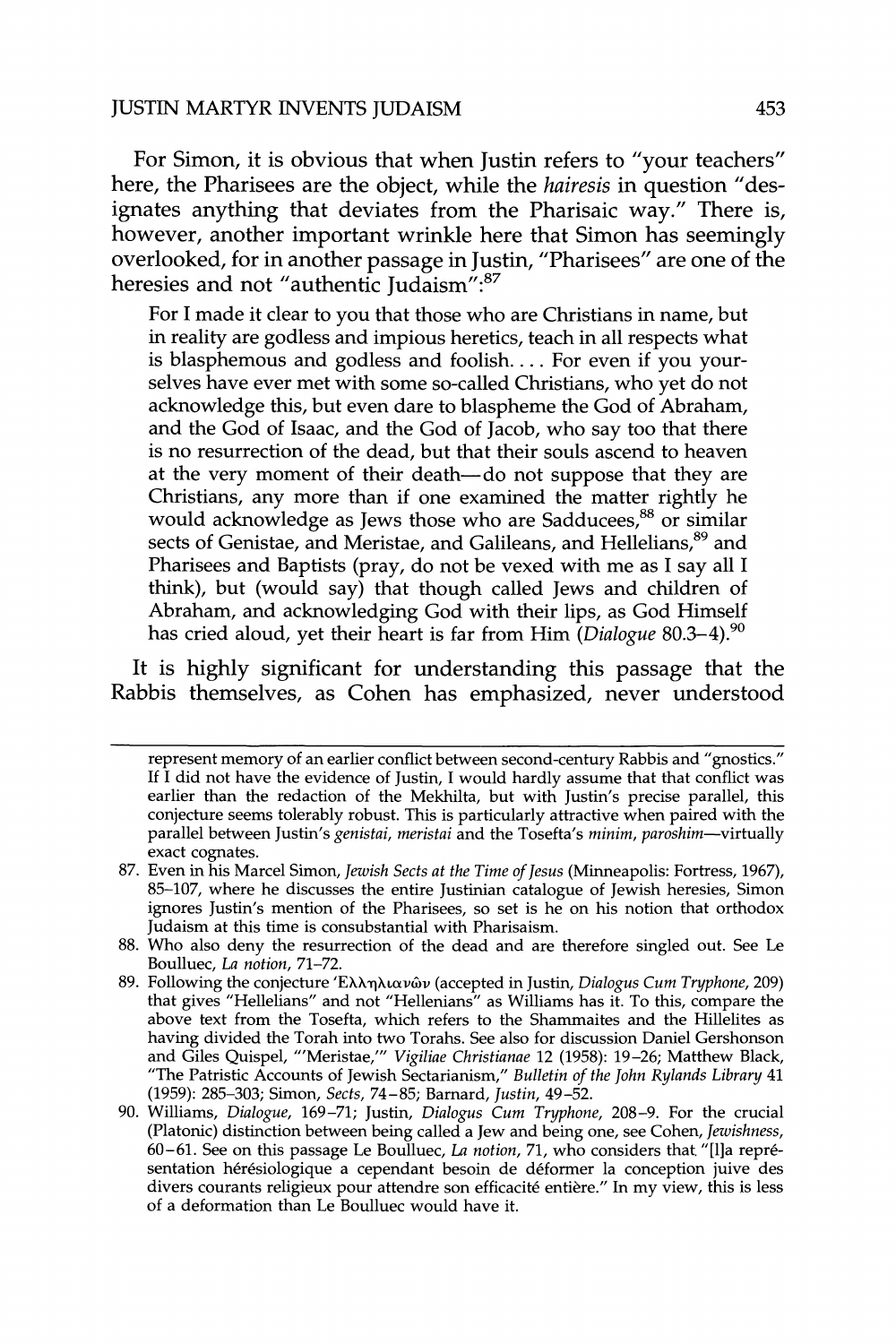**themselves as Pharisees, thus explaining how for them, too, "Pharisee" could be a designation of a sect or even heresy: "The tannaim refused to see themselves as Pharisees."91 Indeed, as we have seen above, in a rabbinic text approximately a century after Justin, "Pharisee" is associated with min, as precisely heretics to be anathematized. Cohen has captured the import of this passage when he writes, "This rabbinic ideology is reflected in Justin's discussion of the Jewish sects: there are Jews, that is, the 'orthodox,' and there are sects, among them the Pharisees, who scarcely deserve the name Jew."92 Indeed Justin testifies that the name "Jew" would be denied to any of these sectarians, including Pharisees. Matthew Black, followed by Barnard, explained away the references to Sadducees and Pharisees as heresies in Justin by virtual sleight of hand.93 I find little merit, however, in this prestidigitation-analogous to the attempts to emend the Tosefta and remove the curse against the Pharisees there as well<sup>94</sup>—and would argue that such a notion of both Sadducees and Pharisees as sects, and therefore "heretics," could very well have been characteristic of a second-century Judaism moving toward a notion of "orthodoxy" in which all named sects are ipso facto heresies. There are Jews, and there are minim (=kinds), a usage that can perhaps be compared with that of, for example, Athanasius, for whom there are "Christians" and there are "Arians."95 Even more appositely one might quote Justin himself: "And there shall be schisms and heresies... many false christs and many false apostles shall arrive, and shall deceive many of** 

- **91. Cohen, "Yavneh," 29.**
- **92. Cohen, "Yavneh," 49.**
- **93. Black, "Patristic"; Barnard, Justin, 50-52.**
- **94. See also Le Boulluec, La notion, 72: "La suggestion de M. Black... est tout a fair fantaisiste."**
- **95. Burrus, 52. Earlier, Justin's explanation of the origins of the philosophers' haireseis bears some relation to this topos: "But the reason why [philosophy] has become a hydra of many heads I should like to explain. It happened that they who first handled philosophy, and for this reason became famous, were followed by men who made no investigation after truth, but were only amazed at their patience and self-restraint and their unfamiliar diction, and supposed that whatever each learned from his own teacher was true. And then they, when they had handed on to their successors all such things, and other like them, were themselves called by the name borne by the originator of the teaching" (Dialogue 2.2; Williams, Dialogue, 4). The implication of this statement is, of course, that there is "philosophy" and there are the haireseis (although the term is not used here), named after the divergent originators of each school. See**  also the same topos vis-à-vis Christian heresies: "And they say that they are Chris**tians .... And some of them are called Marcionites, and some Valentinians, and some Basilidians, and some Saturnalians, and others by other names, each being named from the originator of the opinion, just as also each of those who think they are philosophers, as I said already in the beginning (of my discourse), thinks it right to bear the name of the father of that system" (Dialogue 33.6; Williams, Dialogue, 70). Of course, from the point of view of the Rabbis, the name "Christian" would be just such an "other name."**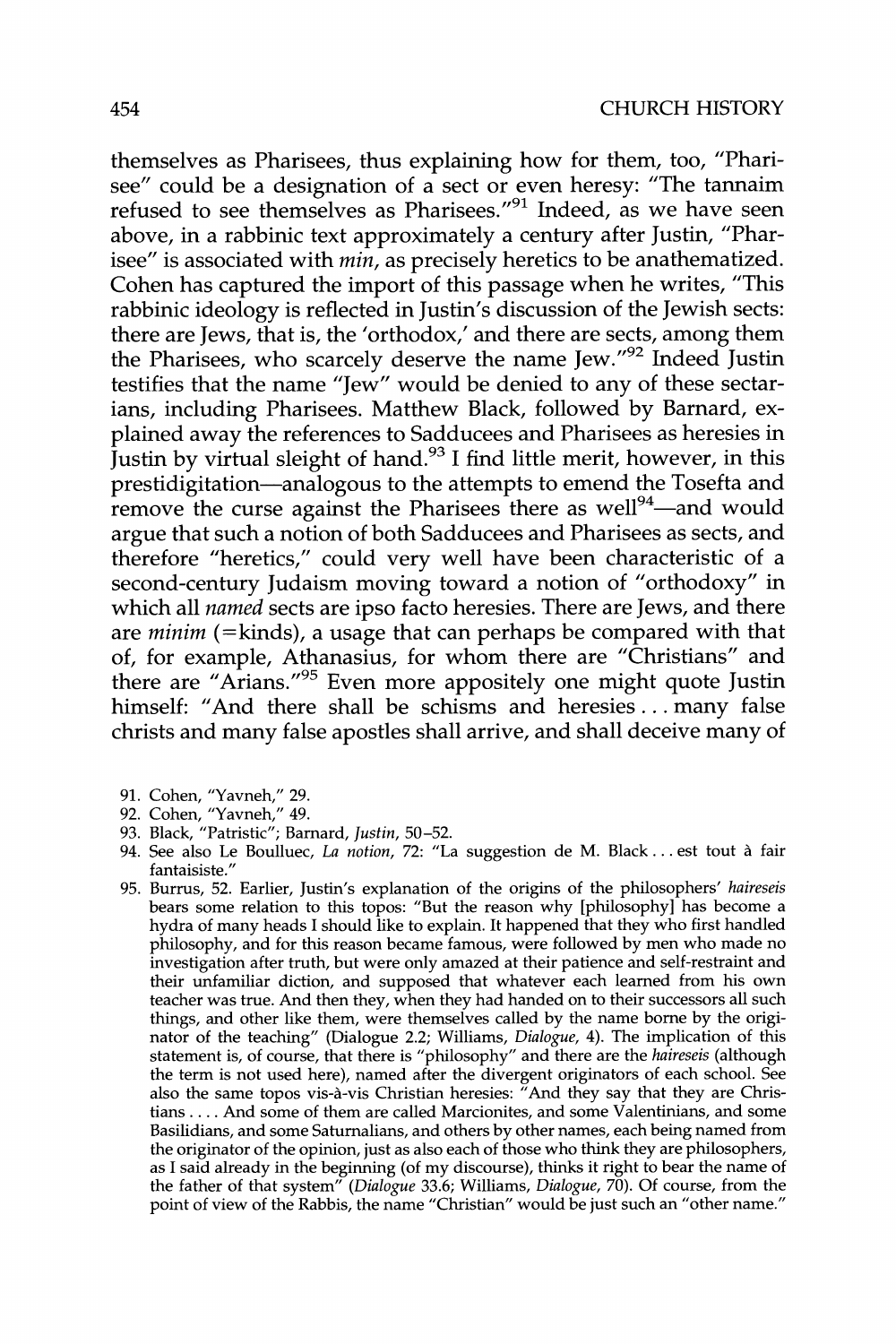**the faithful,... but these are called by us after the name of the men from whom each false doctrine and opinion had its origin.... Some are called Marcionites, some Valentinians, some Basilideans and some Saturnalians and some others by other names" (Dialogue 35).** 

**"We," of course, are called "Christians." Assuming the same topos, the Rabbis therefore, as Catholic Israel, could hardly recognize a named sect, the Pharisees, as their predecessors, whatever the historical "reality." The Rabbis are just "Israel." This interpretation is consistent with the other rabbinic evidence. Trypho is a "Jew" who is expected by Justin to recognize all of the sects as "heresies," and therefore one who knows already of a Jewish orthodoxy.** 

**Justin, of course, was not reflecting an actually existing situation, but actively participating (on one side of the "dialogical" process) in the very discursive practice that brings it into existence. Indeed, there is an interesting moment of inconsistency in Justin's discourse in the**  first paragraph cited here for this discussion.<sup>96</sup> The implication of his **last sentence (especially without the added words "would say," which are not in the Greek) is that Jews who do not deny the resurrection or participate in the other "heresies" do, indeed, have their hearts "close to God." But, in some sense, it is the purpose of the Dialogue as a whole to deny that very possibility. I am inclined to find here in this moment of paradox-or at any rate, incongruity-within Justin's text the mark of a gap between the reality being constructed by the Dialogue and the social reality of which Justin knows. As in the**  Pseudo-Clementine texts-in which there are clearly Jews (there iden**tified as Pharisees) who are deemed close to "orthodox" Christianity, closer indeed than some Christians in their insistence on the Resurrection-so also here. It would appear that whatever the explicit ideology, lines are not clearly drawn between "Judaism" and "Christianity," but at least one highly significant isogloss (that is, highly significant for the Rabbis, for whom it marks the difference between orthodox and heretic, just as it does for Justin and the Pseudo-Clementines); the line is between Jew and Jew, between Christian and Christian, thus marking a site of overlap and ambiguity between the two "religions" that the texts are at pains to construct.** 

**We have seen in this discussion that while both early rabbinic texts and Justin's text are busy producing both a border between "Jews" and "Christians" and concomitantly one between the orthodox and the "heretics," these borders are actually not nearly as clear as the "authors" of these texts would want us to believe. Instead, then, of** 

**<sup>96.</sup> Pointed out to me by Shamma Boyarin.**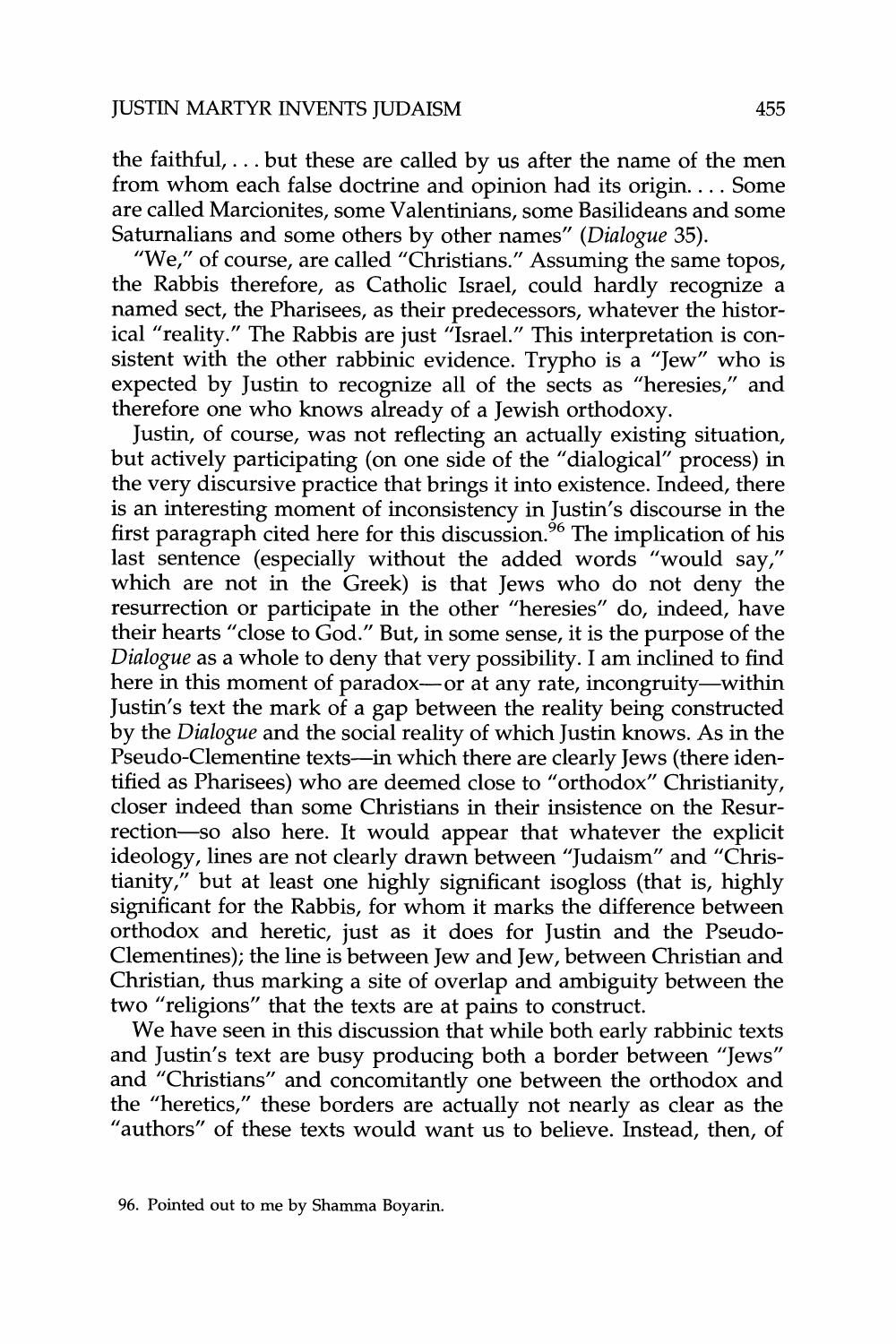**thinking of Justin-as Le Boulluec does-as reacting to a "Jewish" model or, on the other hand, understanding the Rabbis as reacting to a Christian development, I would rather propose a complex process of mutual self-definition, of testing of borders and boundaries, definitions of what could be shared and what would be differential between the nascent formations that would, by the fourth century or so, truly become separate religions.97 A wonderful metaphor of Jacques Derrida's may help to develop this construal of the evidence. Derrida wrote, "Like Czechoslovakia and Poland, [they] resemble each other, regard each other; separated nonetheless by a frontier all the more mysterious... because it is abstract, legal, ideal."98 This metaphor, used by Derrida to refer to the frontier between "speech" and "writing," can be extended into a virtual allegory to articulate my picture of the historical situation of Judaism and Christianity in the second, third, and fourth centuries. Like Czechoslovakia and Poland, they too resemble each other and regard each other; they are separated by a frontier that is abstract, legal, and ideal. The frontier guards are the heresiologists on both sides of no-man's land, trying as best they can to police the border, and to check the passports of religious ideas and practices that wish to cross; but there are smugglers, people who respect no borders, nomads of religion, who keep crossing back and forth, transporting their contraband of religious goods and services.99** 

#### **IV. JUSTIN'S DIALOGUE AS SYNECDOCHE**

**In this last section, I wish to pursue the train of thought with which I concluded the previous section, inquiring to what, if any, social reality, the perceived congruences between Justin's Dialogue and the Rabbis might correspond. Put another way, having "deconstructed" the binary Judaism/Christianity, how might we, nevertheless, account for the fact that at some point distinct social groupings of Jew and Christian emerge as real entities and identities? In asking this question, we might be said to be moving from a Derridean moment,** 

**<sup>97.</sup> In Daniel Boyarin, "The Gospel of the Memra: Jewish Binitarianism and the Crucifixion of the Logos," Harvard Theological Review (forthcoming), I analyze this process in detail with respect to a very central issue that ultimately differentiates "Judaism" from "Christianity," to wit logos theology, or more broadly binitarianism, ubiquitous in Judaism in the first century but rejected as heresy by the Rabbis by the third century, a somewhat different perspective than that exemplified by Segal, Powers.** 

**<sup>98.</sup> Jacques Derrida, Glas, trans. John P. Leavey Jr. and Richard Rand (Lincoln: University of Nebraska Press, 1990), 189b.** 

**<sup>99.</sup> See, for example, Boyarin, "Martyrdom," in which an argument is made for people attending both synagogue and church in third-century Caesarea as the "smugglers" who transported discourses of martyrology in both directions across the "abstract, legal, and ideal" frontier between Judaism and Christianity.**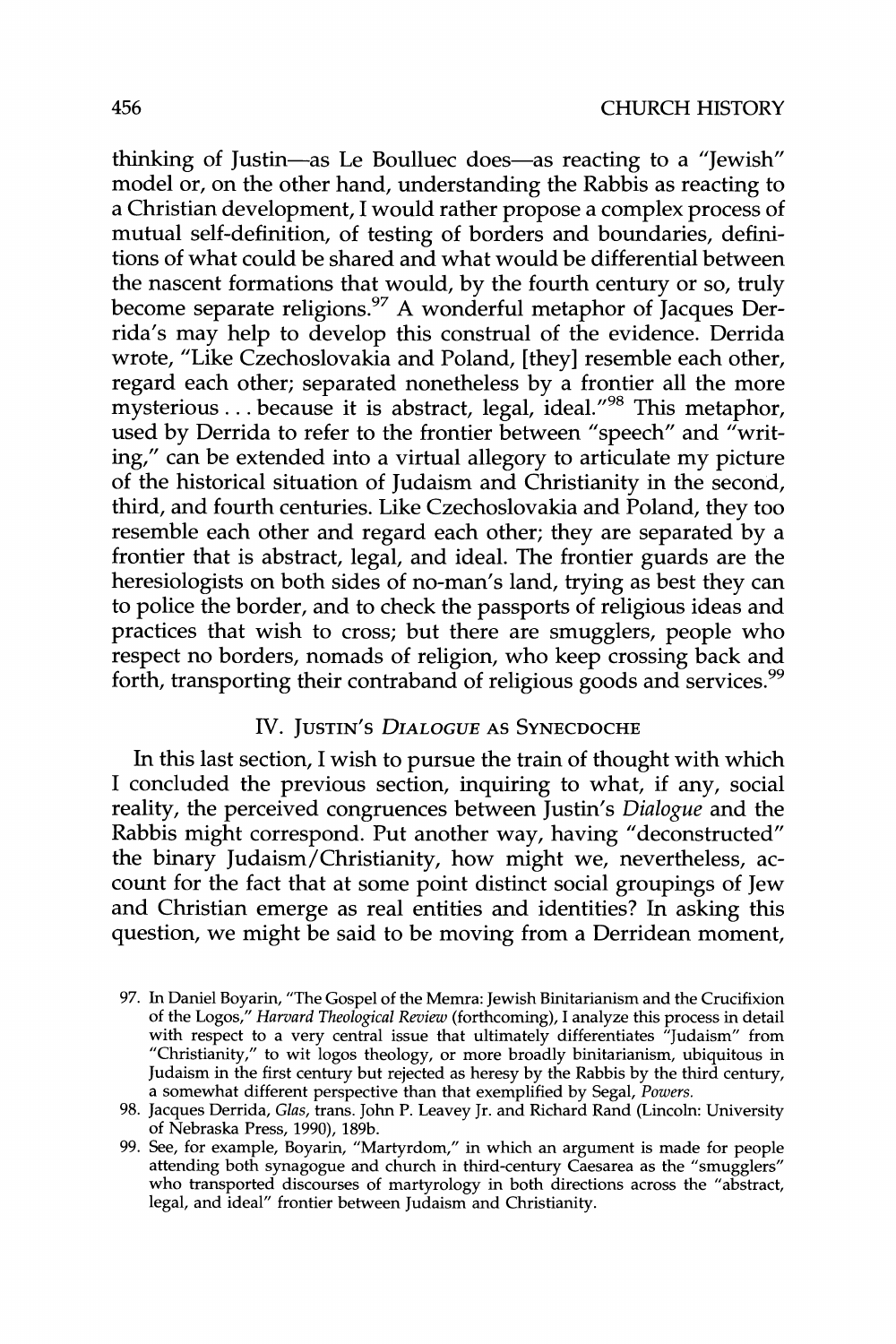**that moment of exposure in which we realize that the border we thought so real is as imaginary as the Czech (no longer Czechoslovak!)/Polish border, to a Foucauldian moment, in which the question of real, felt social difference is taken seriously. This literary dialogue between Justin Martyr and a fictional, non-rabbinic Jew, Trypho, is arguably part of a broad dialogue between nascent Gentile Christian**ity as a social formation and nascent rabbinic Judaism as a social forma**tion. The hypothesis centers on what and how Justin Martyr came to know about Judaism of his day, for the answer to this question will imply a set of social relations (not for all "Christians" and all "Jews" but for some). A recent writer on Justin has delivered the following judgment: "Specific questions like 'How well did Justin know and represent his contemporary Judaism?' seem to be more and more, but not completely settled.... Justin knew and presented rather accurately some basic aspects of the Judaism of his day."100 Trakatellis concludes from his discussion that "[i]t is plausible then to suggest that, when Justin described Trypho within the framework of his Dialogue the way he did, he was reporting a reality related to the theological contacts between Jews and Christians in his time."101 The Judaism described by Justin as that which "your teachers" promulgate bears many significant parallels to actually attested rabbinic opinions, including the highly specific attestation of the heretical character of the interpretation of Gen. 3:22 that I have discussed above.102** 

- **101. Trakatellis, "Justin Martyr's Trypho," 297. A recent scholar from the side of rabbinics, Marc Hirshman, argues however that Justin's knowledge of rabbinic exegesis is "on the whole unimpressive" (Marc Hirshman, A Rivalry of Genius: Jewish and Christian Biblical Interpretation in Late Antiquity, trans. Batya Stein, SUNY Series in Judaica: Hermeneutics, Mysticism, and Religion [Albany: State University of New York Press, 1996], 65). My preliminary assessment is that Hirshman's somewhat skeptical remarks derive in part from an attempt to find in Justin the echoes of what are really later, detailed developments in rabbinic exegesis per se, while Trakatellis is essentially right that the general kind of Judaism that "Trypho" represents (and the voice of Justin himself telling Trypho what "your teachers say" even more so) is not far from what we can imagine as the religious ethos of nascent forms of Judaism close to the Rabbis in the second century.**
- **102. For more excellent examples, see Darrell D. Hannah, Michael and Christ: Michael Traditions and Angel Christology in Early Christianity, Wissenschaftliche Untersuchungen Zum Neuen Testament (Tubingen: Mohr Siebeck, 1999), 111-12. Note that for our purposes it does not make any difference whether Trypho is a "real" person or one made up; the only significant point is whether the Judaism that he expresses-and that, therefore, Justin knows-can be shown to be a realistic possibility. See also Goldfahn, "Justinus," and see Hirshman, Rivalry of Genius, 31-42, 55-66. In spite of the recent work on this subject, this is a matter that will repay further research.**

**<sup>100.</sup> Demetrios Trakatellis, "Justin Martyr's Trypho," Harvard Theological Review 79 (1986): 287.**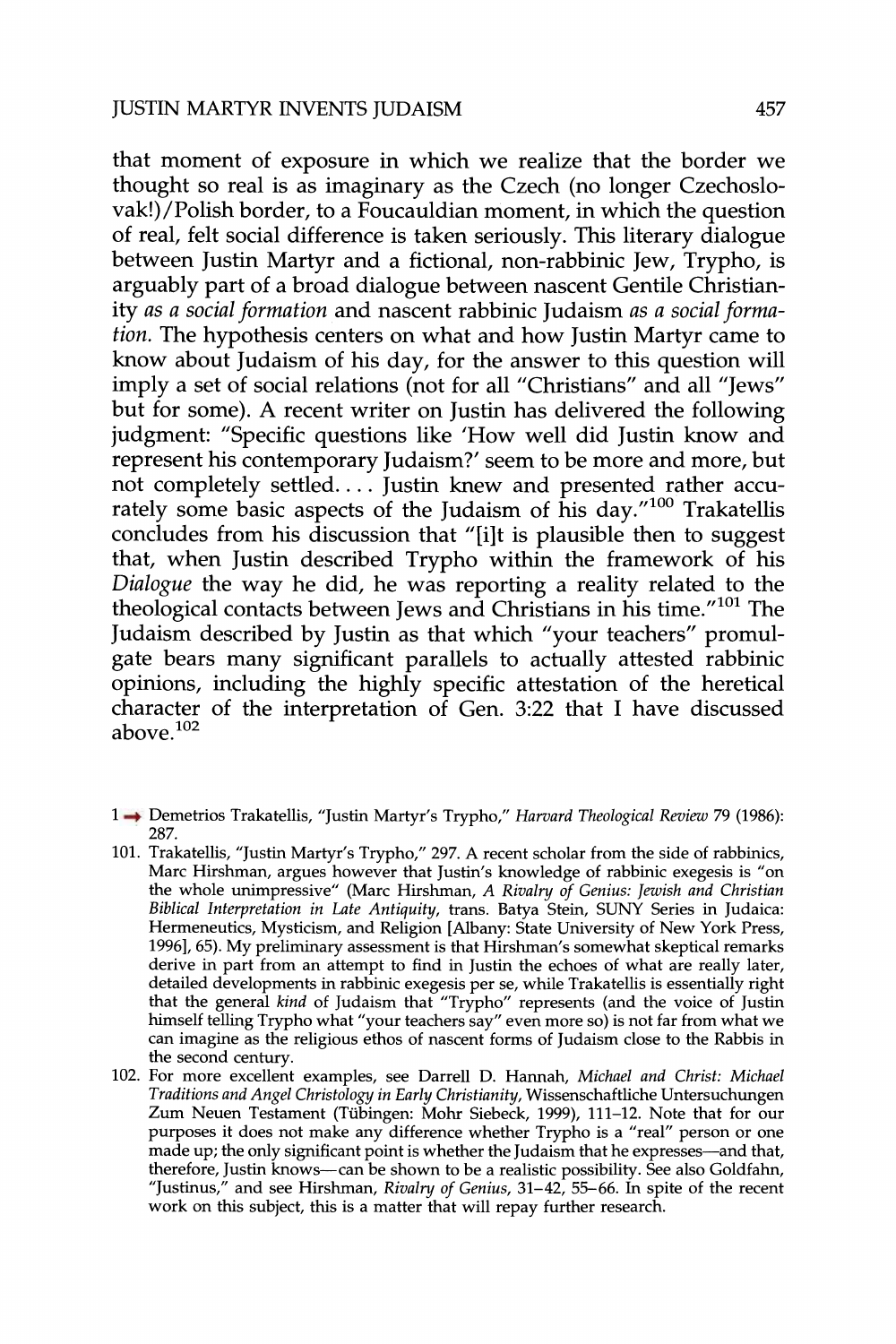**In a recent monograph, David Rokeah argues, however, that there was little, if any, contact between Justin and "actual Jewish"-by**  which he means Pharisaic or rabbinic—teachers.<sup>103</sup> Rokéah adopts **Oskar Skarsaune's suggestion that much (if not all) of Justin's knowledge of Jewish practice and lore is dependent on an early Jewish-Christian text, very likely the same one that is embedded in the Pseudo-Clementines.104 The evidence for this position seems strong to me, but I would not derive the same conclusions from it. To my mind, this possibility stimulates rather an important possible revision of our understanding of the history of Jewish/Christian interactions in the early centuries, as well as leading to the "deconstructive" modality of thinking. In contrast to Rokeah, I would argue that there is no contradiction between Justin knowing a fair amount about early rabbinic Judaism and his major source being the Jewish-Christians in the background of the Pseudo-Clementines. Indeed, this lack of contradiction may be precisely the point. Since, as has recently been well argued, the Jewish-Christians who are the source of the Pseudo-Clementine text were indeed very proximate to the early Rabbis and probably in close (and irenic) contact with them, groups such as theirs can be adduced as both the medium of contact and transfer of knowledge between Gentile Christians and rabbinic Jews, and the source of the restlessness on the borders that was, according to my hypothesis, one important catalyst for the invention of heresy on both sides of that border under construction. As Albert Baumgarten has argued: "The Pseudo-Clementine texts exhibit detailed and specific knowledge of rabbinic Judaism. Their awareness is not of commonplaces or of vague generalities which might be based on a shared biblical heritage, but of information uniquely characteristic of the rabbinic world. There can be no doubt that we are dealing with two groups in close proximity that maintained intellectual contact with each other. The authors of the Pseudo-Clementines quite obviously admired rabbinic Jews** 

- **103. David Rokeah, Justin Martyr and the Jews, "Kuntresim": Texts and Studies 84 (Jerusalem: The Hebrew University: The Dinur Center for Research in Jewish History, 1998), 34-39 (in Hebrew). Since many interested in Justin will not have access to Rokeah's text, I would like to point out that one of his most interesting results in the monograph is what I, at any rate, take to be a compelling demonstration of Justin's careful reading and reliance on Galatians and Romans, a position decidedly against the prevailing**  winds of much Justin scholarship (Rokéah, Justin Martyr and the Jews, 40-47).
- **104. Skarsaune, Prooffrom Prophecy, 316-20; Rokeah, Justin Martyr and the Jews, 48-50. What remains, however, is to consider the questions of the dating of that source, its possible connections with rabbinic or associated traditions, and the dating of those traditions. Both Skarsaune, who accepts such connections, and Rokeah, who rejects them, rely on the assumption that material attributed to second-century Rabbis in fifth-century (and even eighth-century!) texts can be dated to the second century (Skarsaune, Prooffrom**  Prophecy, 319; Rokéah, Justin Martyr and the Jews, 49).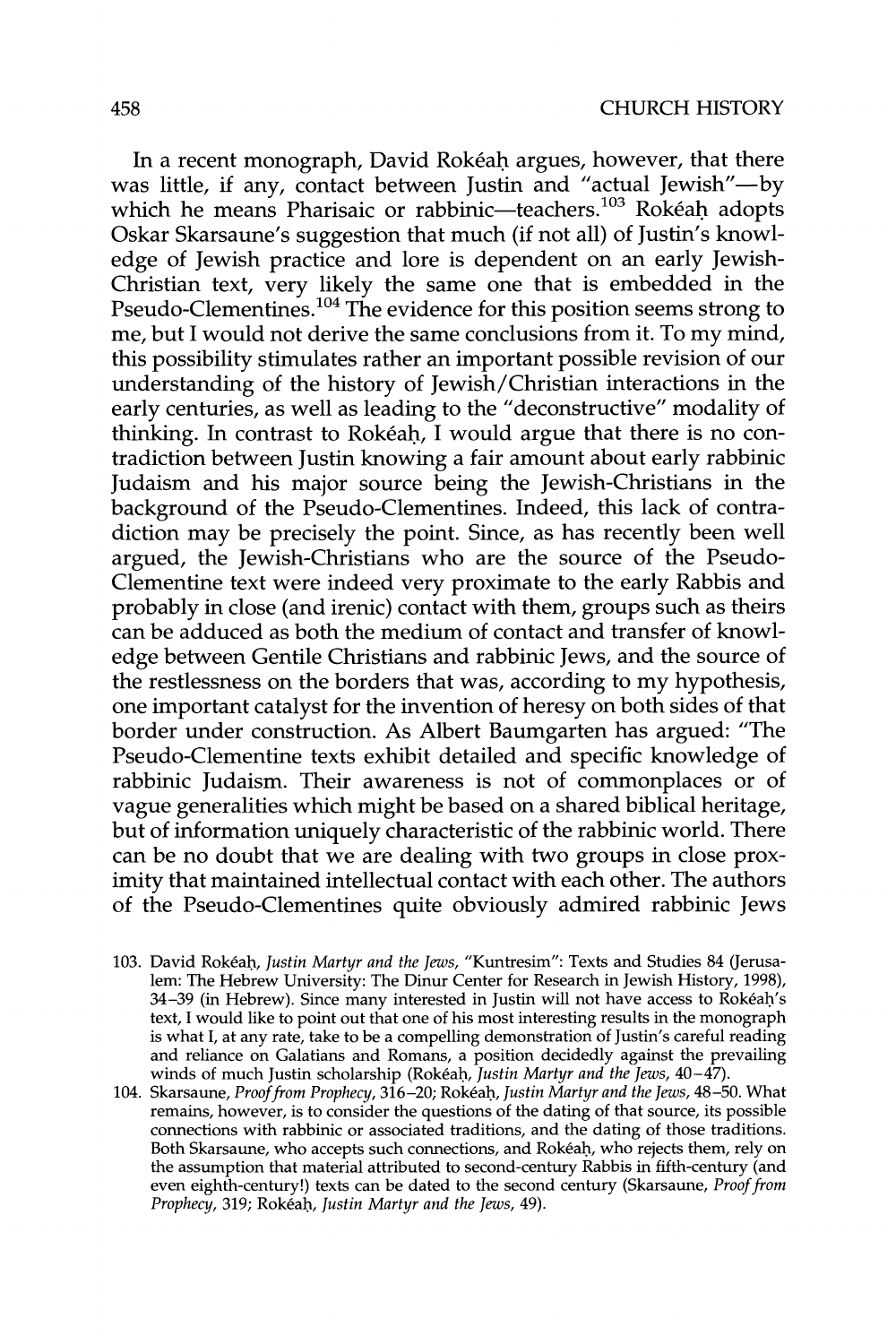#### **JUSTIN MARTYR INVENTS JUDAISM**

**and their leaders."105 The "authors" of the Pseudo-Clementines, then, considered themselves at least fellow travelers of the Rabbis, if not orthodox rabbinic Jews for Jesus. Justin's representation of Trypho as a Jew who "took the trouble to read them [the Gospels]" (Dialogue 10.2**),<sup>106</sup> along with his statement that the Jewish "teachers" opposed such association (Dialogue 38.1),<sup>107</sup> is very important as providing **evidence for both propositions, namely, that there were such Jews and that they may very well have been seen as troubling by other Jews and**  Jewish leaders.<sup>108</sup> A Pharisaic-law-abiding group, very knowledge**able in the ways of the Rabbis, that believed in Jesus as Messiah, or was strongly attracted to the Jesus movement-one like the group**  that produced the Pseudo-Clementines—makes a very attractive can-

- **105. Baumgarten, "Literary Evidence," 46-47.**
- **106. Williams, Dialogue, 21.**
- **107. Williams, Dialogue, 74-75.**
- **108. As Williams points out in a note ad loc., the Gospel is represented in rabbinic literature only with cacophemisms: for example, 'Awen Gilayon (The Scroll of Falsehood) or 'Awon Gilayon (The Scroll of Sin). The contrast with Trypho's "admirable and great" is striking, although vitiated somewhat by the fact that Williams is too credulous by far in accepting the ascription and therefore the dating of this talmudic notice, which may be much later. One's confidence in this ascription to early Palestinian sources is certainly not raised by the fact it seems only to occur in this Babylonian talmudic citation and in a context that shows much Babylonian diction. See also Frederic Manns, Essais sur le Judeo-Christianisme (Jerusalem: Franciscan, 1977), 131. I cannot imagine on what grounds Barnard determines that after "A.D. 100," Palestinian Jews were forbidden to read the Gospels (Barnard, Justin, 24). The prohibition on conversation with Christians is not attested in rabbinic texts redacted before the mid-third century and, even then, clearly was honored as much in the breach (within Palestinian and even rabbinic circles) as in the observance (Barnard, Justin, 40, 45, who at least understands that the Dialogue is indicative of "closer intercourse between Christians and Jews in the first half of the second century than has usually been supposed," but still imagines that the "rabbis of Jamnia" had sought to "enforce a pattern of Pharisaic orthodoxy which forbad contacts with the Minim, that is, Christians.") On this last point, see also Daniel Boyarin, Dying for God: Martyrdom and the Making of Christianity and Judaism, The Lancaster/Yamton Lectures in Judaism and Other Religions for 1998 (Stanford: Stanford University Press, 1999), chap. 1. See also Barard's crucial point that "[Trypho] warns us against identifying the linguistic frontier between the Greek and Semitic worlds with the cultural frontier between Hellenism and Judaism" (Barnard, Justin, 42). All Judaism is, by definition, Hellenistic, precisely under the definition of Hellenism itself as the creative adaptation of Greek to Asiatic (and therefore also, ipso facto,**  Semitic) cultural forms and societies (Lee I. Levine, Judaism & Hellenism in Antiquity: **Conflict or Confluence, The Samuel & Althea Stroum Lectures in Jewish Studies [Seattle, Wash.: University of Washington Press, 1998]). For a compelling general argument that binary oppositions between Judaism and Hellenism are a (problematic) scholarly construct, see also Erich S. Gruen, Heritage and Hellenism: The Reinvention of Jewish Tradition, Hellenistic Culture and Society 30 (Berkeley: University of California Press, 1998). Rather, one could imagine that the existence of law-abiding Jews who read the Gospels and were in close contact (and perhaps even communion) with Gentile Christians, such as Justin, would have been one factor in the production of the above-mentioned prohibitions; thus, once again, much later than the point of origin that the myths project.**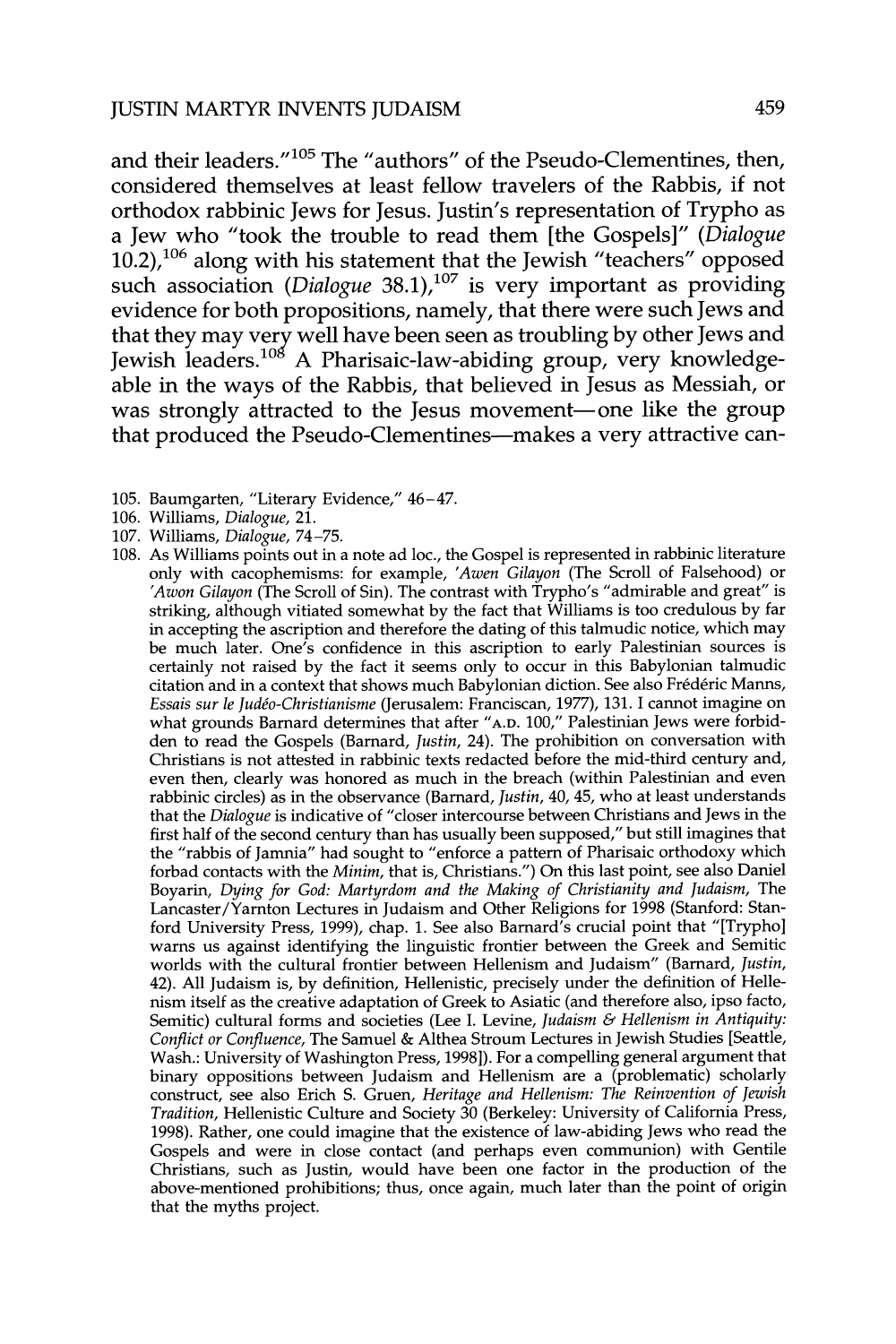**didate for a border-blurring reagent.109 Justin's acceptance of such "Jewish Christians"110 into communion with "orthodox" Christians would (Dialogue 47.1-2), if anything, make them more "dangerous" to the Rabbis, for then the border between that which is "Jewish" and**  that which is "Christian" becomes impossible to locate.<sup>111</sup> To restate **the point: In my conjecture (no more than that, but one that seems increasingly to make sense of the data), law-abiding Jewish-Christian groups (so-called "Ebionites"), such as the circle behind the Pseudo-Clementine literature, may have provided the actual mediators between rabbinic Jews who were non-Christians and even Gentile Christians, such as Justin, thus giving us positive evidence for the continuum or wave-theory model via which Judaism and Christianity are to be conceived (metaphorically) as connected dialects of one language, rather than as separate languages, up until Theodosius (following the great linguist Jespersen's definition of a "language as a dialect with an army.** <sup>112</sup> Using my Derridean catachresis, they are the "smugglers." **Instead of two defined entities, Judaism and Christianity, I would suggest that for the second and probably third century, we should still be thinking of a complex religious system, Judaeo-Christianity (not in its modern sense of common heritage and lowest common denominator!) in which there are only borderlands and no-man's lands-a web-site in which the very borders and rules for admission and** 

- **109. Baumgarten, "Literary Evidence"; F. Stanley Jones, An Ancient Jewish Christian Source on the History of Christianity: Pseudo-Clementine Recognitions 1.27-71, Texts and Translations: Christian Apocrypha Series (Atlanta: Scholars, 1995). See also Dunn, Partings, 233.**
- **110. I am in full agreement with Joan E. Taylor that the term "Jewish Christian" is very problematic and would insist that we conceive of those people who were both Jewish and Christian, even as late as the fourth century, not as "combining two religions," but as representing one form on a continuum of Judaeo-Christian religious identity and praxis.**  $\rightarrow$  Joan E. Taylor, "The Phenomenon of Early Jewish-Christianity: Reality or **Scholarly Invention," Vigiliae Christianae 44 (1990): esp. 314-15.**
- **111. Williams, Dialogue, 93-94. All Christian heresiologists other than Justin himself seem to have immediately realized this "danger." Justin himself realizes that he is unusual in this respect.**
- 112. For more extensive discussion of this model, see introduction to Boyarin, Dying for God. **Dunn, Partings, 5 has also spoken of "first-century reality... as a more or less unbroken spectrum across a wide front from conservative Judaizers at one end to radical Gentile Christians at the other." I would emend this statement by substituting for "conservative Judaizers," non-Christian Jews, thus also answering to Dunn's own call for a recognition of "the importance of the continuing Jewish character of Christianity," within the very same model, and also I would consider this situation as obtaining quite a bit after the first century. For the literalness of my Jespersenian conceit, see Codex Theod. 16.1.2, Theodosiani Libri XVI Cum Constitutionibus Sirmondianis et Leges Novellae Ad Theodosianum Pertinentes, ed. Theodor Mommsen (Dublin: Apud Weidmannos, 1970), 1.2, 833. See Richard Lim, Public Disputation, Power, and Social Order in Late Antiquity, Transformations of the Classical Heritage 23 (Berkeley: University of Califoria Press, 1994), 177.**